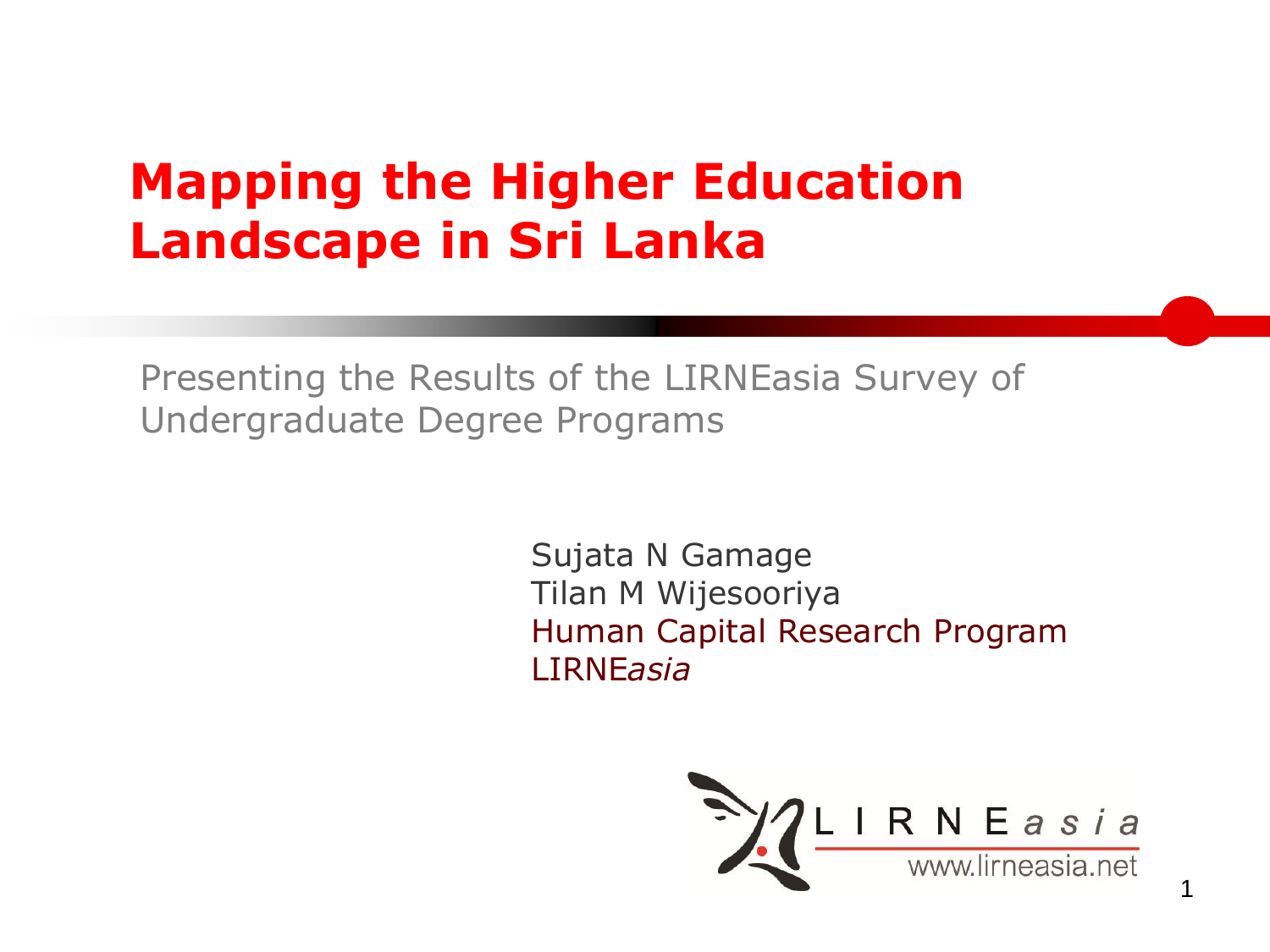#### **LIRNE***asia*

#### **D** MISSION

To improve the lives of the people of the emerging Asia-Pacific by facilitating their use of ICTs and related infrastructures; by catalyzing the reform of laws, policies and regulations to enable those uses through the conduct of policy-relevant research, training and advocacy with emphasis on building in-situ expertise.

 HUMAN CAPITAL RESEARCH PROGRAM at LIRNEasia explores new approaches to human capital development by mapping and analyzing the state of education, training and knowledge production in developing Asia and identifying ways of using ICTs and knowledge networks to to fill the gaps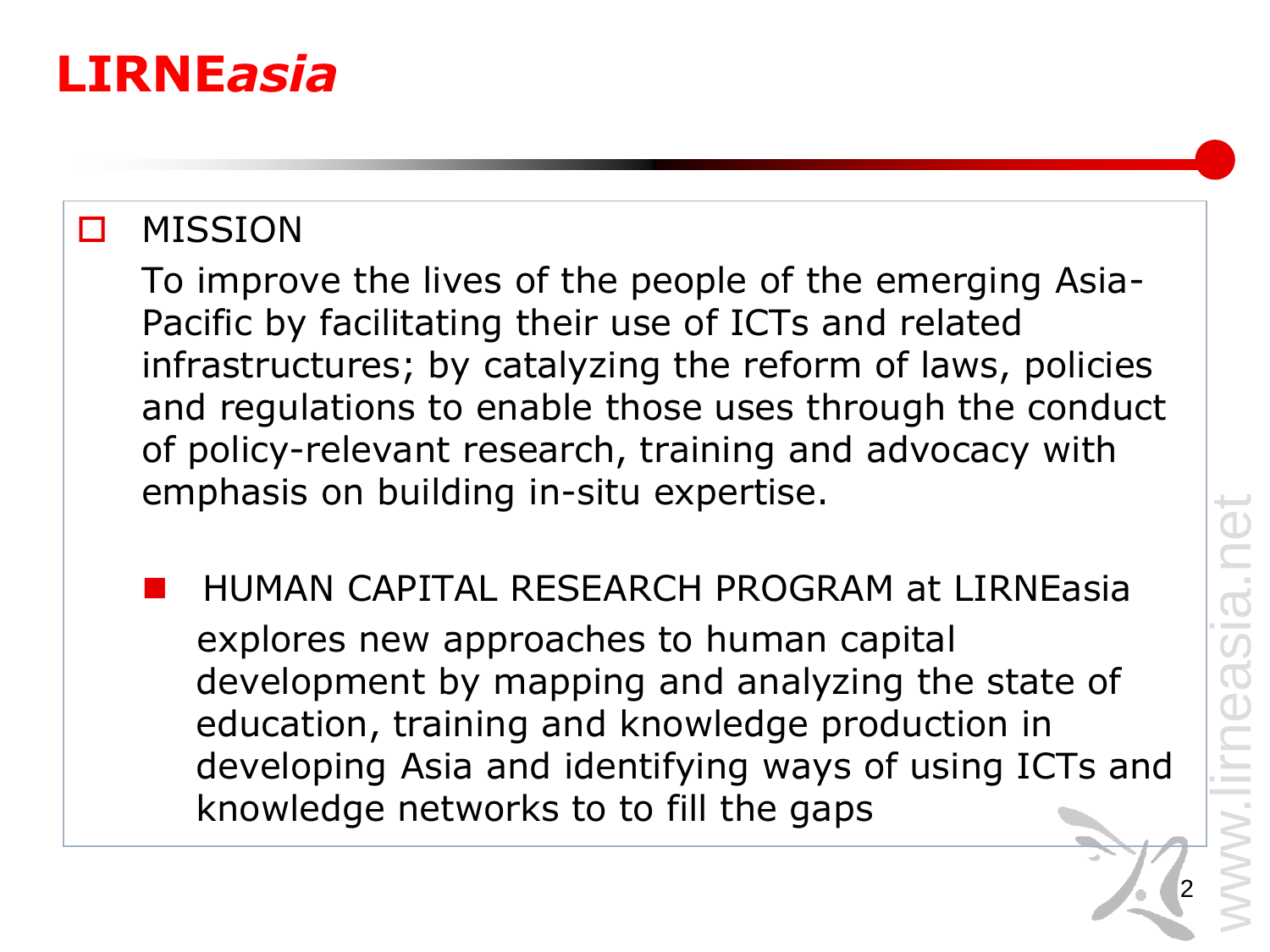# **Higher Education Landscape in Sri Lanka**

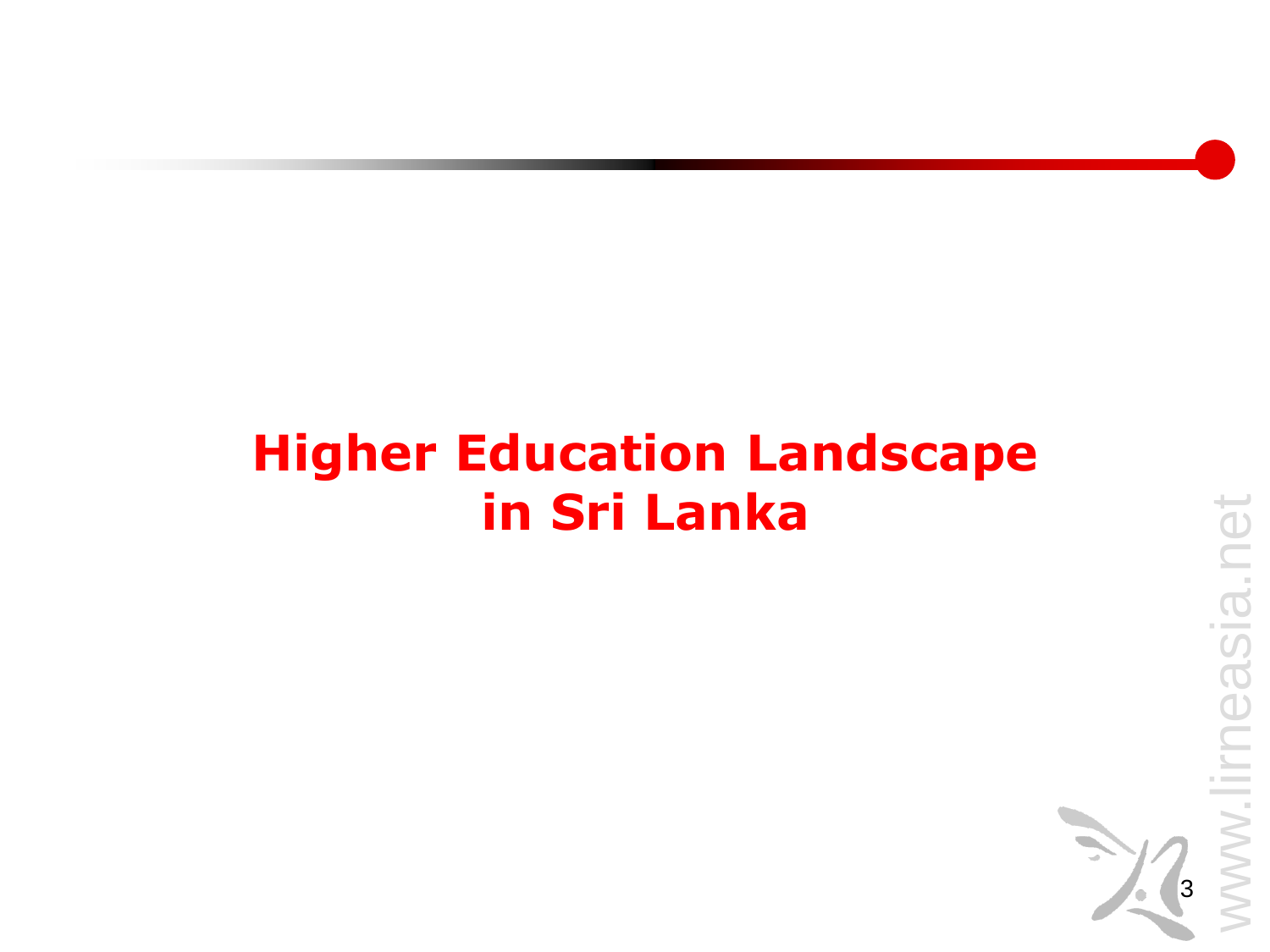

- $\square$  Private investment in higher education are minimal because they are able to mobilize public and philanthropic resources for higher education
	- E.g., 4,634 universities & colleges in USA in 2010 enrolled 20.6 million students in 2 or 4 year higher education programs with enrollments distributed as:

| Public     | 70% |
|------------|-----|
| Non-Profit | 20% |
| Private    | 10% |
|            |     |

(www.webcaspar.nsf.gov)

 $\Box$  Private inputs in the form of student fees typically cover about 1/3 of the income of a typical public higher education institution <sup>4</sup>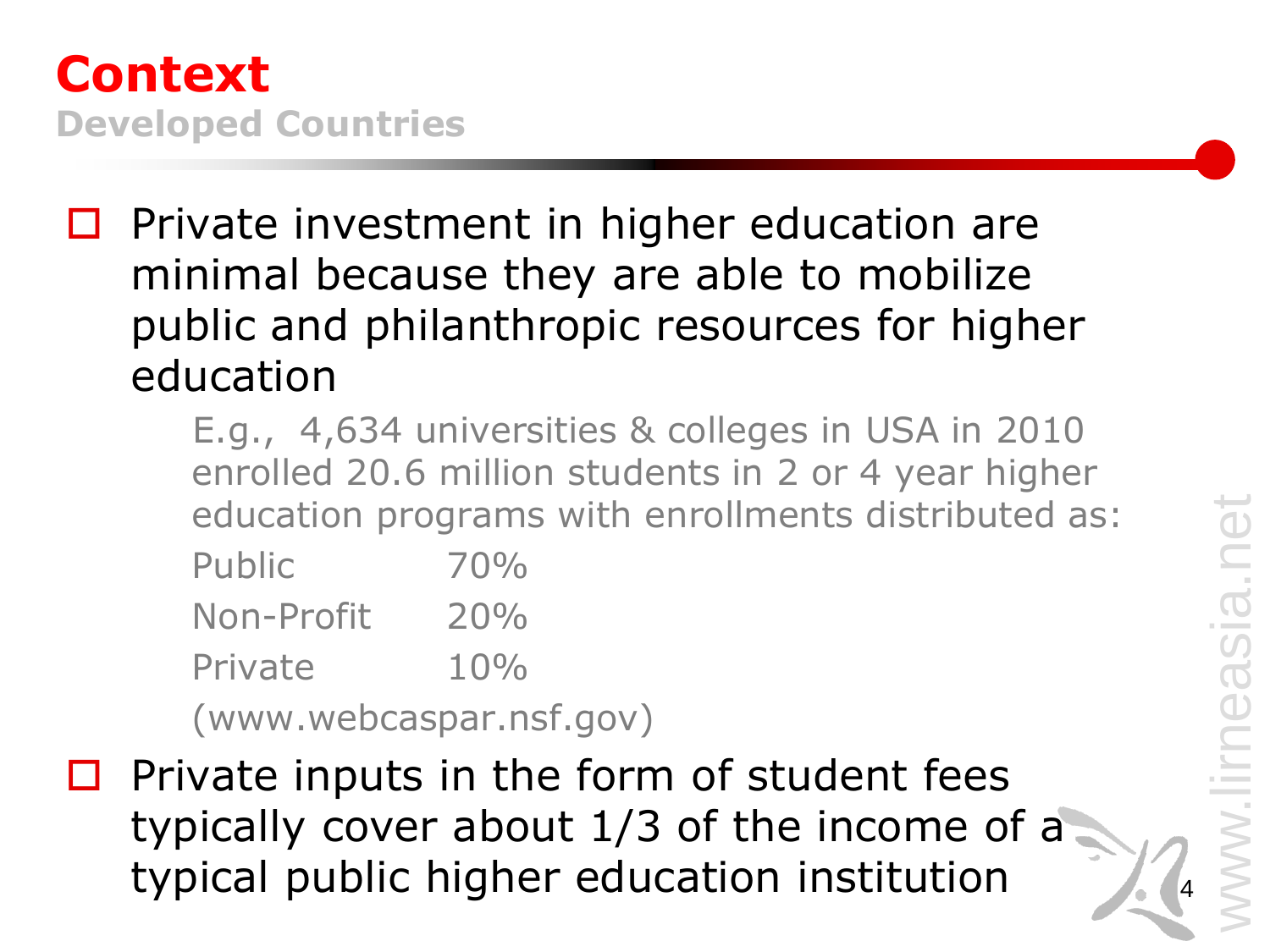#### **Context Developing Countries**

 $\square$  Private investments/inputs have been mobilized out of necessity

- China: Since 1997, public universities have been allowed to recover 25% of operating costs through fees
- India: Since the 2003 Act for the 'Establishment of and Maintenance of Standards in Private Universities', 107 private universities have been established, bringing the percent of private universities to 14%.
- Bangladesh: Since the 1992 Private Higher Education Act private institutions has risen to 62% of the total

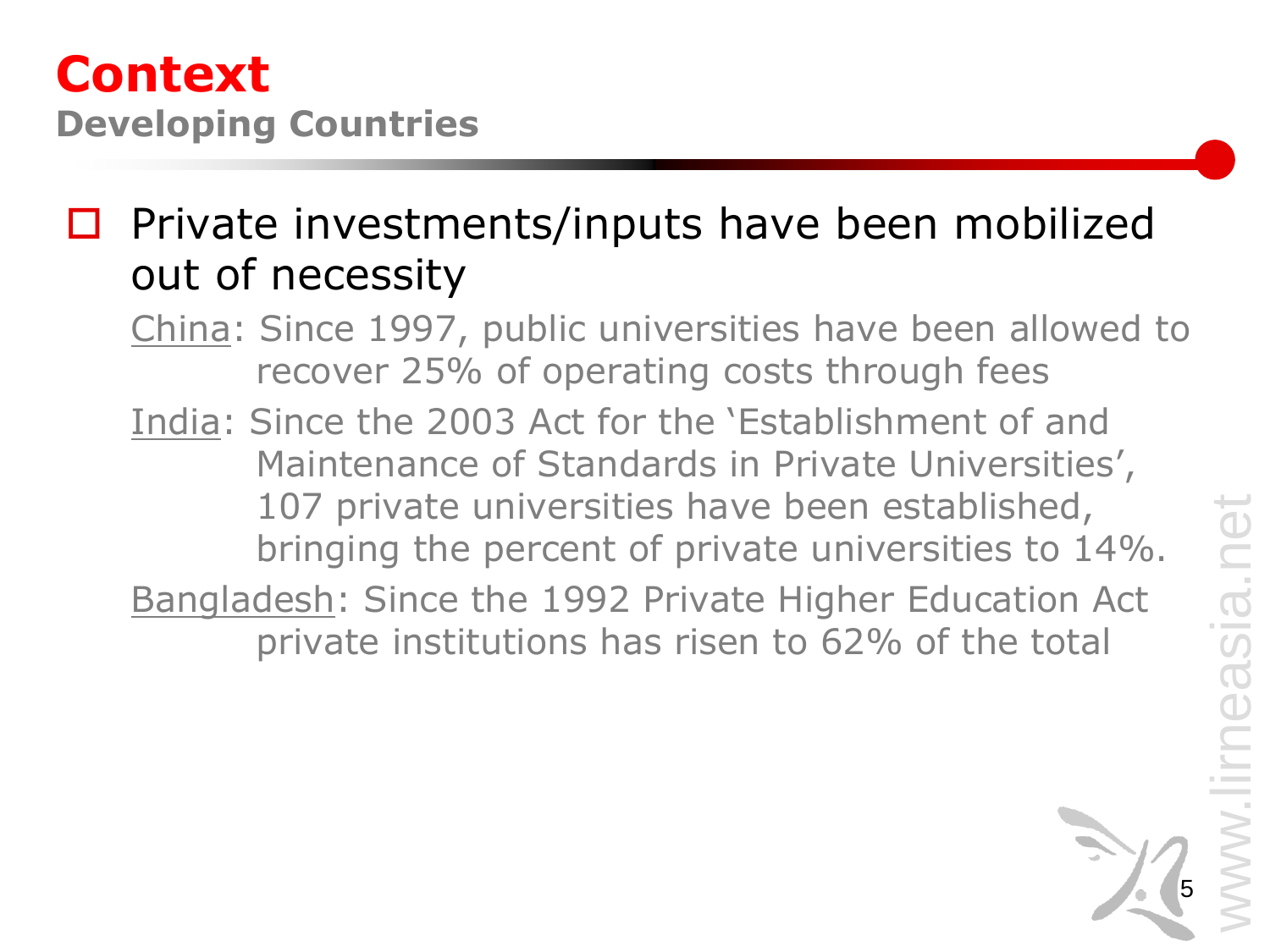

 Private investments and inputs are here, with or without mobilization

World Bank estimates Gross Enrollment Rate in higher education in 2006/2007 for the relevant age group to be  $21\%$ .

- 4% public universities and advanced technical colleges (73,491)
- 12.2% external degree programs (225,208)
- 2.5% private institutions (45,700)
- 1.5% Open University (28,569)
- 0.4% Post graduate institutes and other (9,015)

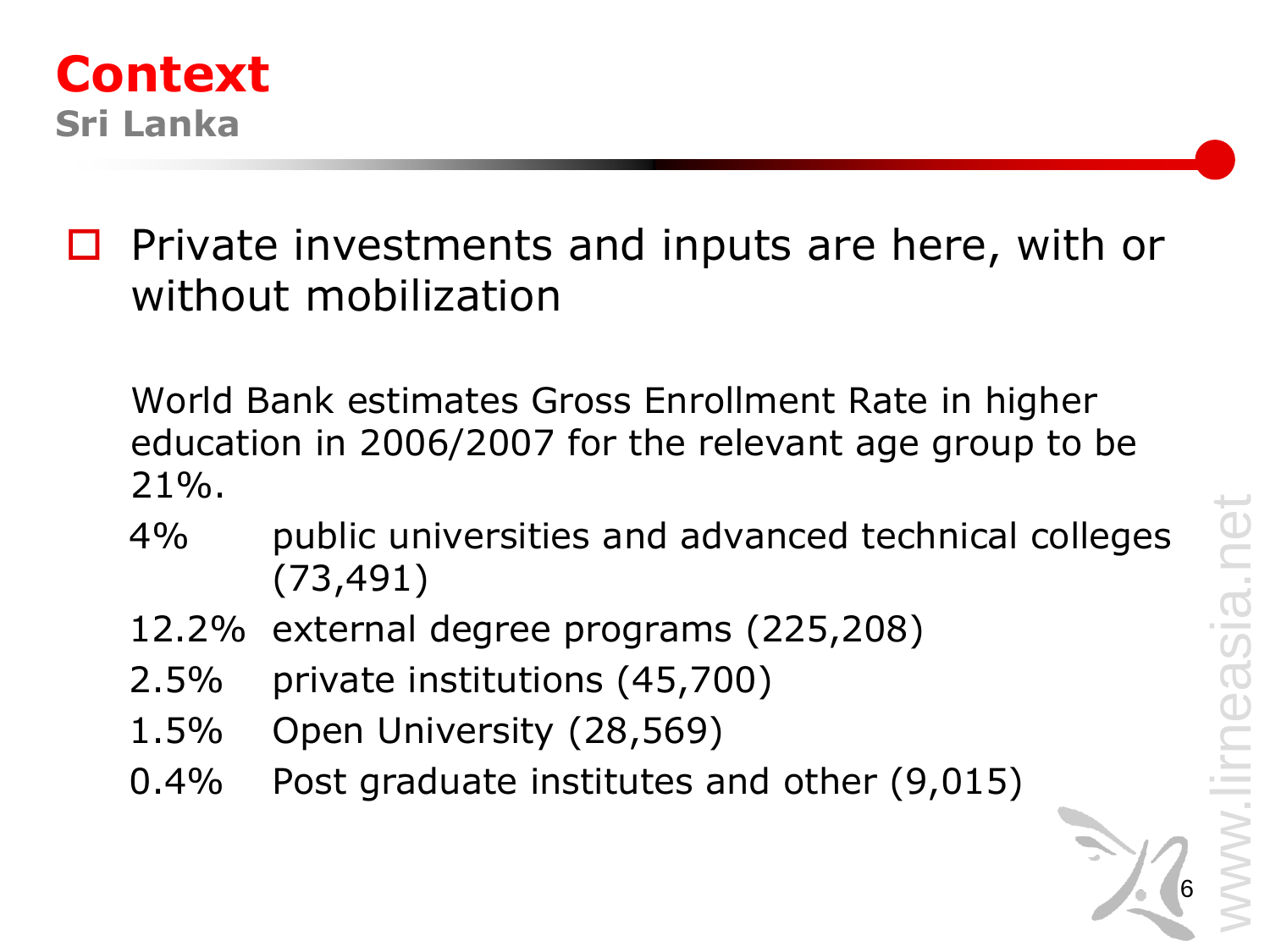7

### **Our research**

- $\Box$  Aims to fully map the higher education landscape to
	- Understand the dynamics and publish research papers, policy briefs etc.
	- Share the results with parents, students and the public to better inform them
	- Change their mindset, if possible
- $\Box$  Define the Higher Education Landscape as consisting of:
	- Undergraduate degrees
	- Post-graduate degrees and professional charters
	- Foundation diplomas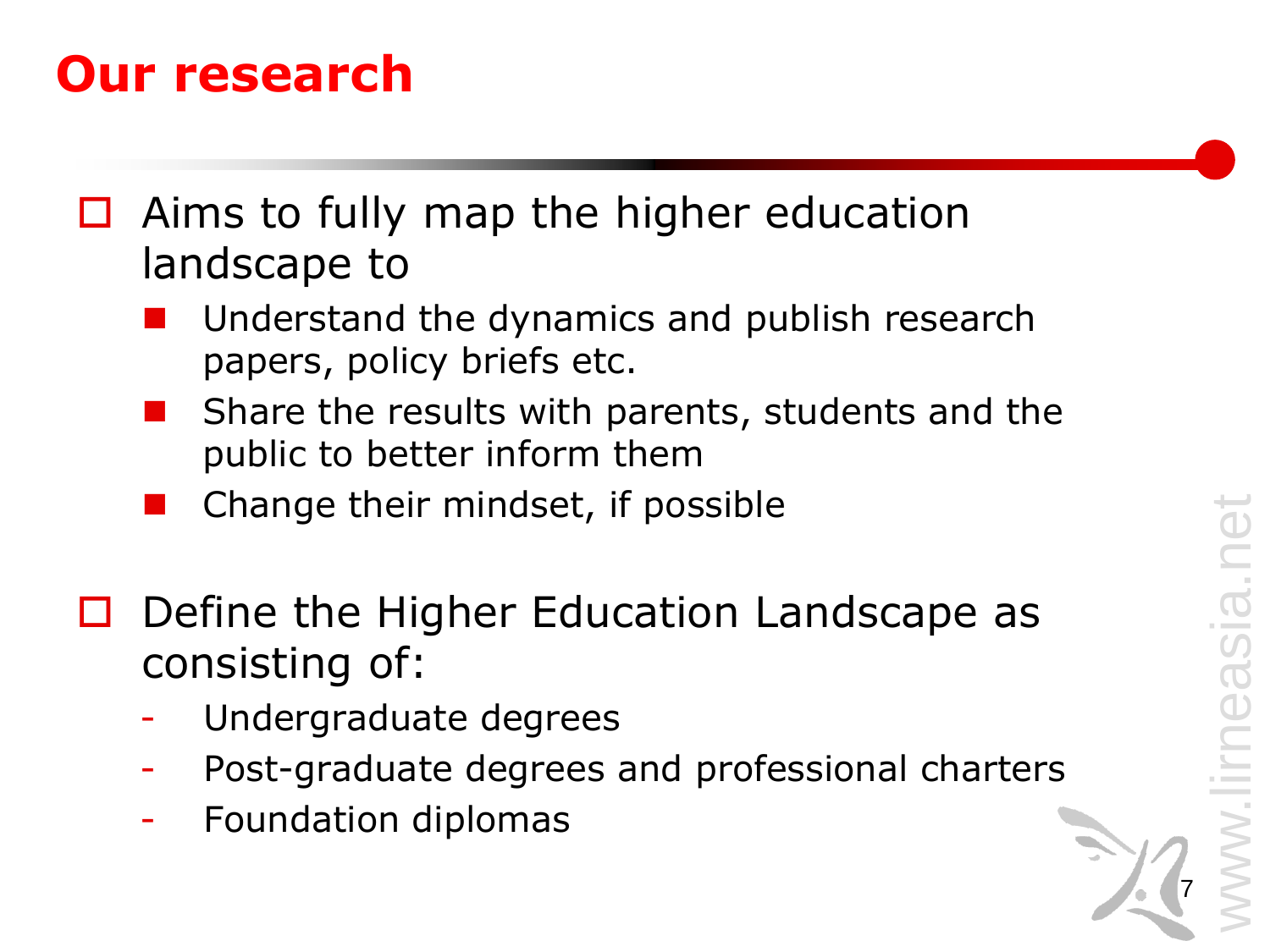# **Target Audience & Guiding Principles**

#### $\Box$  Students and Parents

Accuracy, comprehensiveness and ease of use

#### $\Box$  Educational Institutions

Fairness in reporting; being a source of market information

#### $\square$  Researchers

Making information available for further research

#### $\square$  Policymakers

Being proactive in briefing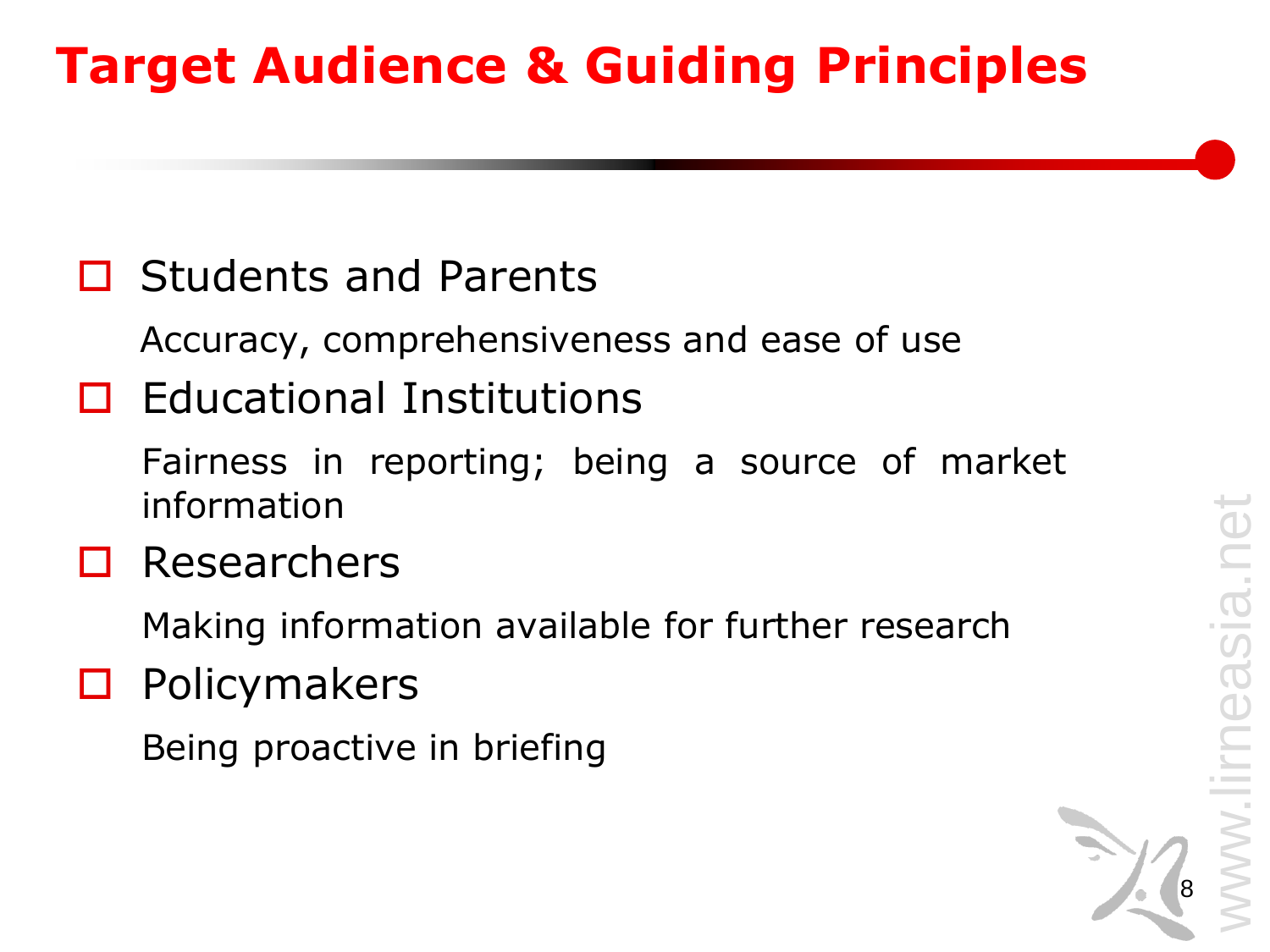# www.lirneasia.net easia.

# **Method**

#### $\Box$  Scope

This survey covers all HEIs that offer undergraduate degree programs (includes 3 professional qualifications; excludes CIMA and some others at this stage)

#### □ Survey Universe

14 Public Universities and 3 Institutions

(ugc.ac.lk)

56 other HEIs

(Source: previous survey by LIRNEasianand advertisements in *Sunday Observer* and *Sunday Times* during 9-23 Oct 2011)

#### Respondents

Officials such as CEOs, chairmen, presidents, directors of studies, registrars, and marketing managers were contacted and the purpose of the survey was explained.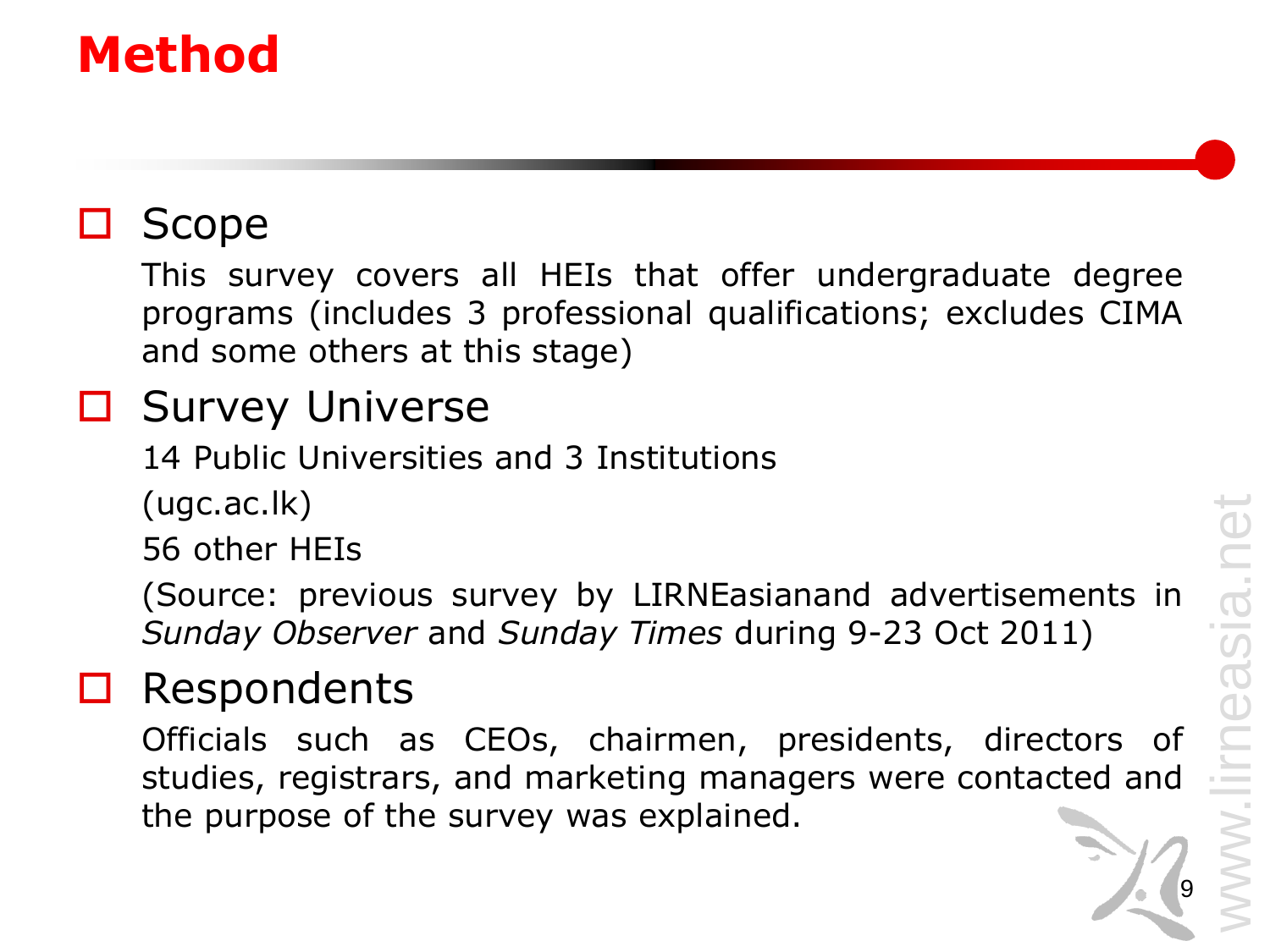# **Method**

#### **D** Questionnaire

degree program name, duration, cost, board of study, graduate output (2008-2010).

To reduce the reporting burden and to reduce inconsistency in reporting, we did not seek information about enrollment and other

#### Data Collection

The survey documents were emailed to 55 HEIs and snail mailed to 01 institutes in December of 2011. Data collection completed by March, 2012.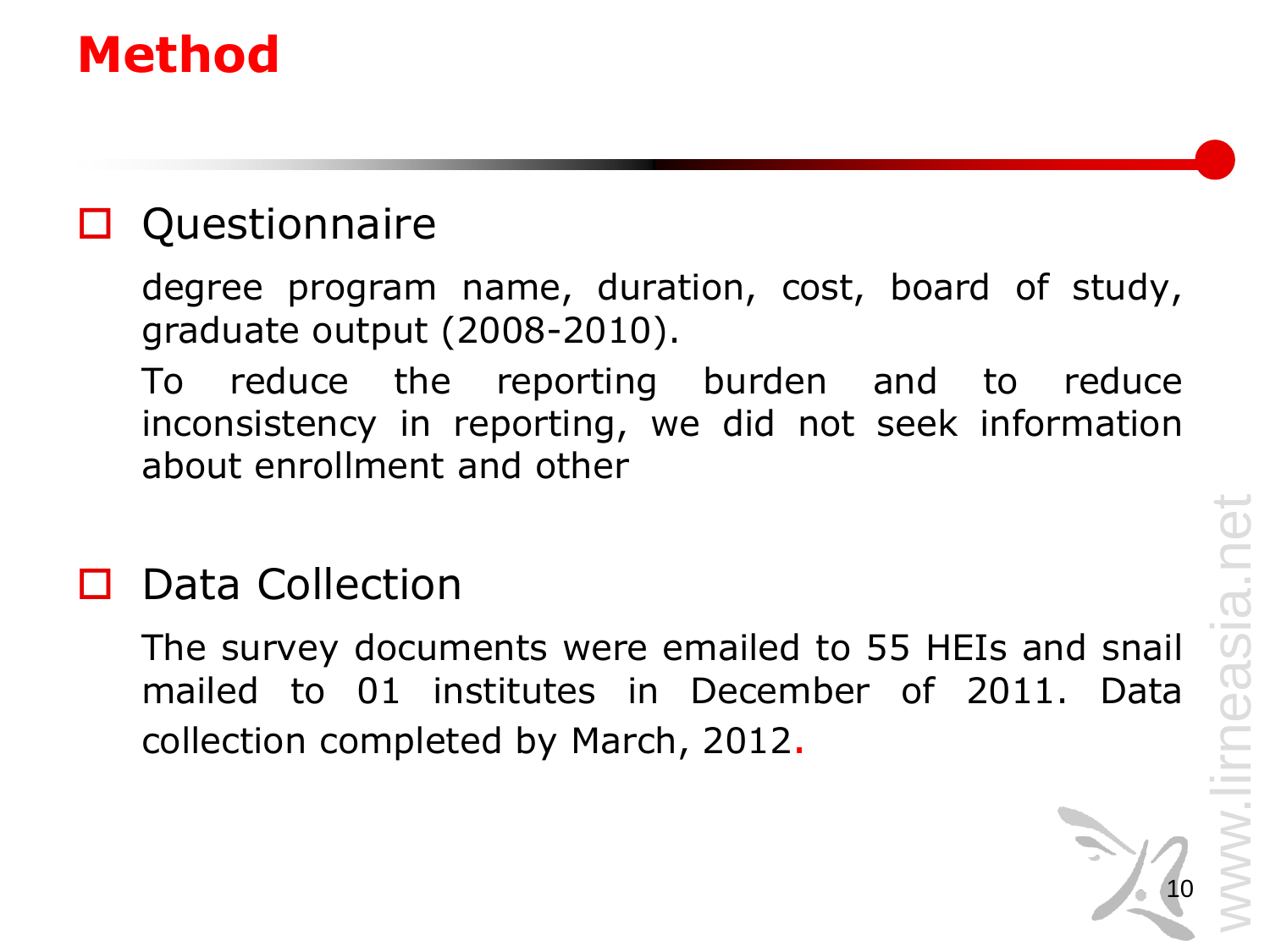#### **Higher Education Landscape ideal**

There are choices in higher education

- for every child
- for every pocket book
- with second or third chances
- at any point in one's life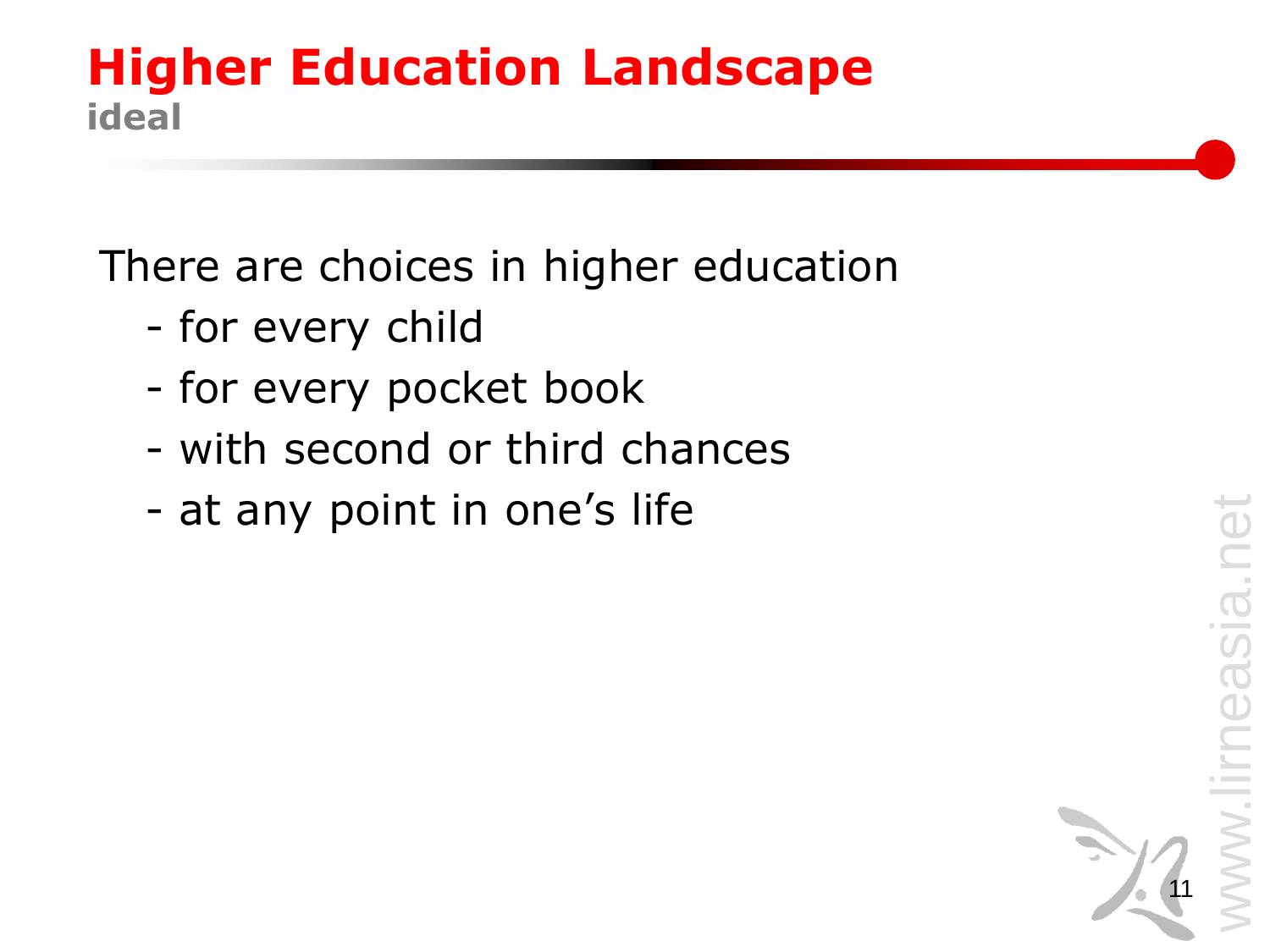#### **Higher Education Landscape 7 Guideposts**

- 
- 
- 
- 
- 5. Fields of Study what to study
- 
- 

1. Type choices in the type of institution 2. Control who can intervene 3. Legitimacy of degree awarding authorities 4. Maturity track record 6. Size size of the student body 7. Cost fit to pocket

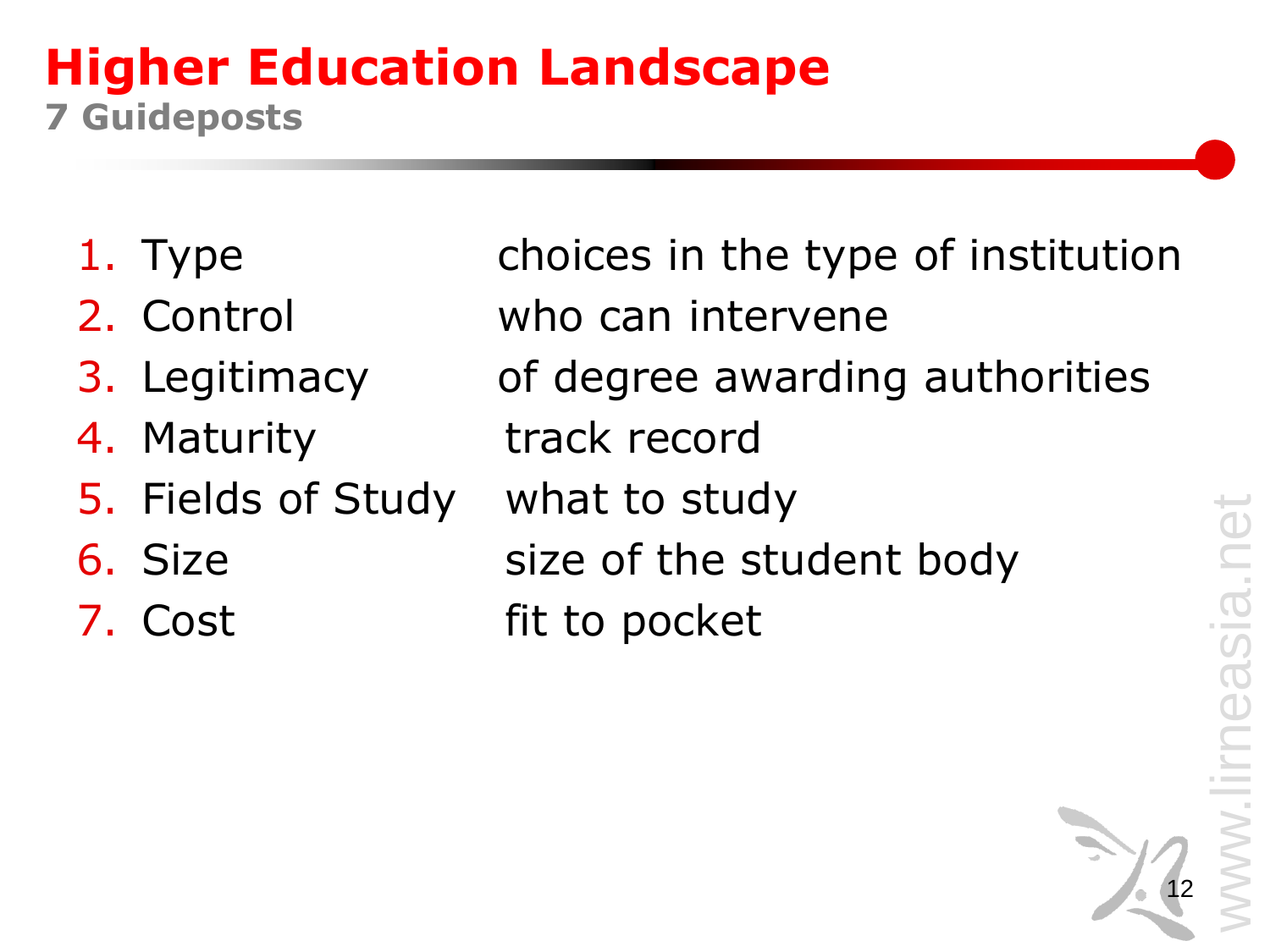#### **Two of the Guide Posts can serve as 'starter' indicators of quality suitable for an evolving sector**

# $\Box$  Legitimacy of the board of study or whether the degree awarding body is accredited for the purpose

 $\Box$  Track record of the institution or success of the institution in producing graduates



\* Degree awarding body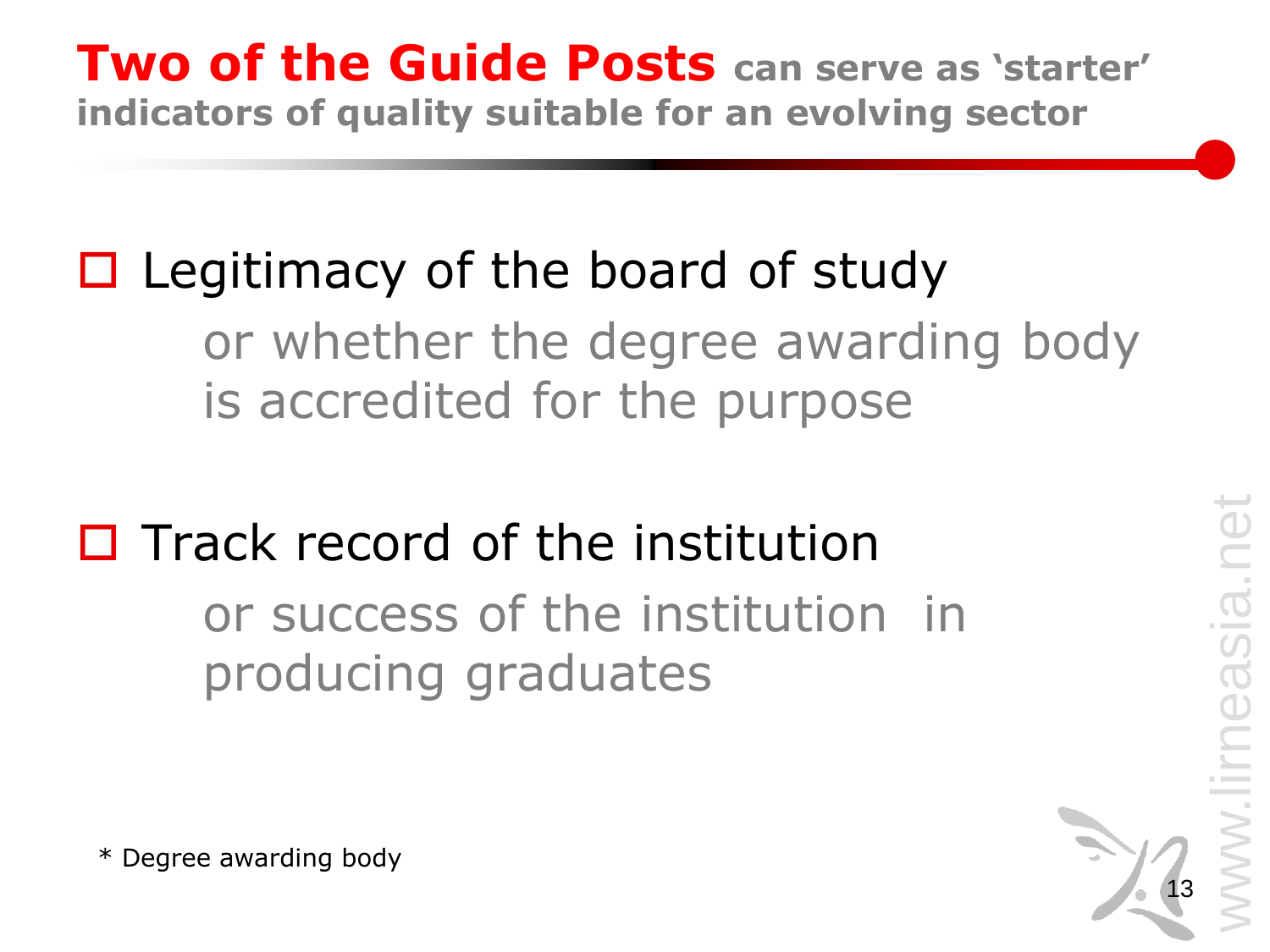# www.lirneasia.net neasia.net ill.<br>N

14

### **1-Types of HEIs**

**we define three using a student perspective**

#### □ Public-UGC (17)

HEIs that are fully funded by the state and managed under government regulations, with admissions controlled by the University Grants Commission

#### □ Public-Non-UGC (10)

HEIs that are fully or partly funded by the state and managed with varying levels of independence from the respective government, authorities, but admission criteria determined independently of the UGC

#### $\Box$  Private (46)

Privately owned. Can be for-profit or non-profit Aquinas and SLIIT are non-profit institutions . So are SLIA and ICC.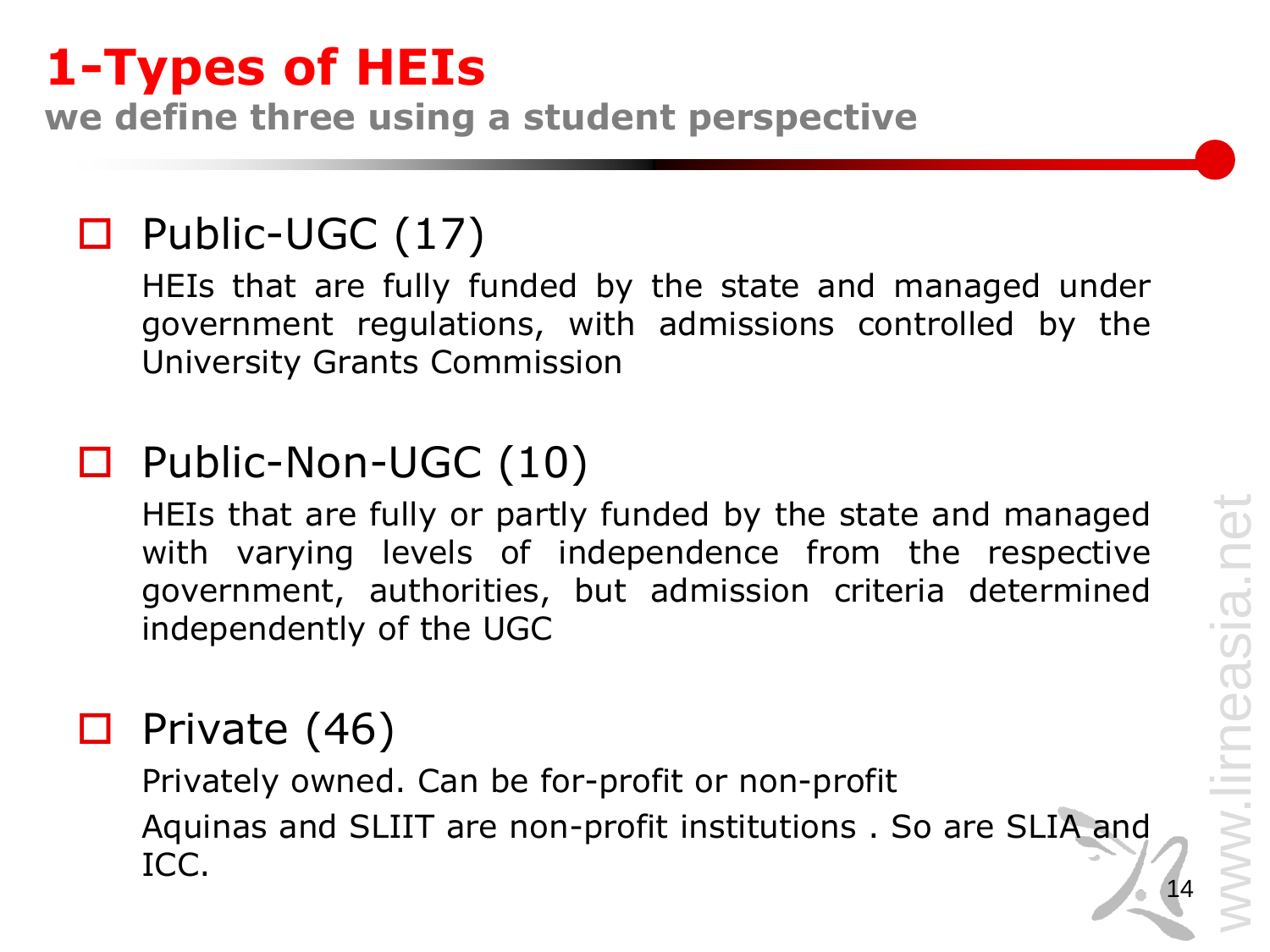#### **2-Control Public HEIs**

- $\Box$  Ministry of Higher Education: 14 universities, 3 institutes and The Open University of Sri Lanka
- □ Ministry of Defense: General Sir John Kotelawala Defense University (KDU)
- $\Box$  Ministry of Education: National Institute of Education
- Ministry of Higher Education/University of Colombo: Institute for Agro-Technology and Rural Sciences; Institute of Human Resource Advancement
- □ Ministry of Skills Development and Youth Affairs: National Institute of Business Management (NIBM); Ocean University of Sri Lanka; University of Vocational Technology
- □ Ministry of Social Work: National Institute of Social Development (NISD)
- Department of Surveys: Institute of Surveying and Mapping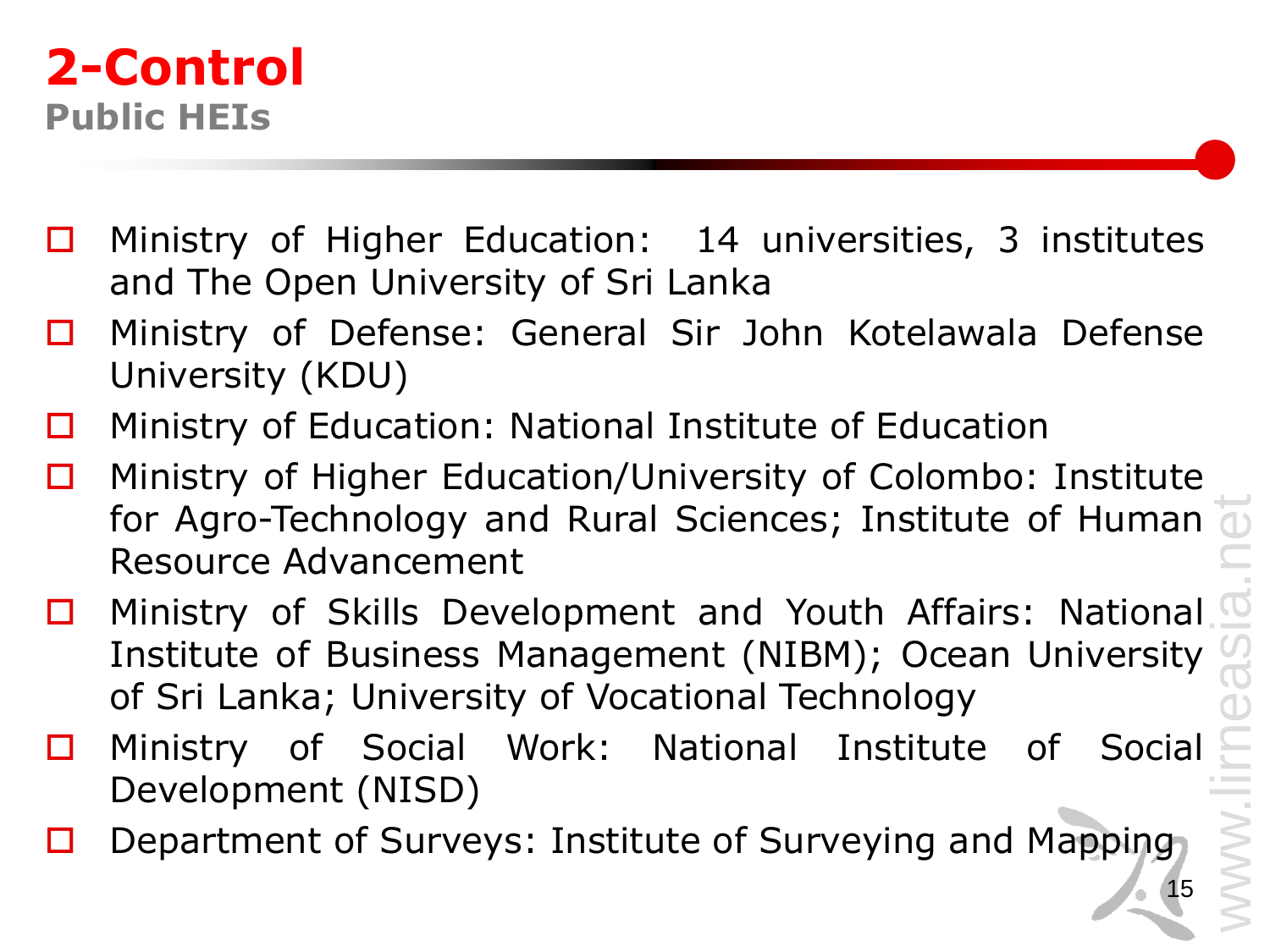# neasia.net www.lirneasia.net **Contract** /WW.

#### **3-Legitimacy Public-UGC (17)**

| <b>Boards of</b><br><b>Study</b>                        | <b>legitimacy</b>                                                                                                         |
|---------------------------------------------------------|---------------------------------------------------------------------------------------------------------------------------|
| Same as the<br>institutions<br>offering the<br>programs | <b>14</b> Public-UGC institutions are<br>universities authorized to award<br>degrees by respective acts of<br>parliaments |
|                                                         | <b>3</b> institutes are affiliated with<br>universities                                                                   |

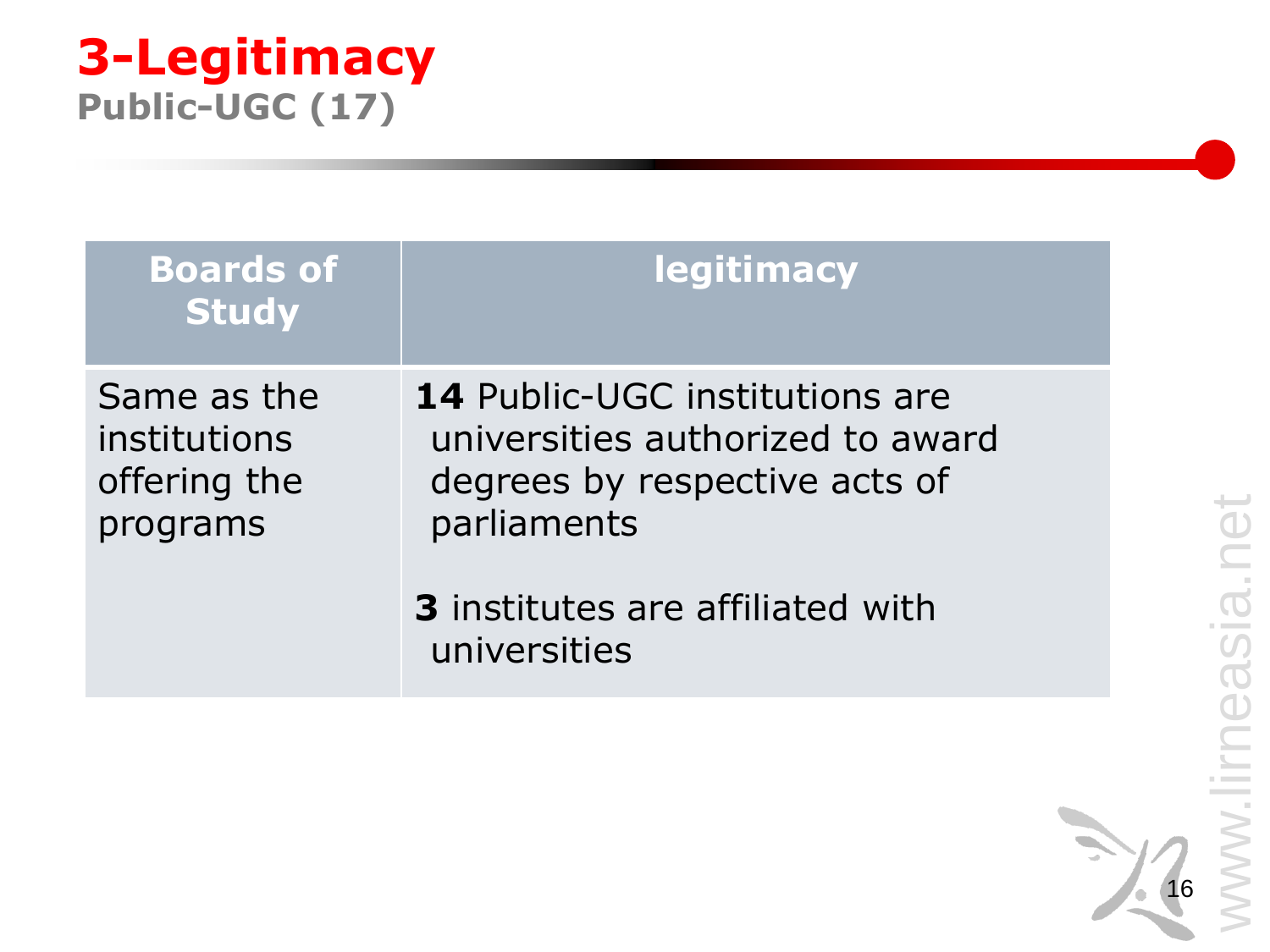17

#### **3-Legitimacy Public Non-UGC (10)**

**Boards of Study legitimacy** Same as the **Institutions** offering the program or parent body **2** award degrees from their parent university (IAT, IHRD at the University of Colombo) **5** are authorized by acts of parliament to award their own degrees (NIE, KDU, Ocean University, Open University, UNIVOTEC)

> **3** are authorized by UGC to award certain specific degree (ISM, NIBM, NISD)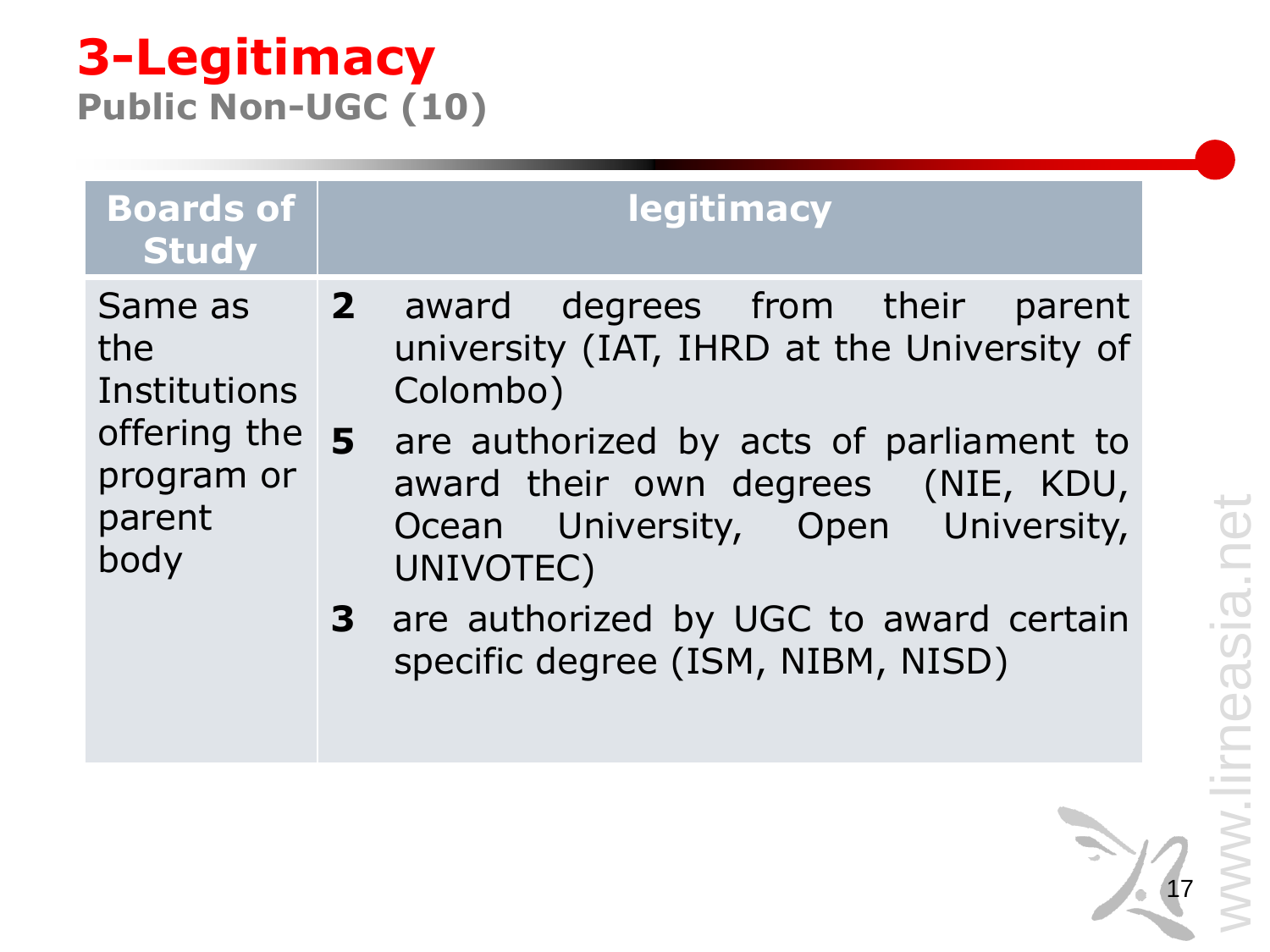# neasia.net www.lirneasia.net www.lin

18

# **3-Legitimacy**

**private institutions**

| <b>Boards of</b><br>legitimacy<br>Study<br>44 foreign institutions are members of the<br>Foreign<br>institutions<br><b>International Association of Universities</b>                                                                                                                                              |  |
|-------------------------------------------------------------------------------------------------------------------------------------------------------------------------------------------------------------------------------------------------------------------------------------------------------------------|--|
|                                                                                                                                                                                                                                                                                                                   |  |
| (IAU) or the Commonwealth Association<br>(49)<br>of Universities (CAU)<br>are not members of but recognized by<br>$\overline{4}$<br>authority in country or origin<br>is governed by an intergovernmental<br>$\mathbf{1}$<br>board (AIT)<br>(SLIIT and Aquinas have awarded<br>degrees under the authorization by |  |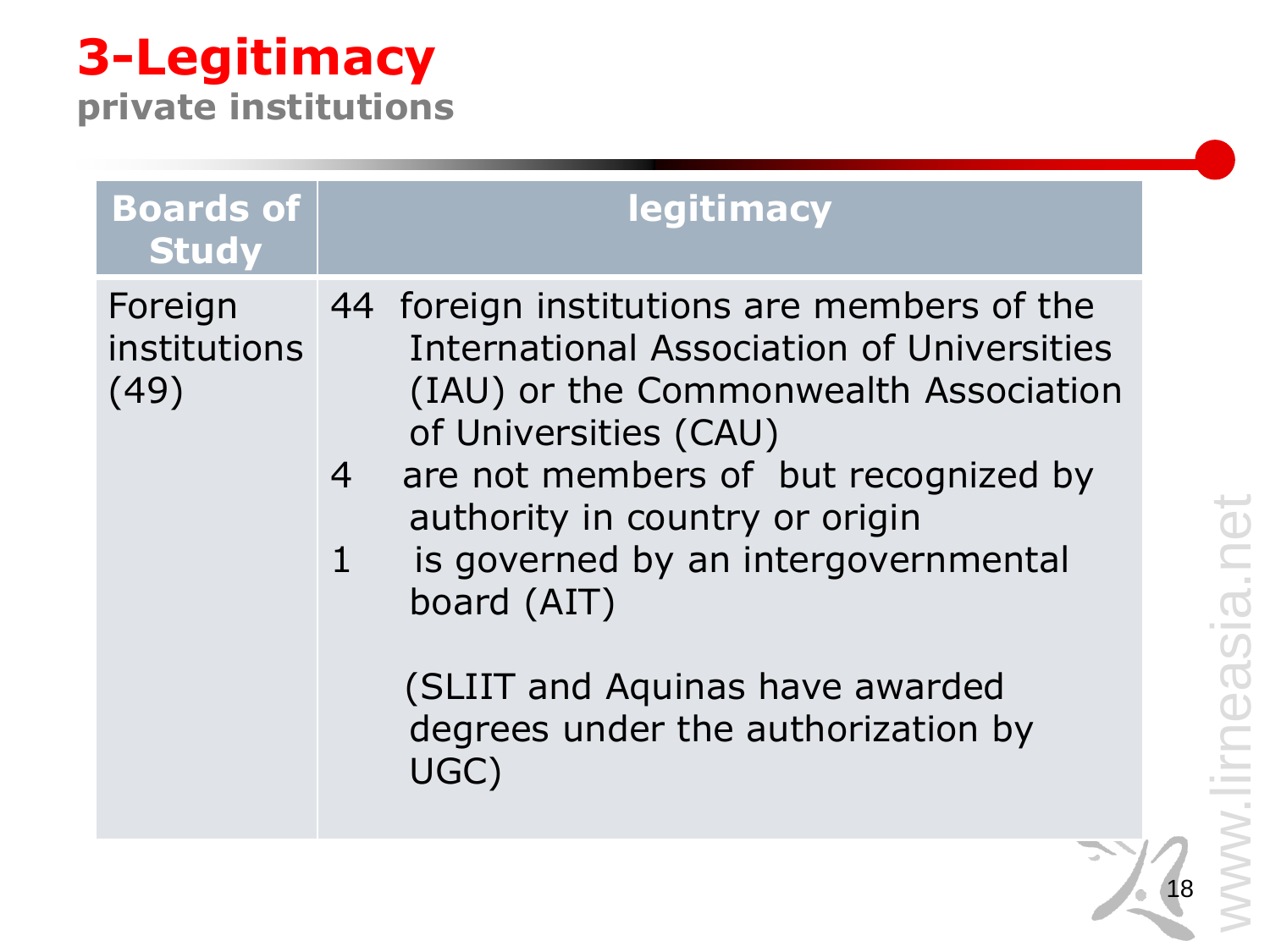# **4-Maturity/Track Record**

|                         |    | Public Public-<br>-UGC   Non-UGC | No Private   All |    |
|-------------------------|----|----------------------------------|------------------|----|
| <b>Awarded Degrees</b>  | 16 |                                  | 27               | 52 |
| <b>Enrollments only</b> |    |                                  | 17               | 19 |
| New Programs            |    |                                  |                  |    |
|                         |    |                                  |                  |    |

- □ Awarded Degrees: 27 private institutions have a track record of having awarded one or more degrees in 2010 or 2011; Altogether 52.
- $\Box$  Enrollments Only: 19 have enrollments only; Of these two are public institutions (Swamy Vipulananda Institute (; IATRS and 15 Private
- □ New Programs: Northshore College of Business and Technology and Western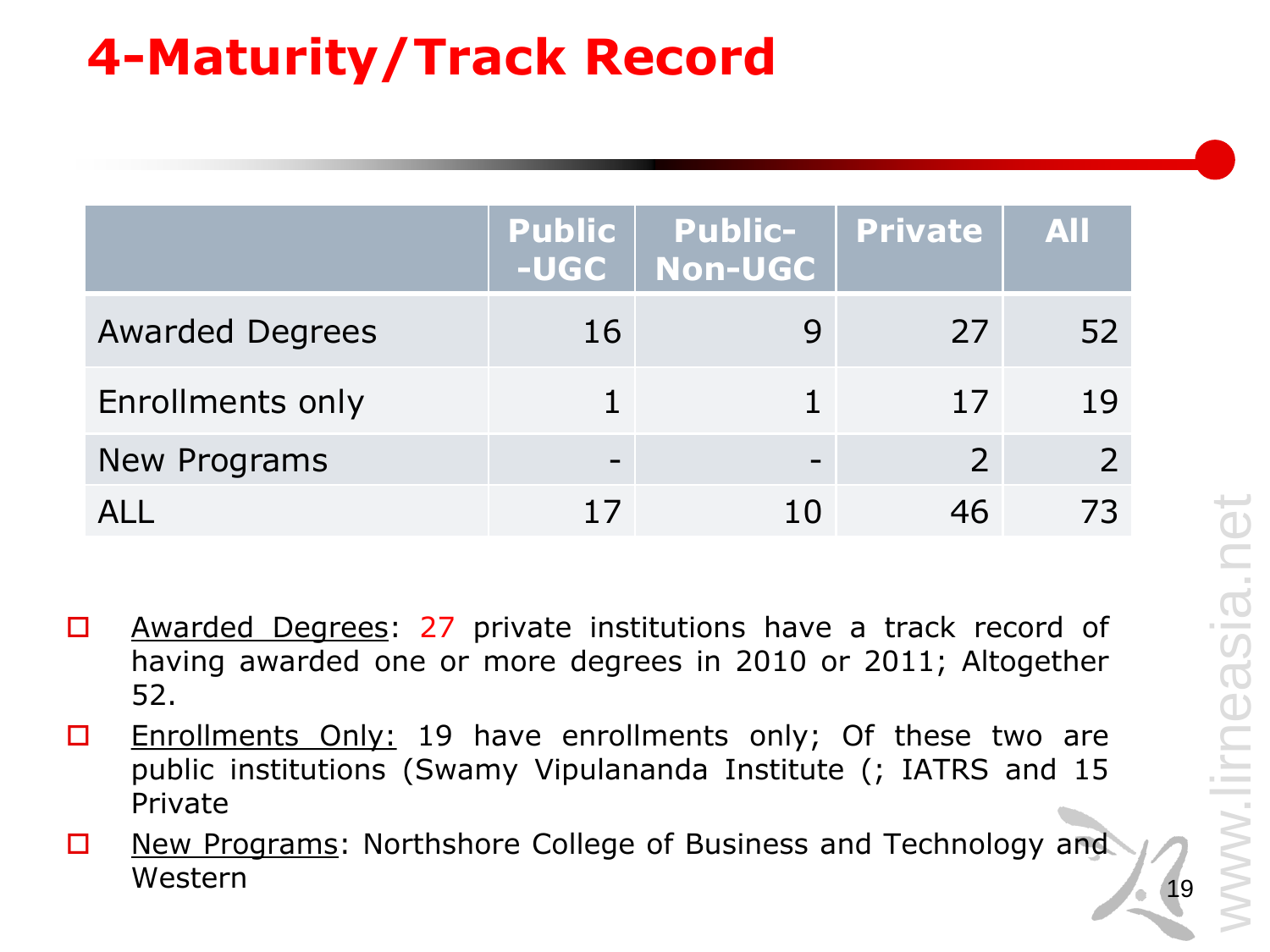# **5-Fields of Study**

**number of programs by type of institution per field of study** 

|                            | <b>Public</b><br><b>UGC</b> | <b>Public</b><br><b>Non UGC</b> | <b>Private</b> | <b>All</b> |
|----------------------------|-----------------------------|---------------------------------|----------------|------------|
| Commerce                   | 90                          | $\overline{4}$                  | 77             | 171        |
| <b>Computer Science/IT</b> | 34                          | 6                               | 63             | 103        |
| Engineering                | 23                          | 13                              | 32             | 68         |
| Other                      | 288                         | 18                              | 40             | 346        |
| <b>ALL</b>                 | 435                         | 41                              | 212            | 688        |

 $\square$  Private sector dominates Computer Science/IT offerings with 66/103 programs, but only 40/346 in the 'Other' **Category**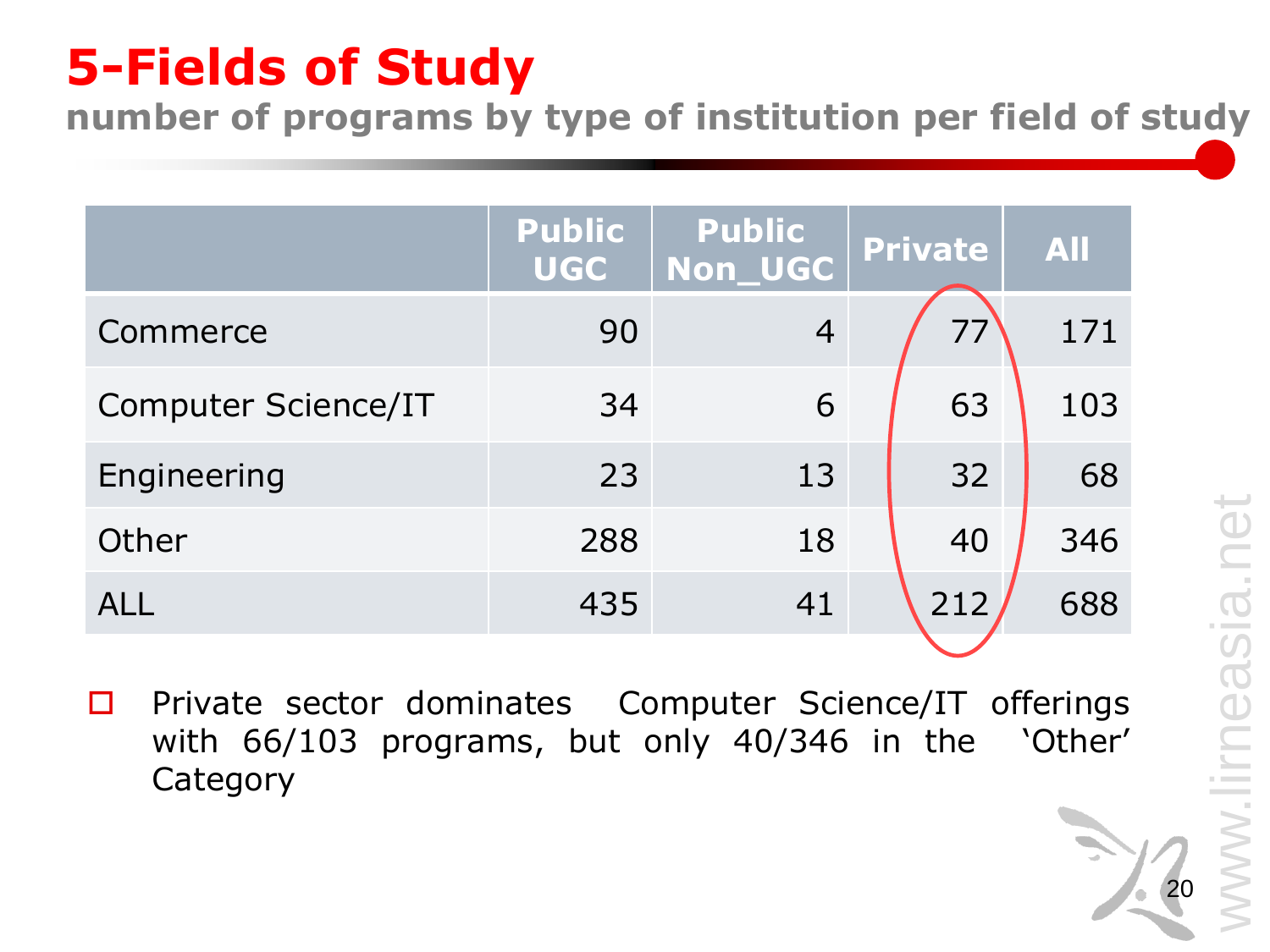# **5-Fields of Study**

#### **percent distribution of programs by type of institution and field of study**



 $\square$  Private sector dominates Computer Science/IT offerings 61% of total, but only 12% of the total in the 'Other' **Category**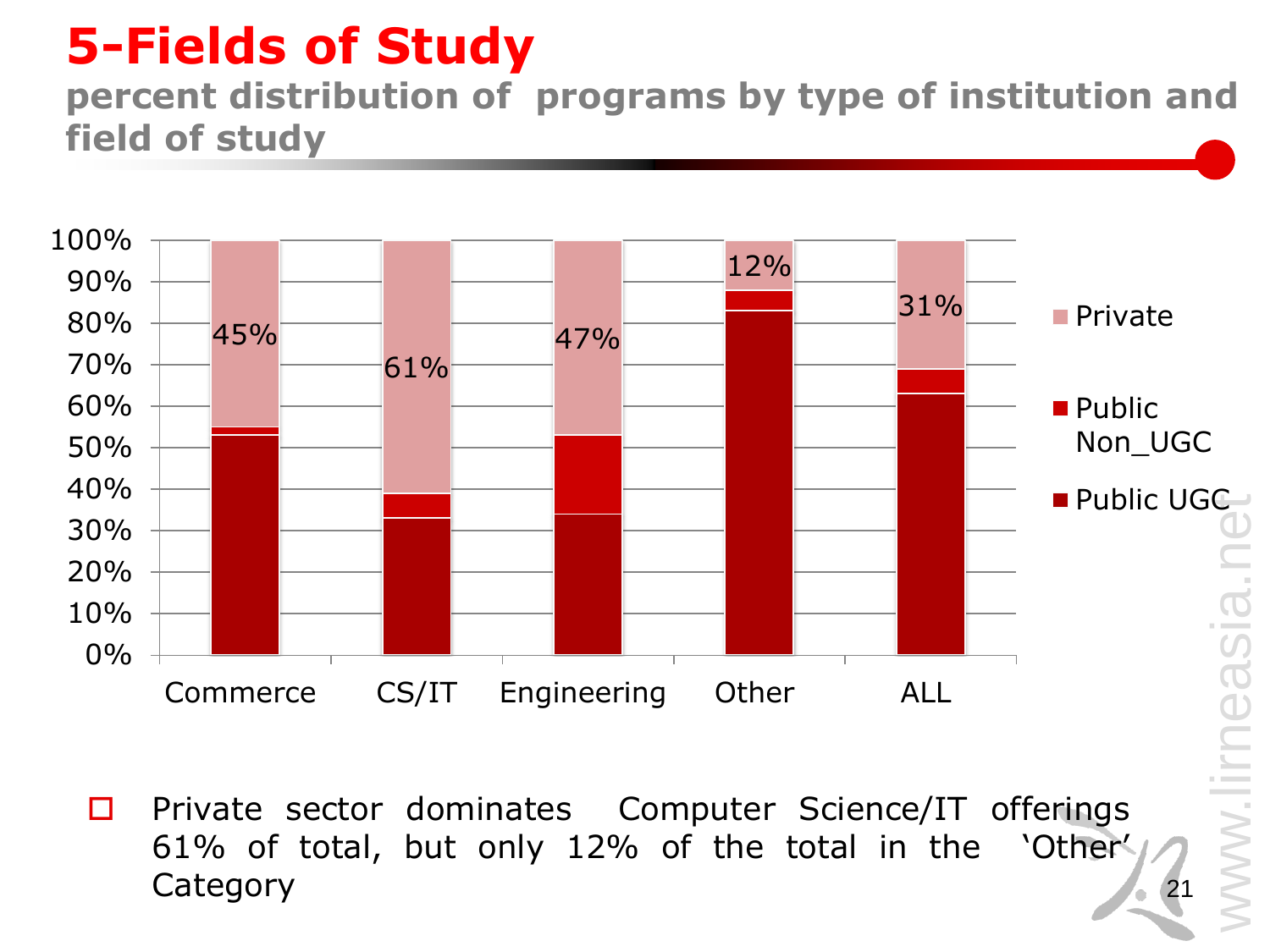#### **5-Fields of Study with Track Record number of programs by type of institution per field of study**

**Public UGC\* Public Non\_UGC Private All** Commerce 90 2 34 126 Computer Science/IT 34 2 35 71 Engineering 23 11 4 38 Other 288 12 13 313 435 25 86 546

- □ Engineering: General Sir John Kotelawala Defence University (KDU), 6; Institute of Surveying and Mapping\* 1; Ocean University of Sri Lanka, 1; The Open University of Sri Lanka, 2; University of Vocational Technology, 1
- □ Assumed all Public-UGC programs to have track record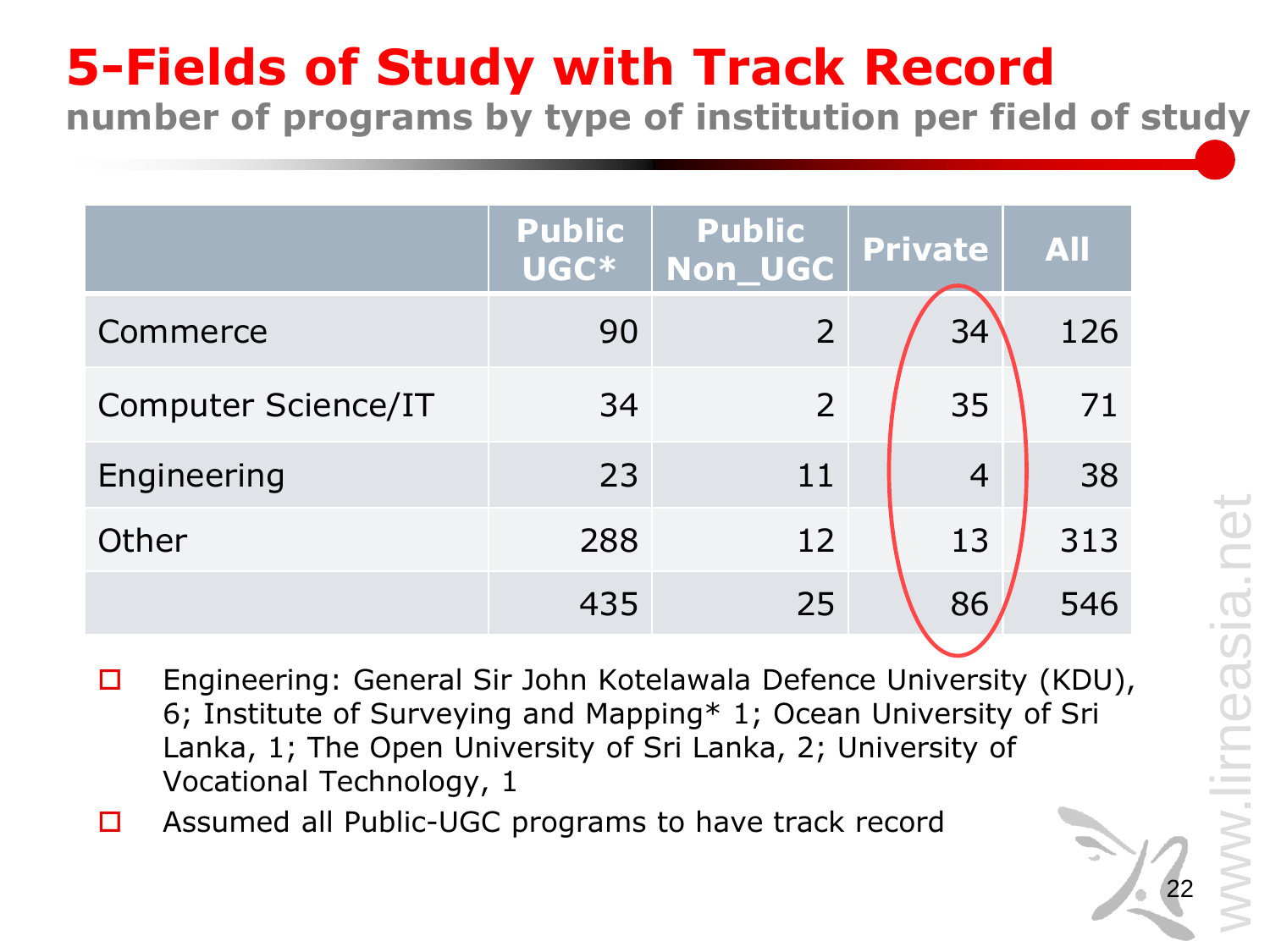#### **5-Fields of Study with Track Record percent distribution of programs by type of institution and field of study**

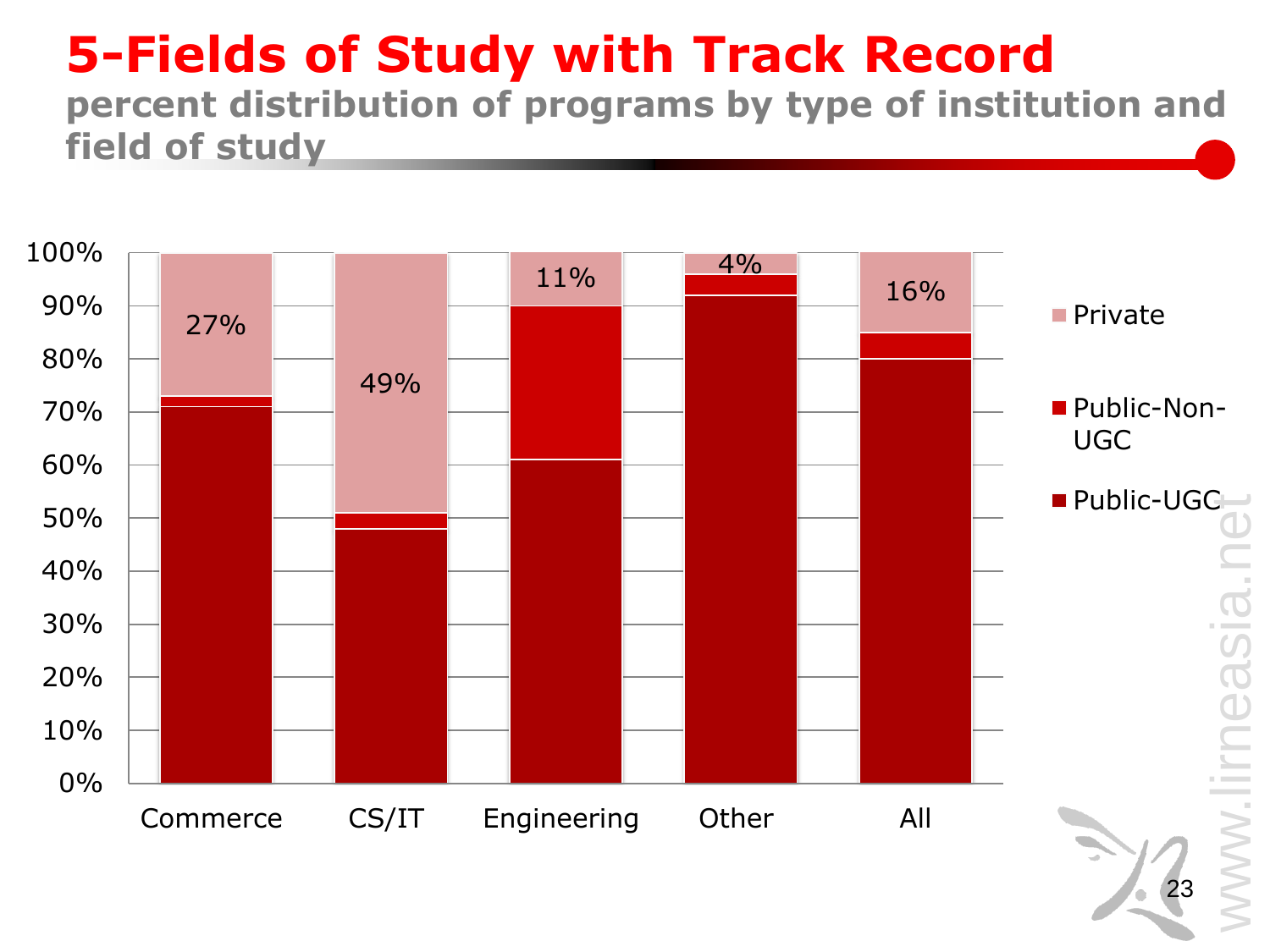# **5-Fields of Study**

**Classification of institutions by the diversity of fields offered**

| <b>Type Institution</b>  | <b>Public-</b><br><b>UGC</b> | <b>Public-</b><br><b>Non-UGC</b> | <b>Private</b> |
|--------------------------|------------------------------|----------------------------------|----------------|
| Commerce only            |                              |                                  |                |
| Computer Science/IT only |                              |                                  | 8              |
| Commerce/Computer+       |                              |                                  | 18             |
| <b>Specialized</b>       |                              | 6                                | 12             |
| Wide-Range               | 13                           |                                  |                |

 $\Box$  Multiple fields of study are offered only by

-13 public universities

- 2 Public-Non-UGC institutions (KDU and Open University)

-4 Private institutions (Aquinas College of Higher Studies; Gateway Graduate School; Royal Institute of Colombo; Spectrum Institute of Science and Technology)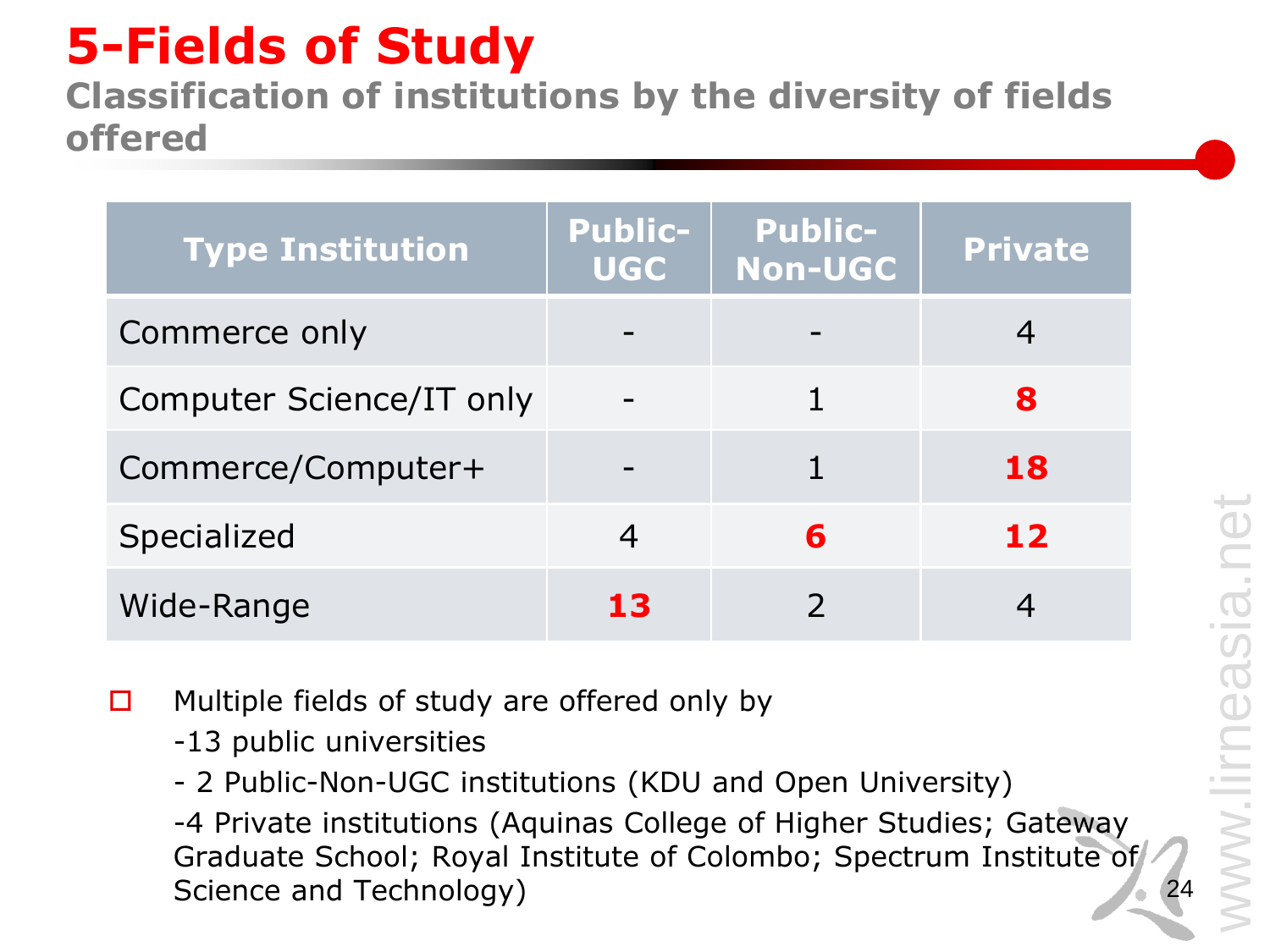#### **Higher Education Landscape 7 Guideposts**

- 
- 
- 
- 
- 5. Fields of Study what to study
- 
- 

1. Type choices in the type of institution 2. Control who can intervene 3. Legitimacy of degree awarding authorities 4. Maturity track record 6. Size what is size of the student body 7. Cost fit to pocket

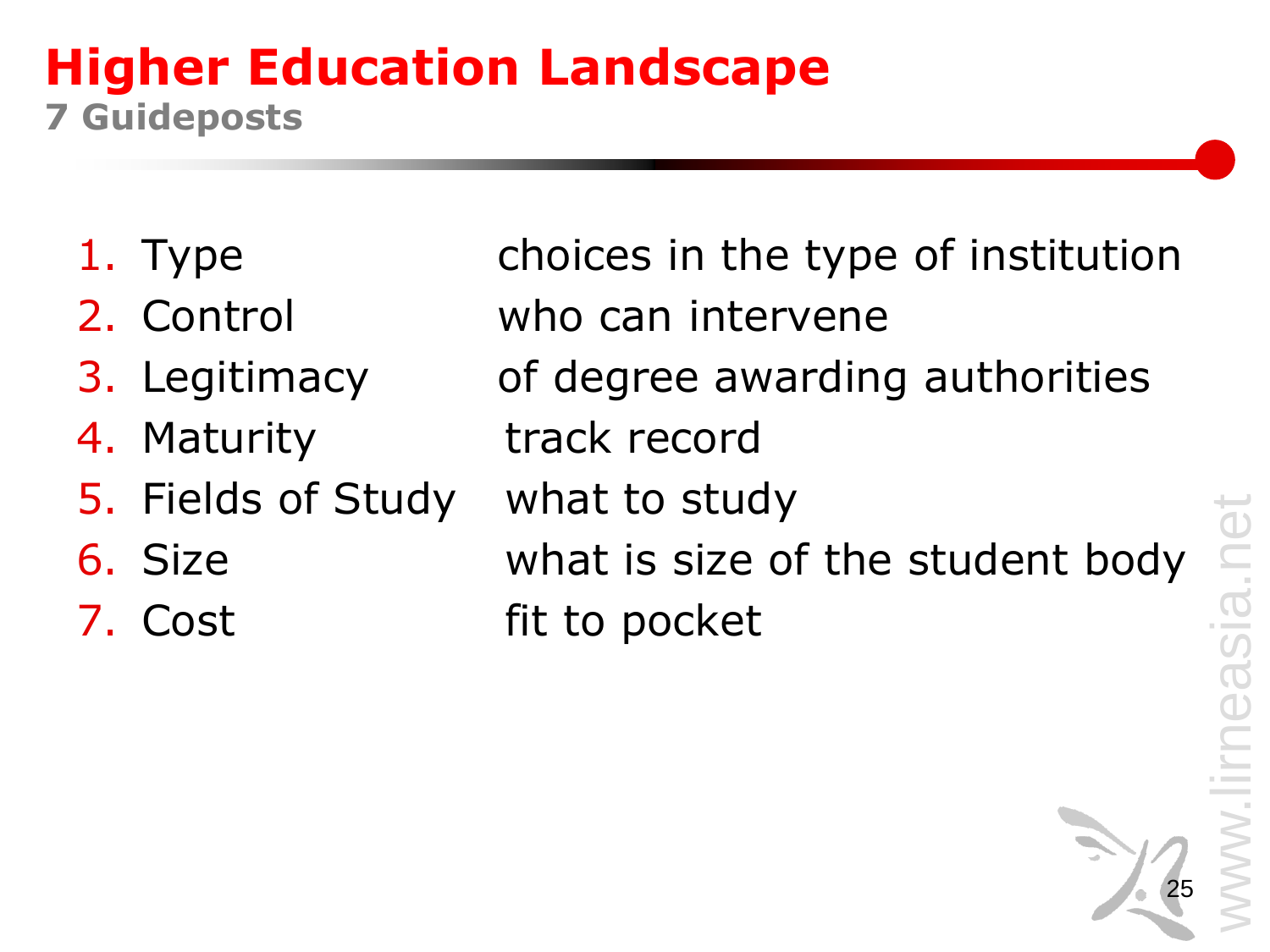### **Guide-posts for Policymakers and Researcher**

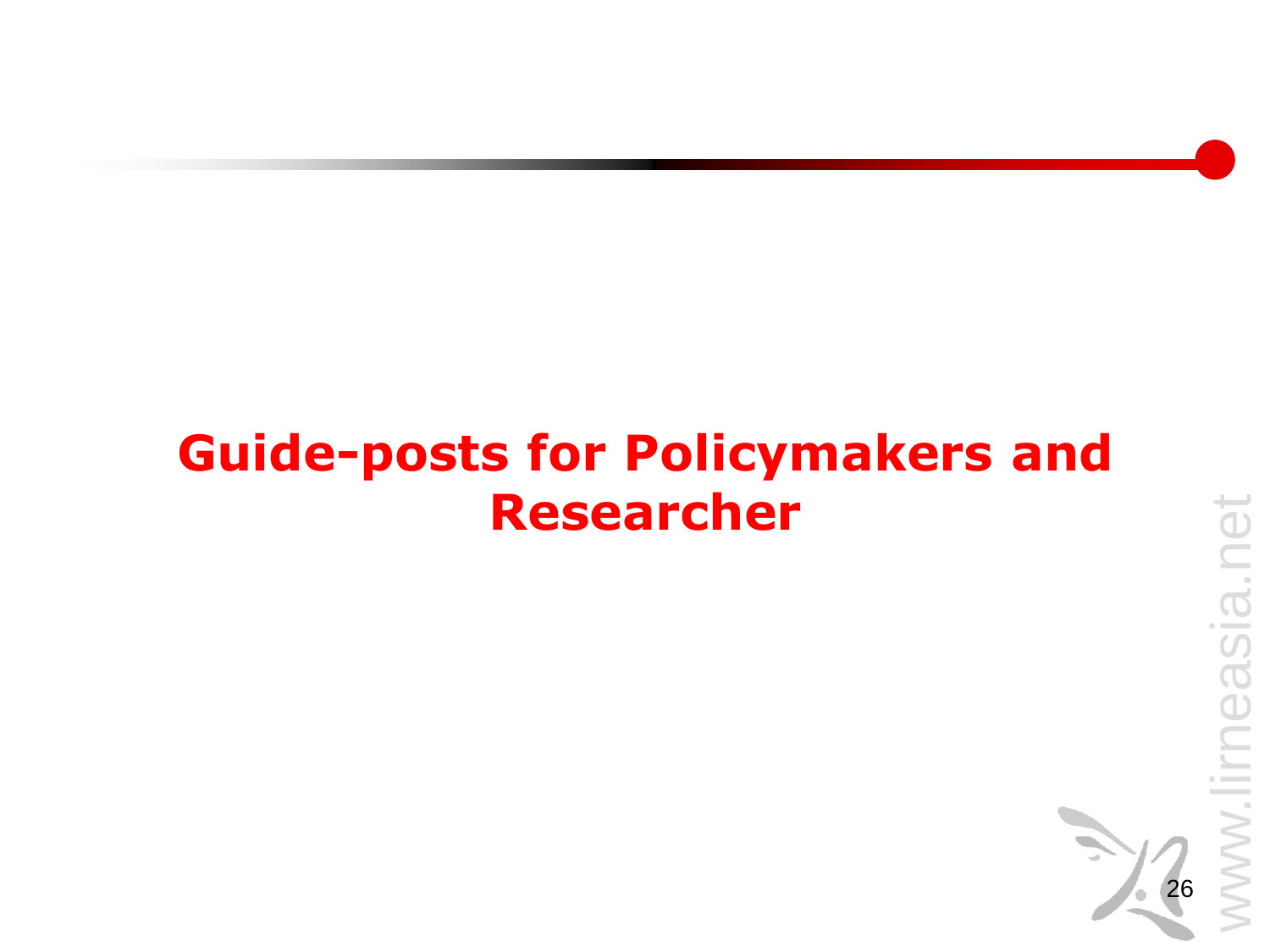# **Graduate Output**

**by field of study and type of institution (total = 19,599)**

|                            | <b>Public-</b><br><b>UGC</b> | <b>Public-</b><br><b>Non-UGC</b> | <b>Private</b> | <b>All</b> |
|----------------------------|------------------------------|----------------------------------|----------------|------------|
| Commerce                   | 2,679                        | 143                              | 867            | 3,689      |
| <b>Computer Science/IT</b> | 429                          | 144                              | 1,552          | 2,125      |
| Engineering                | 1,195                        | 221                              | 71             | 1,487      |
| Other                      | 8,301                        | 3,721                            | 243            | 12,265     |
| <b>ALL</b>                 | 12,604                       | 4,229                            | 2,733          | 19,599     |

 $\Box$  CS /IT: 73% (or 1552/2125) by Private insts

□ Commerce: 24% by private insts; 73% by public-UGC insts

- $\Box$  Other: 2% by private insts; 3000/4229 by Public-Non-UGC are awarded by NIE to teachers
- Engineering: 6% only by Private sector; lack of demand or cost?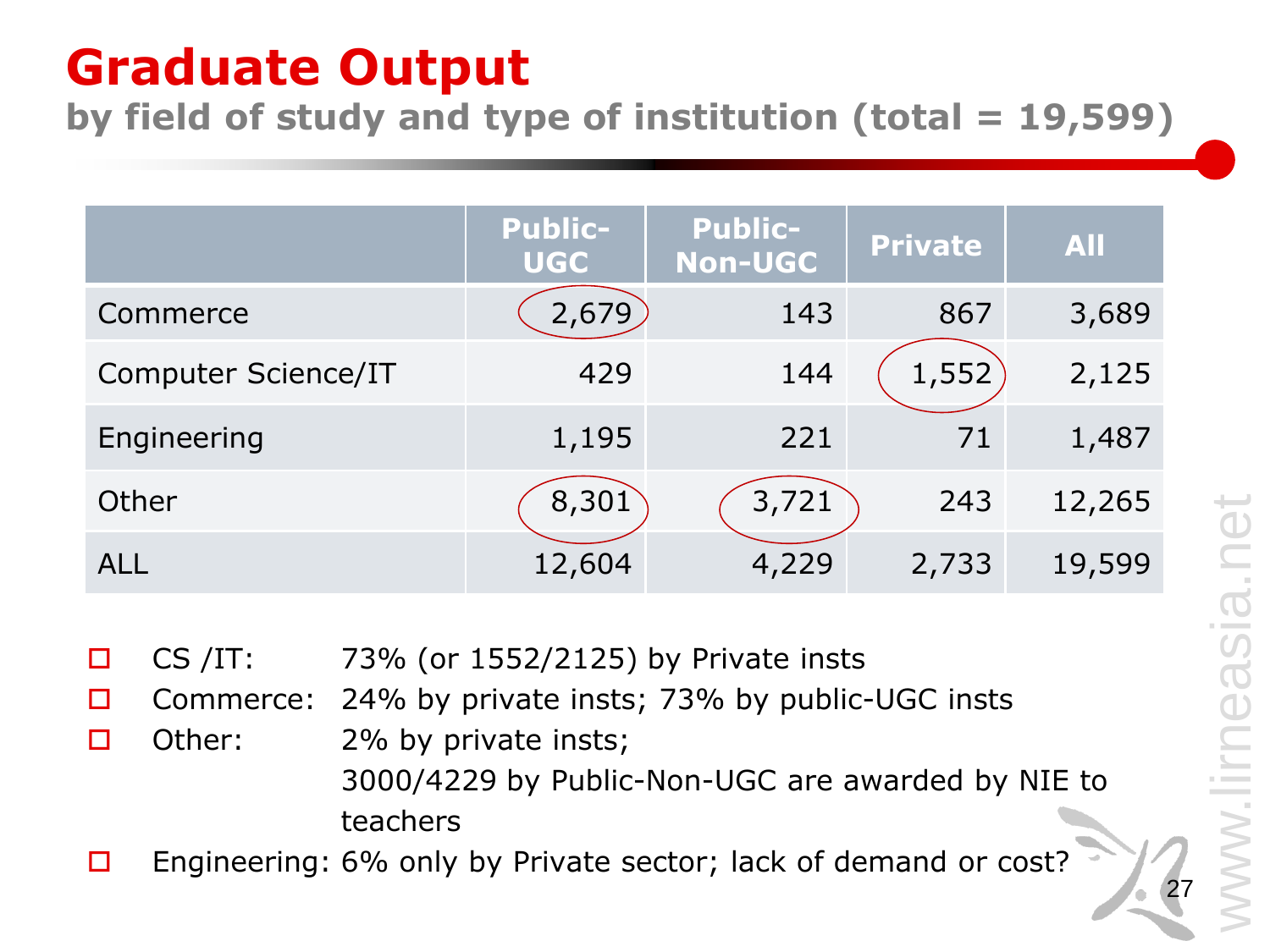#### **Graduate Output 2008 - 2010**

|      | <b>Public</b><br><b>UGC</b> | <b>Public</b><br><b>Non-UGC</b> | <b>Private</b> | <b>ALL</b> |
|------|-----------------------------|---------------------------------|----------------|------------|
| 2008 | 12,296                      | 2,296                           | 1,331          | 15,923     |
| 2009 | 12,963                      | 2,935                           | 1,608          | 17,506     |
| 2010 | 12,257                      | 4,158                           | 2,574          | 18.989     |
|      |                             |                                 |                |            |

- □ Total graduate output increased at 10% in 2009 and 8% in 2010
- Increases came from the alternative to the Public-UGC system
- $\Box$  Output from Public institutions have stabilized. Good thing?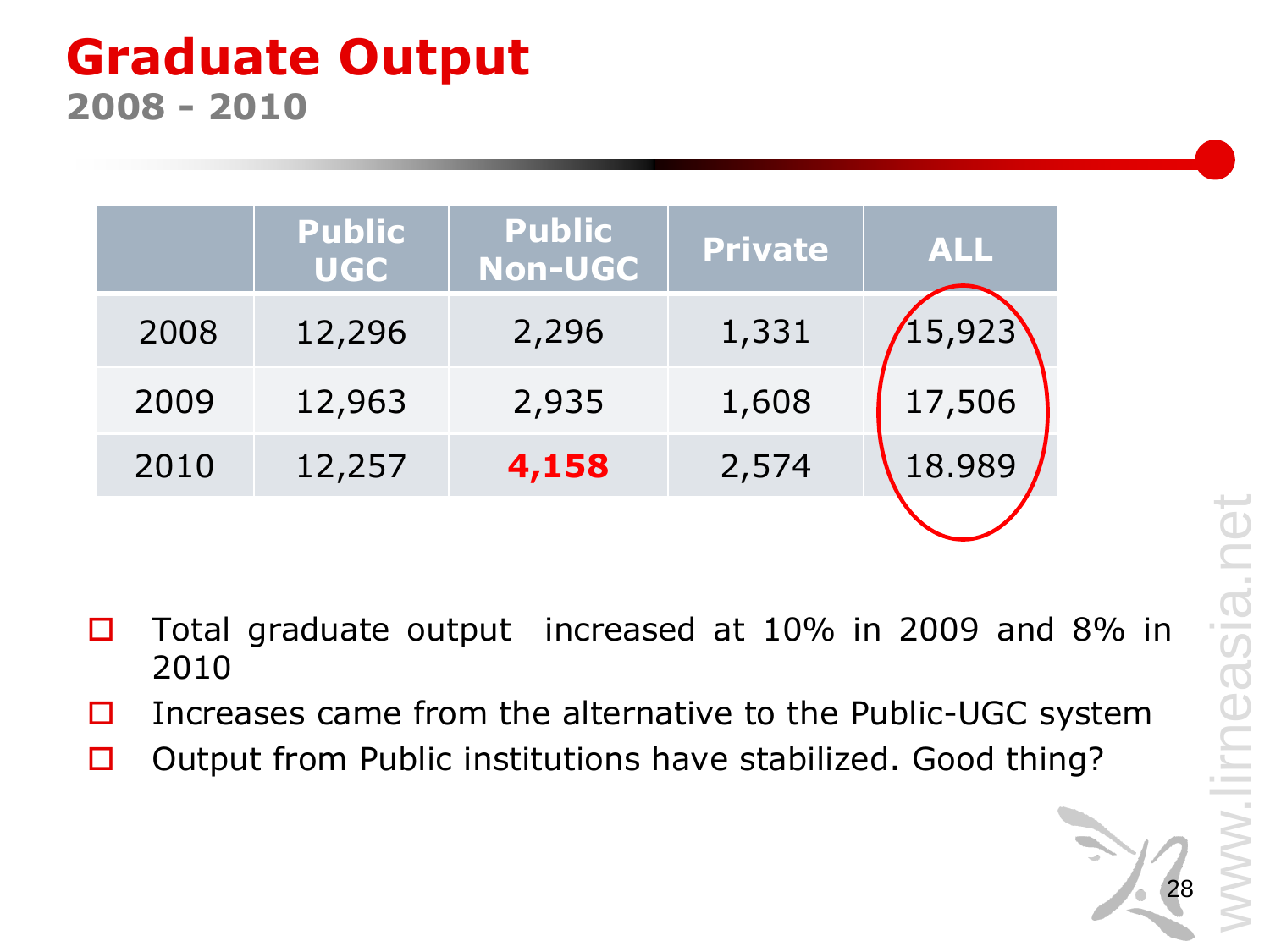#### **Graduate Output 2008-2010**



 $\Box$  Graduate output from Public institutions have stabilized while output from semi-public and private output has increased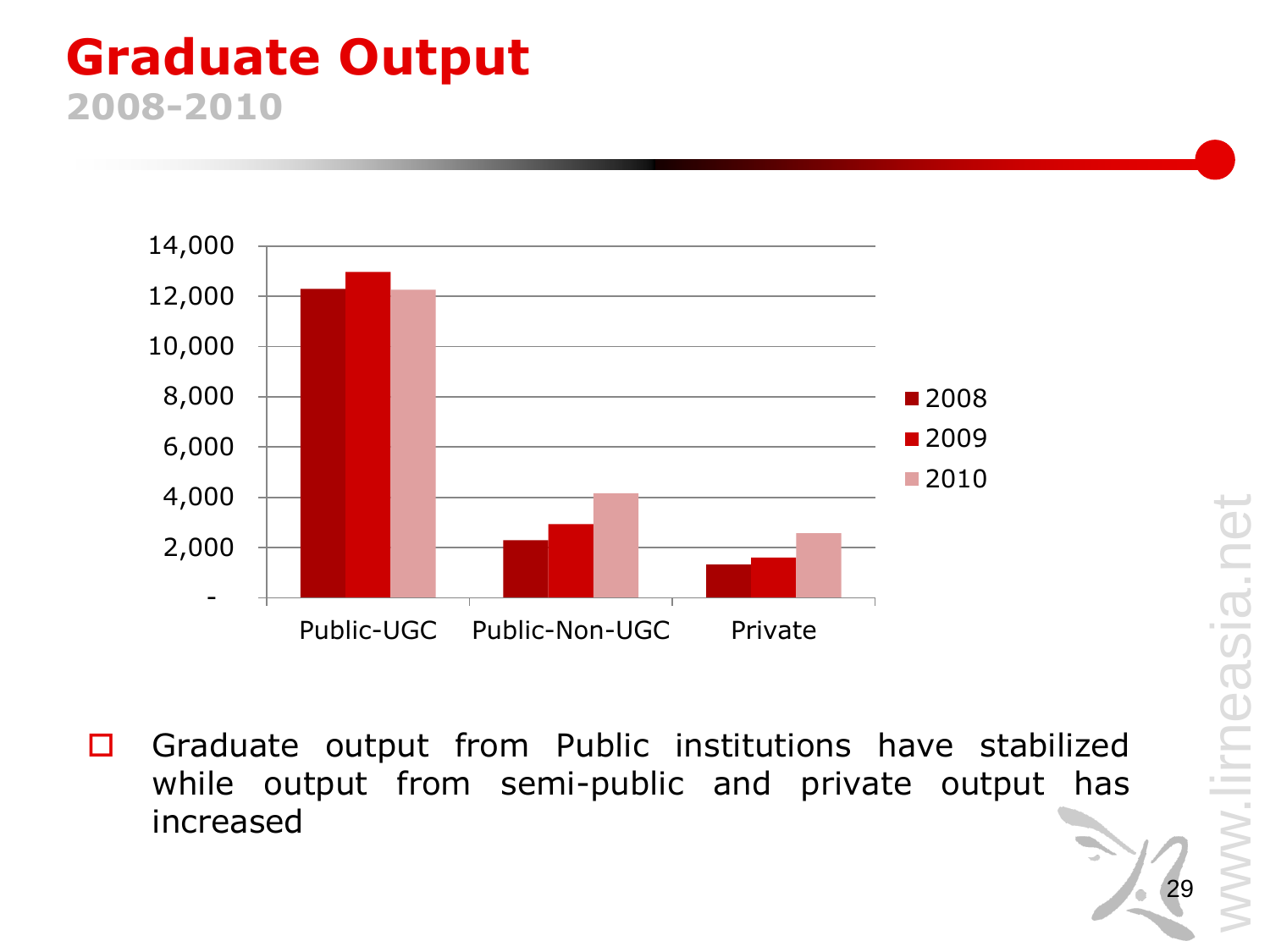# **Professional Qualifications**

**output 2010/11, incomplete list**

|                             | <b>Details</b>        | <b>Total</b> |
|-----------------------------|-----------------------|--------------|
| <b>COMMERCE</b>             | 770 (CIMA); 179 (CIM) | $949+$       |
| <b>COMPUTER SCIENCE /IT</b> | 220 (BCS)             | $220+$       |
| <b>ENGINEERING</b>          | <b>NA</b>             | <b>NA</b>    |
| <b>OTHER</b>                | 22 (SLIA); 70(IChemC) | 92           |
| AI I                        |                       | $1,261+$     |

- CIMA Chartered Institute of Management Accountants
- CIM Chartered Institute of Marketing
- BCS British Computer Society Chartered Institute for IT;
- SLIA Sri Lanka Institute of Architects, higher diploma;
- ICC Institute of Chemistry Ceylon, Graduateship



ISia.

 $\overline{\mathbf{C}}$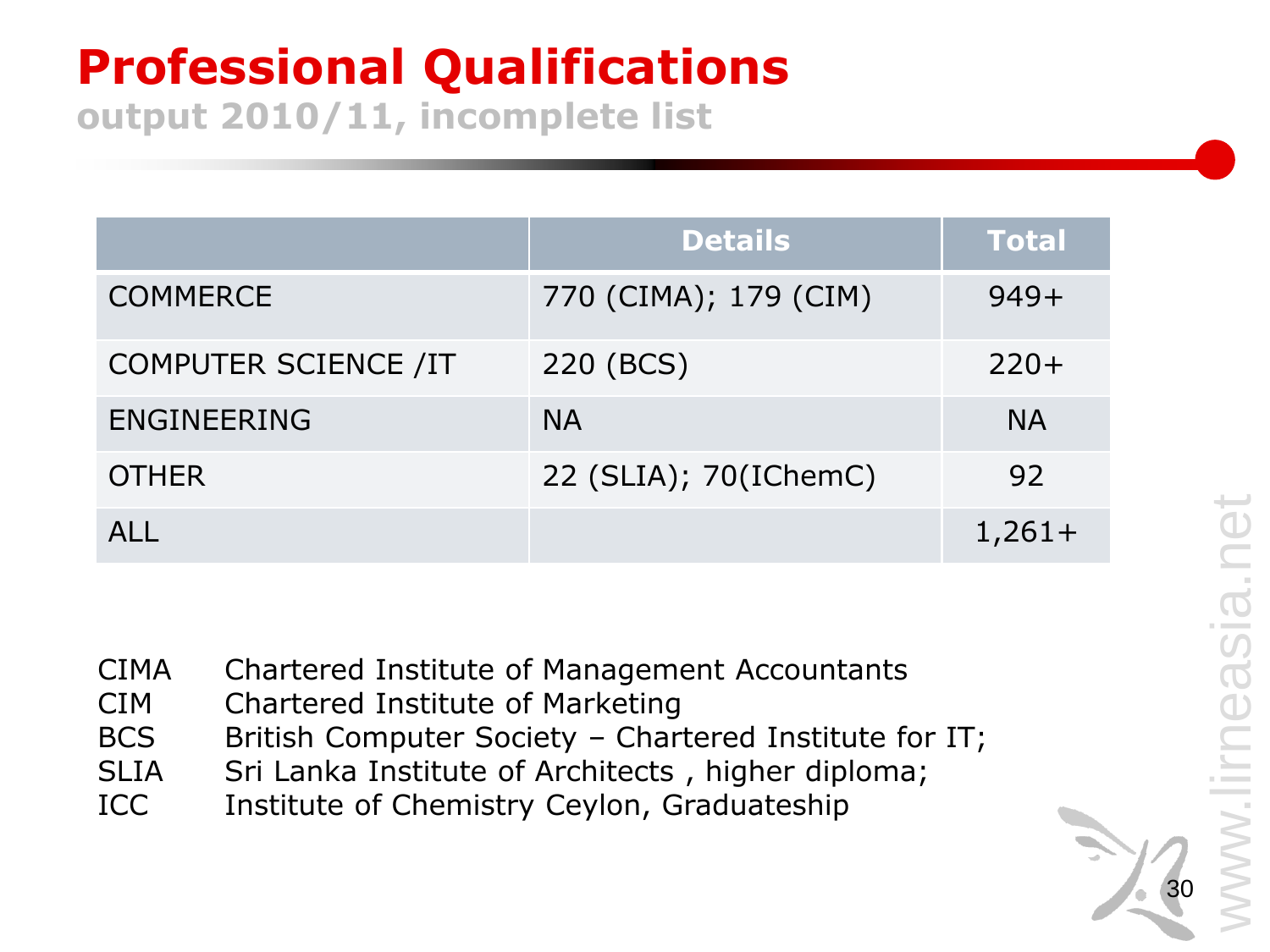# **Professional Qualifications**

**Degree Equivalents/Comparables**

|                             | <b>Details</b>        | <b>Total</b> |
|-----------------------------|-----------------------|--------------|
| <b>COMMERCE</b>             | 770 (CIMA); 179 (CIM) | 949          |
| <b>COMPUTER SCIENCE /IT</b> | 220 (BCS)             | 220          |
| <b>ENGINEERING</b>          | <b>NA</b>             | <b>NA</b>    |
| <b>OTHER</b>                | 22 (SLIA); ICC (70)   | 92           |
| AI I                        |                       | $1,261+$     |

- □ BCS, SLIA are recognized by UGC as qualifications for postgraduate studies; More such articulations between UGC and Professional Institutes are needed
- $\Box$  Many ICC graduates have returned to the country after completing PhDs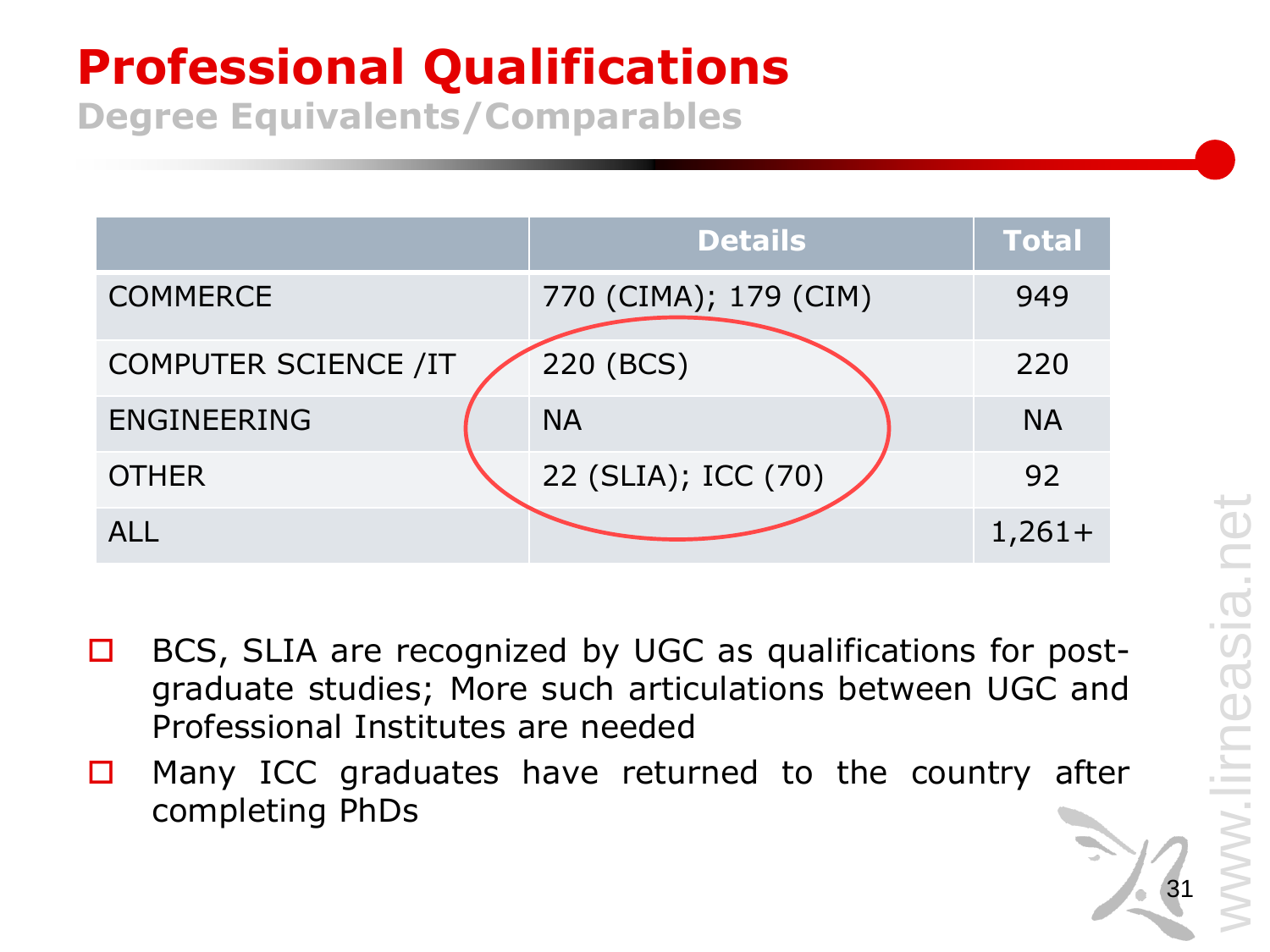#### **Higher Education Landscape in Sri Lanka how does it look?**

- $\Box$  Alternatives to the UGC-mediated public university system have emerged and they are of :
	- Sufficient legitimacy
	- Sufficient maturity
- These alternatives accounted for 36% of the 19,599 graduates produced per annum in Sri Lanka in 2010/2011
- $\Box$  The alternatives offer 253 degree program and several degree equivalents
- The public has no maps to guide them
- LIRNEasia's directory of degree programs can be a start

asia.net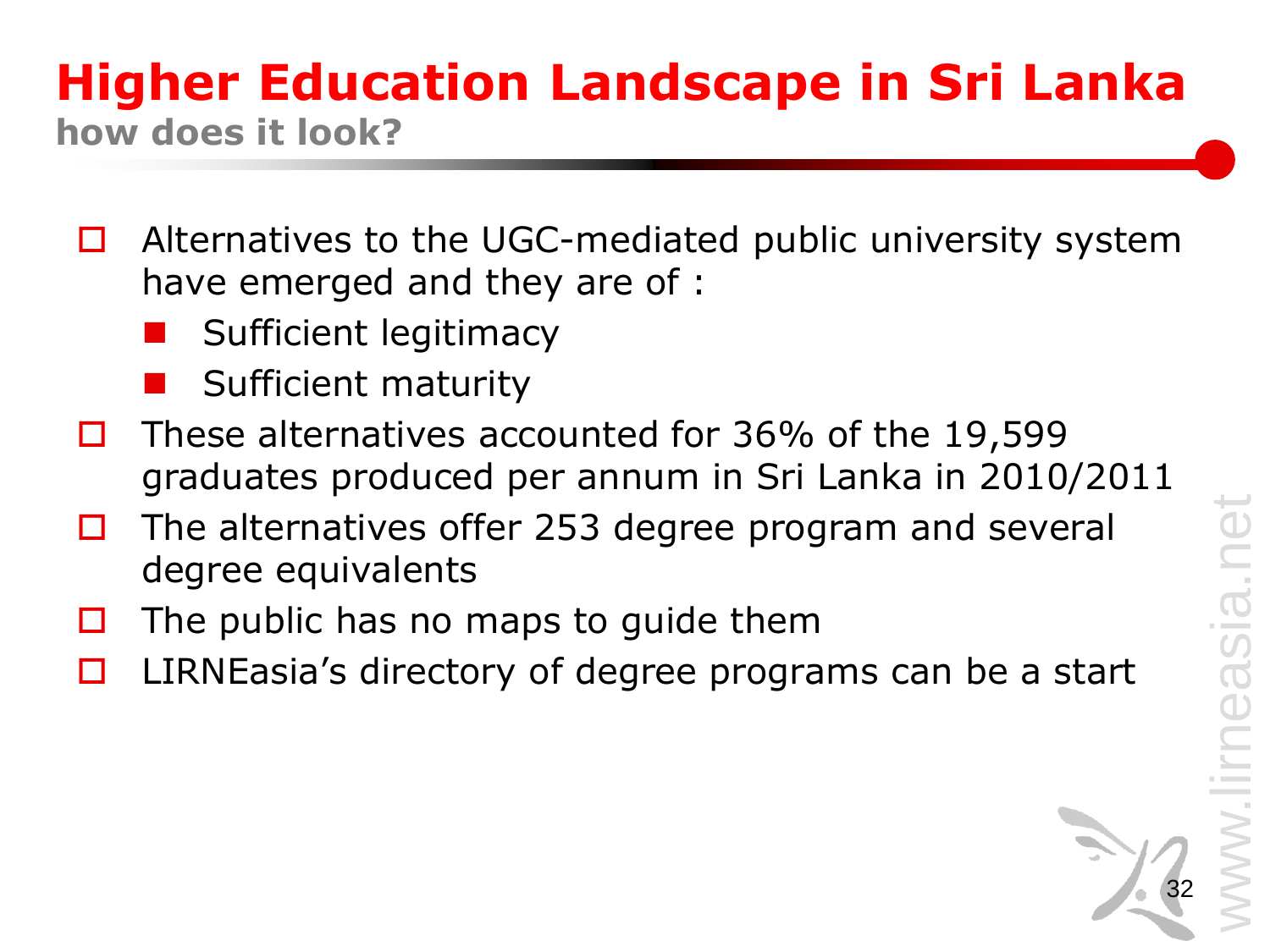#### **Launching the Web site at SL2COLLEGE.org**

#### **Presenting the Directory**

net

neasia.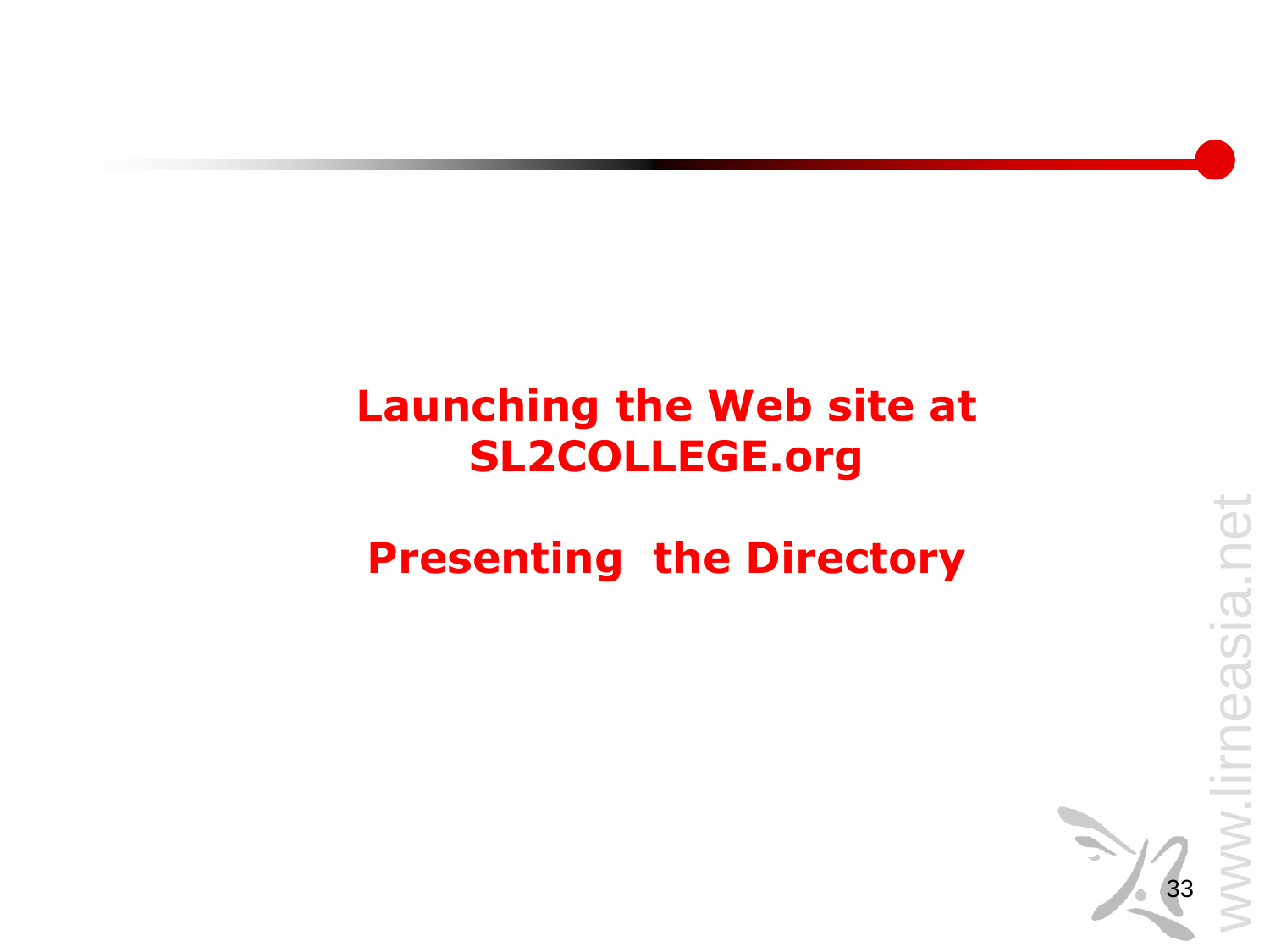**SL2College** is a global community of young Sri Lankan expats who provide FREE advice and guidance to Sri Lankan students. They strive to provide unbiased and informative answers to questions posted by students wanting to pursue higher education.



easia.net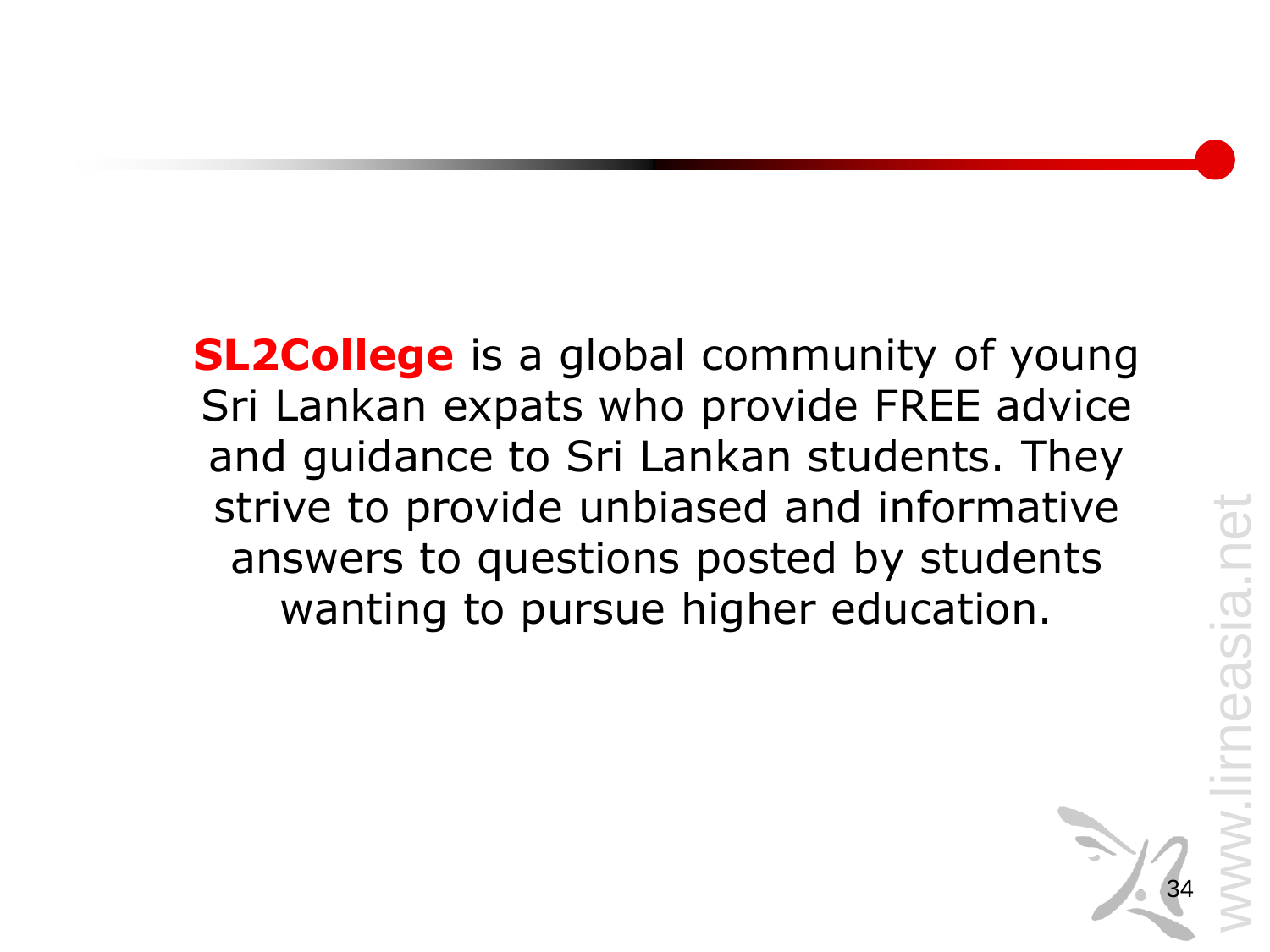#### **Web Interface at http://www.sl2college.org/hei-survey/**

| SI2College HEI Survey - Mozilla Firefox                                         |                                                                                                                                                                                 |                                                                                                               | <u>— 10 1</u> |
|---------------------------------------------------------------------------------|---------------------------------------------------------------------------------------------------------------------------------------------------------------------------------|---------------------------------------------------------------------------------------------------------------|---------------|
| e Edit View History Bookmarks Tools Help                                        |                                                                                                                                                                                 |                                                                                                               |               |
|                                                                                 | $1$ Inbox - sujata@lirneasia.net - LIRNEas… × $\Box$ (44 unread) - sujatagamage - Yahoo! … × $\mid$ W List of universities in Sri Lanka - Wikip… × $\mid$ SI2College HEI Survey | $x +$                                                                                                         |               |
| $\leftarrow$ $\leftarrow$ www.sl2college.org/hei-survey/                        |                                                                                                                                                                                 | $\frac{1}{2}$ = lanka uva university act<br>$\gamma$ $\vee$ $\in$ $\mid$                                      | 8 9           |
| SL2College MLIRNEasia                                                           | LIRNEASIA-SL2COLLEGE<br><b>SURVEY OF HIGHER EDUCATION INSTITUTES</b>                                                                                                            | Institutes<br>SI2College<br><b>About HEI Survey</b><br>Programs                                               | Our Forum     |
| $\div$ Programs<br>View Summary<br>View Programs<br>$\triangleright$ Institutes |                                                                                                                                                                                 | <b>Filter Programs by</b><br>Specialization<br>Program   Institute<br>Field of Study<br><b>Board of Study</b> |               |
| ▶ Your Opinion                                                                  |                                                                                                                                                                                 |                                                                                                               |               |

|                                           |                       |                                                                                                                                                      |                                                                                                                                                                                                                                                                                                                                                                                                                                         |                                    |                                                                                                                                                                                                             | $\div$ Cost<br>$\div$                                                                            |
|-------------------------------------------|-----------------------|------------------------------------------------------------------------------------------------------------------------------------------------------|-----------------------------------------------------------------------------------------------------------------------------------------------------------------------------------------------------------------------------------------------------------------------------------------------------------------------------------------------------------------------------------------------------------------------------------------|------------------------------------|-------------------------------------------------------------------------------------------------------------------------------------------------------------------------------------------------------------|--------------------------------------------------------------------------------------------------|
| Accountancy                               |                       |                                                                                                                                                      | University of Ballarat Sri Lanka Study Centre                                                                                                                                                                                                                                                                                                                                                                                           | University of Ballarat Australia   | 3 Years                                                                                                                                                                                                     | Greater than I Million                                                                           |
| Accountancy                               |                       |                                                                                                                                                      | GISM - Graduate Institute of Science &<br>Management                                                                                                                                                                                                                                                                                                                                                                                    | Massey University New Zealand      | 3 Years                                                                                                                                                                                                     | 200000-499999                                                                                    |
| Accountancy                               |                       |                                                                                                                                                      | Royal Institute of Colombo                                                                                                                                                                                                                                                                                                                                                                                                              | University of London UK            | 3 Years                                                                                                                                                                                                     | Greater than I Million                                                                           |
| Accountancy                               |                       |                                                                                                                                                      | Royal Institute of Colombo                                                                                                                                                                                                                                                                                                                                                                                                              | University of London UK            | 3 Years                                                                                                                                                                                                     | Greater than I Million                                                                           |
| Accountancy                               |                       |                                                                                                                                                      | <b>Cosmopolitan College of Business and</b><br>Technology (CCBT)                                                                                                                                                                                                                                                                                                                                                                        | Oxford Brookes University UK       | Less than 3 Years                                                                                                                                                                                           | 200000-499999                                                                                    |
| Accountancy                               |                       |                                                                                                                                                      | Mercury Institute of Management                                                                                                                                                                                                                                                                                                                                                                                                         | Oxford Brookes University UK       | 2.5 Years                                                                                                                                                                                                   | 200000-499999                                                                                    |
| <b>Studies</b>                            |                       |                                                                                                                                                      | (APIIT)                                                                                                                                                                                                                                                                                                                                                                                                                                 | <b>Staffordshire University UK</b> | 3 Years                                                                                                                                                                                                     | Greater than I Million                                                                           |
| <b>Studies</b>                            |                       |                                                                                                                                                      | (APIIT)                                                                                                                                                                                                                                                                                                                                                                                                                                 | Staffordshire University UK        | 3 Years                                                                                                                                                                                                     | Greater than I Million                                                                           |
| <b>Studies</b>                            |                       |                                                                                                                                                      | (ICBT)                                                                                                                                                                                                                                                                                                                                                                                                                                  | Cardiff Metropolitan University UK | 3 Years                                                                                                                                                                                                     | 500000-999999                                                                                    |
| <b>Studies</b>                            |                       |                                                                                                                                                      | <b>British School of Commerce</b>                                                                                                                                                                                                                                                                                                                                                                                                       | London School of Commerce UK       | 2 Years                                                                                                                                                                                                     | 500000-999999                                                                                    |
| Programs per page: 10                     |                       |                                                                                                                                                      |                                                                                                                                                                                                                                                                                                                                                                                                                                         |                                    |                                                                                                                                                                                                             | Processed within 0.237 Seconds                                                                   |
| //www.sl2college.org/hei-survey/index.php |                       |                                                                                                                                                      |                                                                                                                                                                                                                                                                                                                                                                                                                                         |                                    |                                                                                                                                                                                                             |                                                                                                  |
|                                           | <b>Specialization</b> | Administration/Management/Business<br>Administration/Management/Business<br>Administration/Management/Business<br>Administration/Management/Business | # Program Name<br>Bachelor Of Commerce (Accounting)<br><b>BBS Accountancy</b><br><b>BSc Accounting and Finance</b><br><b>BSc Accounting with Law</b><br><b>BSc applied accounting</b><br><b>BSc Applied Accounting</b><br>BA (Hons) Business Administration<br>BA (Hons) Business Management<br>BA (Hons) Business & Management Studies<br>BA (Hons) Business and Management<br>and Tachimanials Construction<br><b>The State State</b> | $\div$ Institute                   | # Board of Study<br>Asia Pacific Institute of Information Technology<br>Asia Pacific Institute of Information Technology<br>International College of Business & Technology<br>$\mathbb{R}$ and $\mathbb{R}$ | $\div$ Length<br><b>Considers &amp; Shan Planetices</b> All Books Bossess Research to Planetices |

webcaspar\_tabl...

Eli Book2

Data HE Coun...

Data HE US 20...

ttp://www.sl2college.org/hei-survey/index.php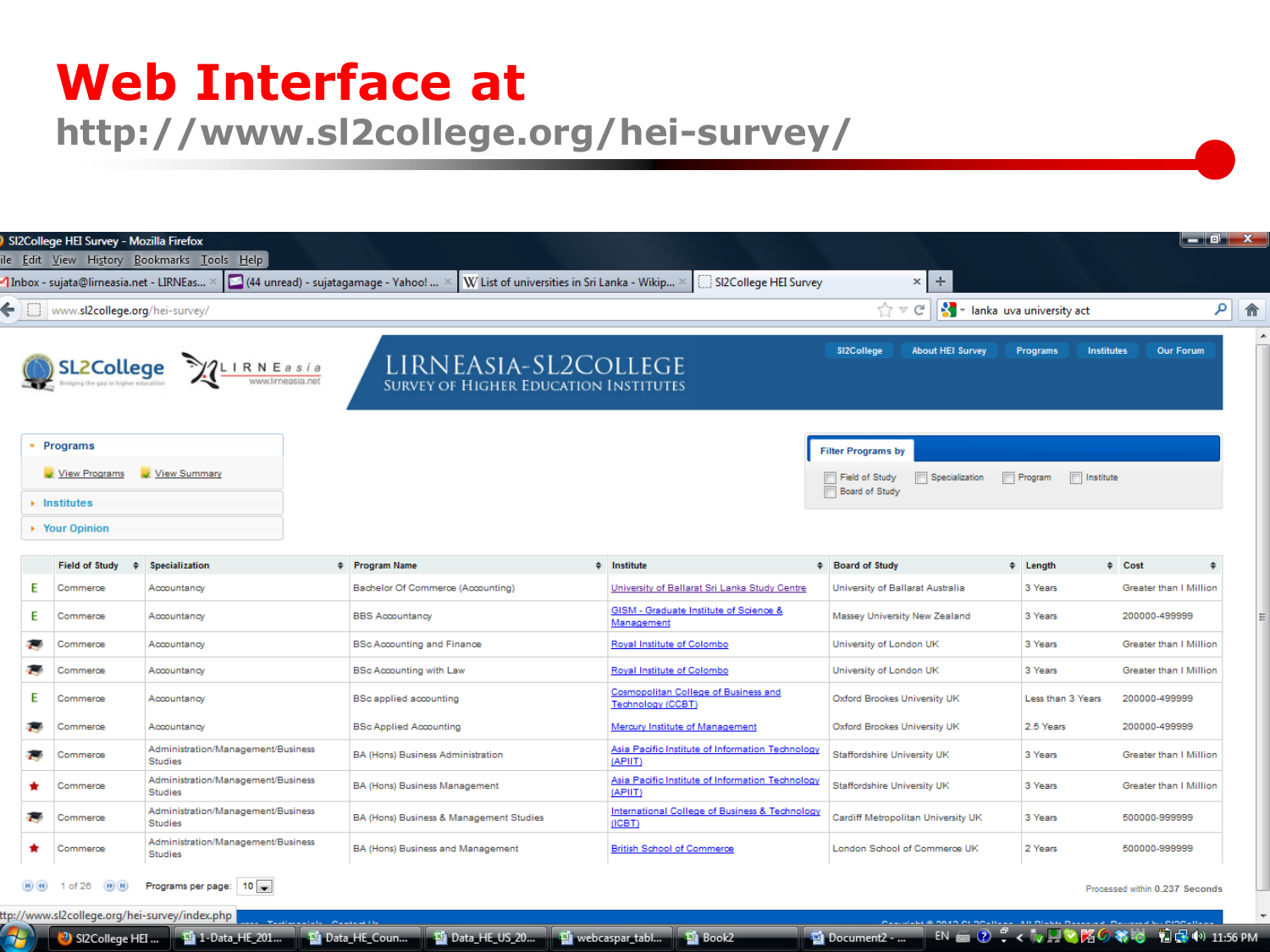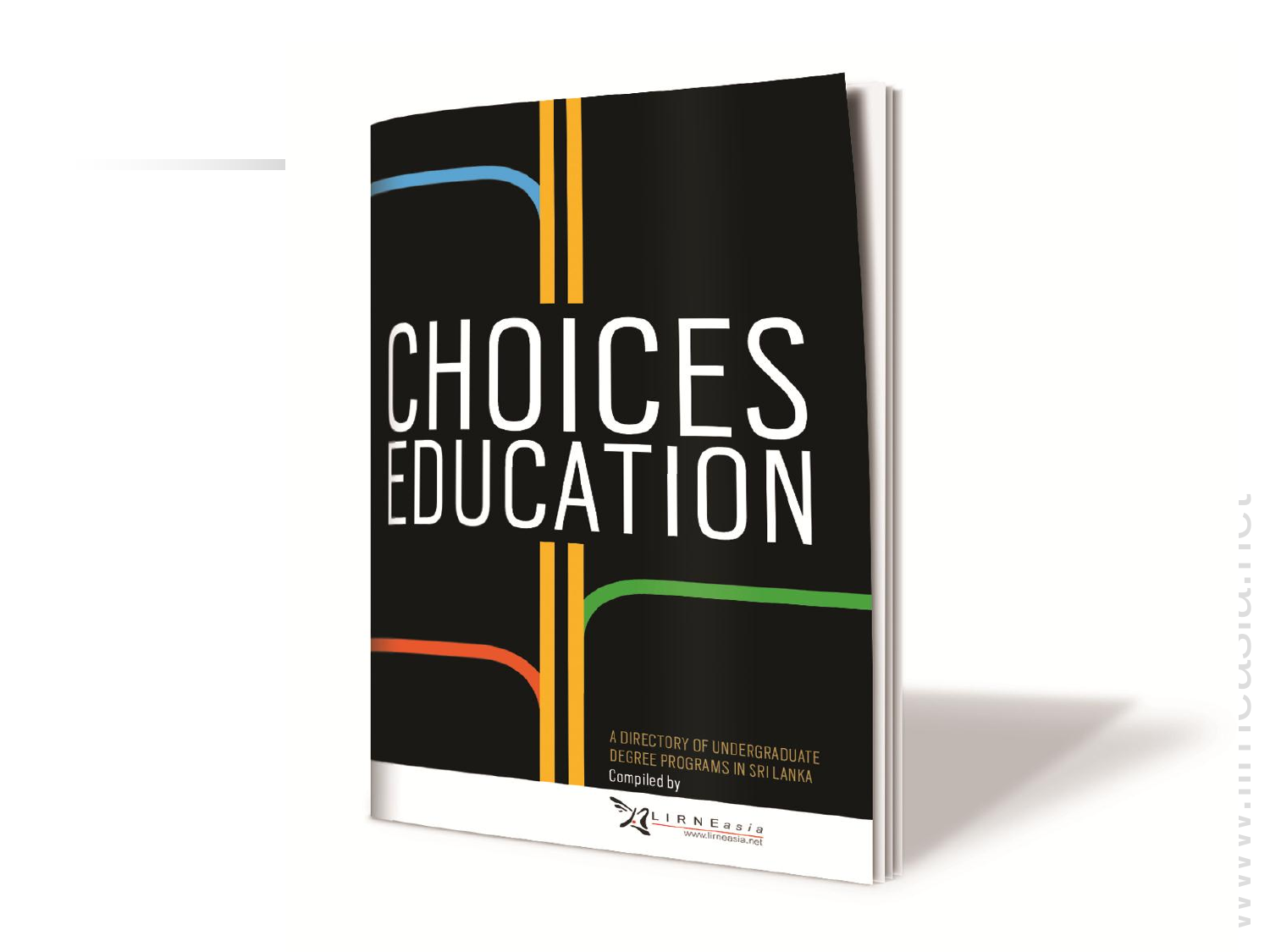# **LIRNEasia Directory of Undergraduate Degree Programs**

#### FIELD OF STUDY Specialization Output/Enrollments Duration, Cost Degree awarding authority

asia.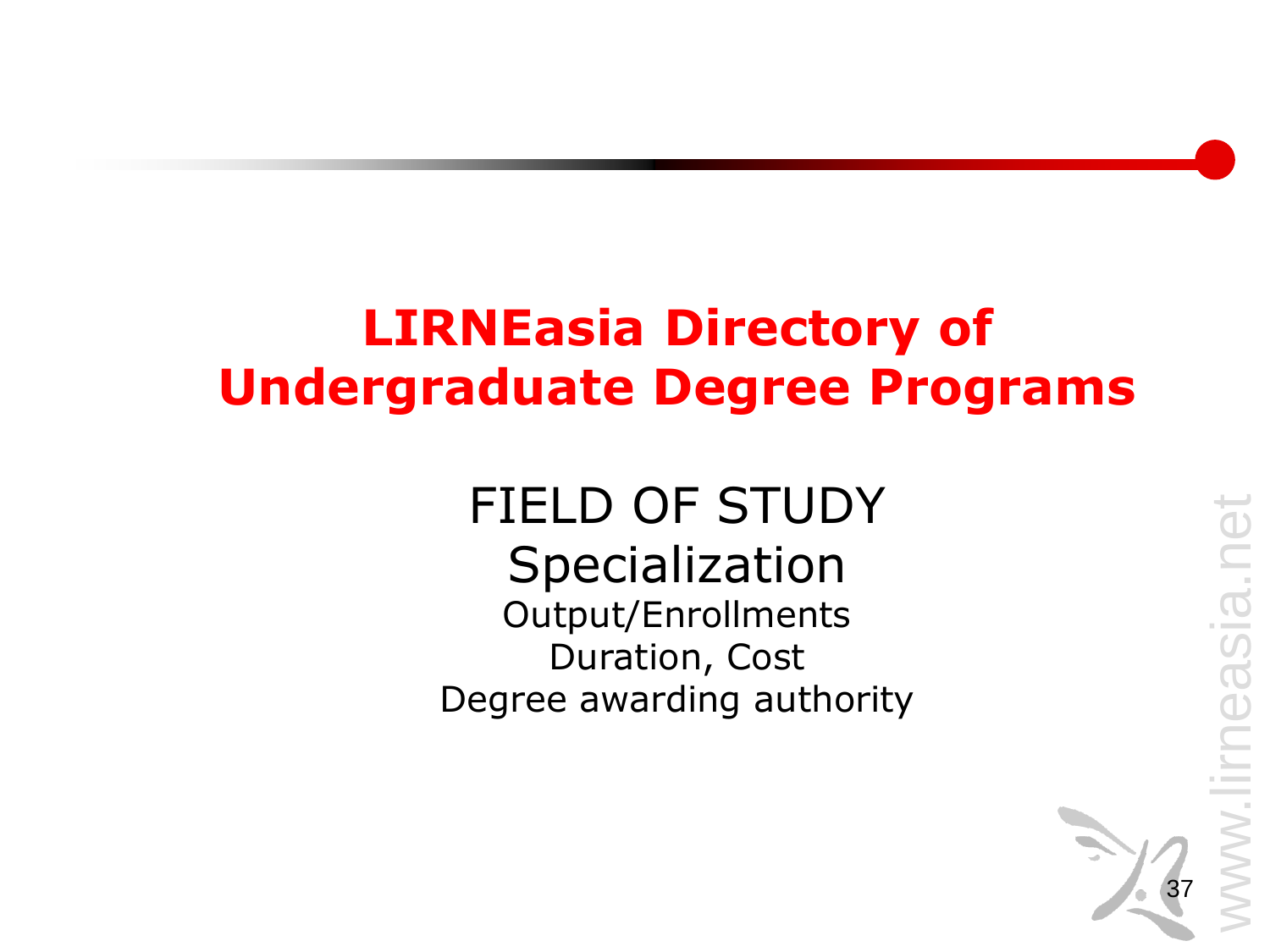38

#### **Commerce specializations (19)**

| Programs<br>with Track<br>Record | <b>Accountancy; Business</b><br>Administration/Management;<br>Economics/Finance; Engineering/Technology<br>Management; Hospitality/Tourism<br>Management; Human Resource Management;<br>International Business; Management With Law;<br>Marketing        |
|----------------------------------|----------------------------------------------------------------------------------------------------------------------------------------------------------------------------------------------------------------------------------------------------------|
| No Track<br>Record               | Agri-Business; Communication Management;<br>Entrepreneurship & Small Business; Event &<br>Venue Management; Healthcare Management;<br>Information Systems; Logistics; Retail<br>Management; Sports Management; Valuation &<br><b>Property Management</b> |

□ 9 Specializations have graduate output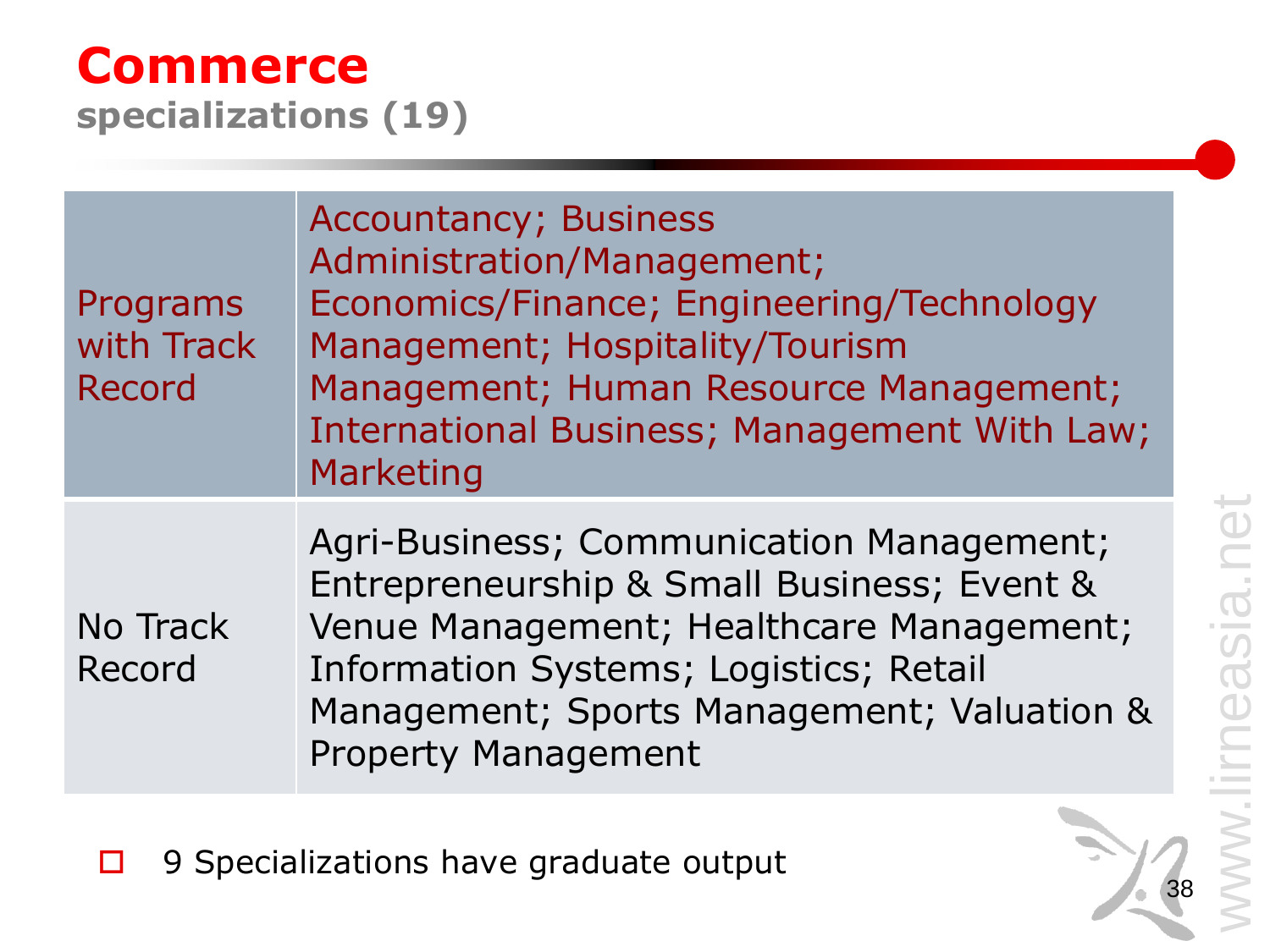# easia.net www.lirneasia.net  $\overline{\mathsf{S}}$

#### **Computer Science/IT specializations (11)**

| Programs with<br><b>Track Record</b> | Business information technology;<br>Computer networking; Computer<br>systems; Computing/computer<br>science; Information Systems;<br>Information technology; Internet<br>technology; Multimedia; Software<br><b>Engineering</b> |  |
|--------------------------------------|---------------------------------------------------------------------------------------------------------------------------------------------------------------------------------------------------------------------------------|--|
| No Track<br>Record                   | Database administration and<br>management<br><b>Information science</b>                                                                                                                                                         |  |

9 Specialization have graduate Output

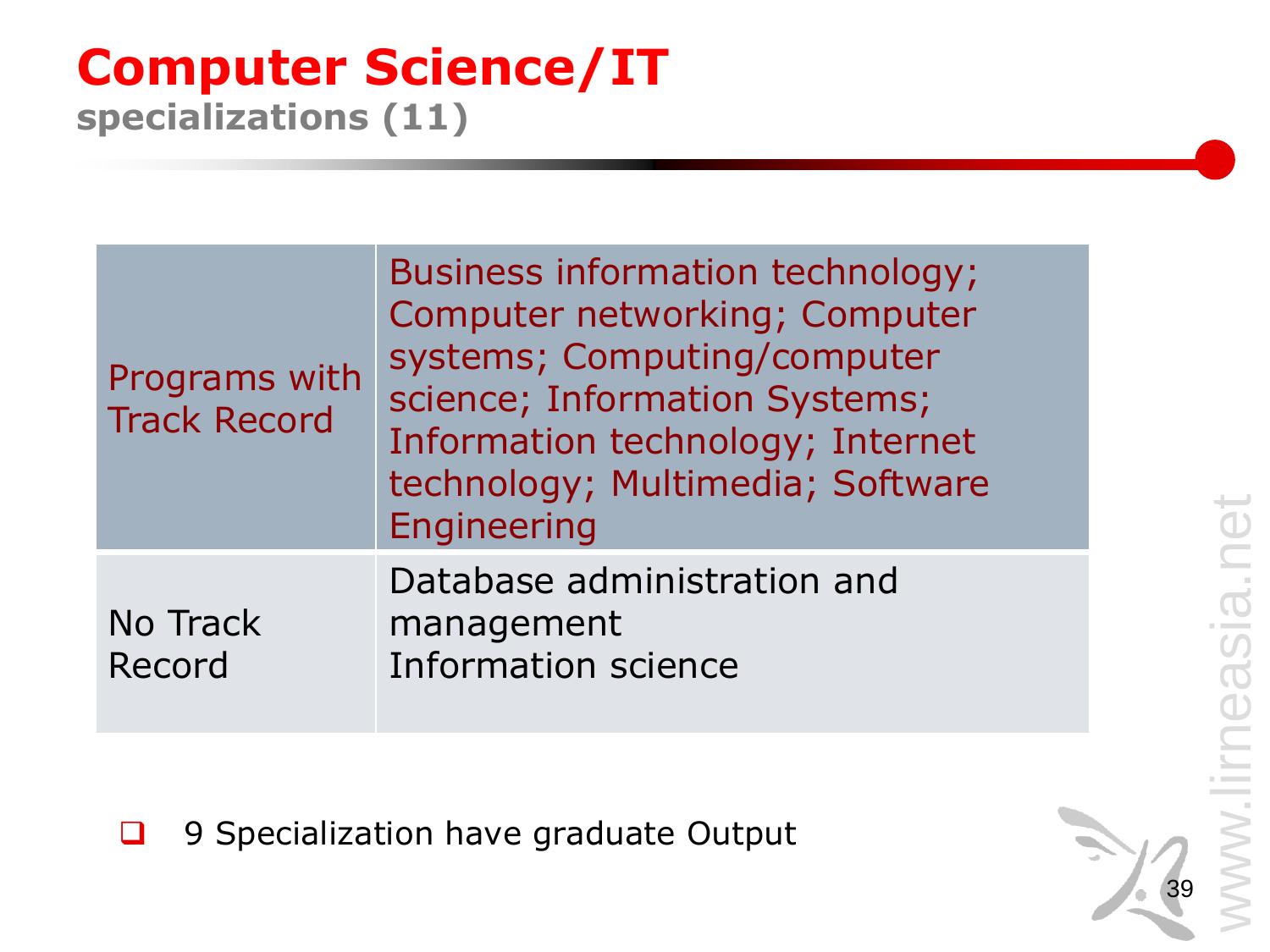# neasia.net www.lirneasia.net **Contract**  $\overline{\mathsf{S}}$

40

#### **Engineering Specializations (12)**

| Programs with<br><b>Track Record</b> | Aeronautic/Aerospace Engineering;<br>Civil Engineering; Electrical &<br><b>Electronic Engineering; Industrial</b><br><b>Engineering; Marine Engineering;</b><br><b>Mechanical Engineering; Quantity</b><br>Surveying/Construction Management;<br>Technology |  |  |
|--------------------------------------|-------------------------------------------------------------------------------------------------------------------------------------------------------------------------------------------------------------------------------------------------------------|--|--|
| No Track<br>Record                   | Automotive Engineering; Engineering,<br>General; Environmental Engineering;<br><b>Offshore Systems Engineering</b>                                                                                                                                          |  |  |

□ 8 Specializations have graduate output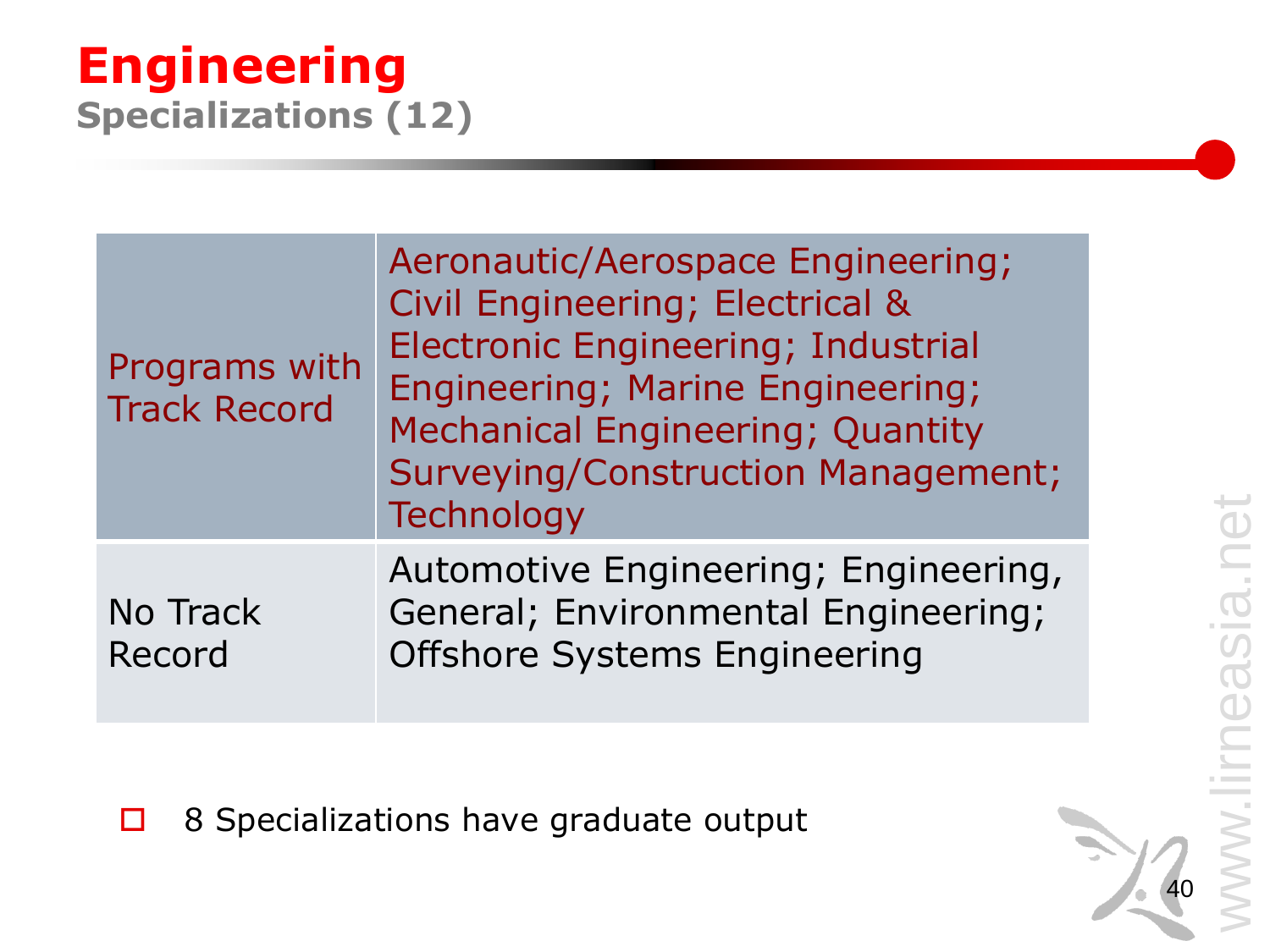41

#### **Other 'Specializations' (12)**

| Programs with<br><b>Track Record</b> | Architecture; Design; Development<br>Studies; Education;<br>Humanities/Social Sciences; Law;<br>Nursing; Psychology; Science |
|--------------------------------------|------------------------------------------------------------------------------------------------------------------------------|
| <b>No Track Record</b>               | Agriculture; Media &<br><b>Communication; Medicine And</b><br>Surgery                                                        |

□ 8 Specializations have graduate output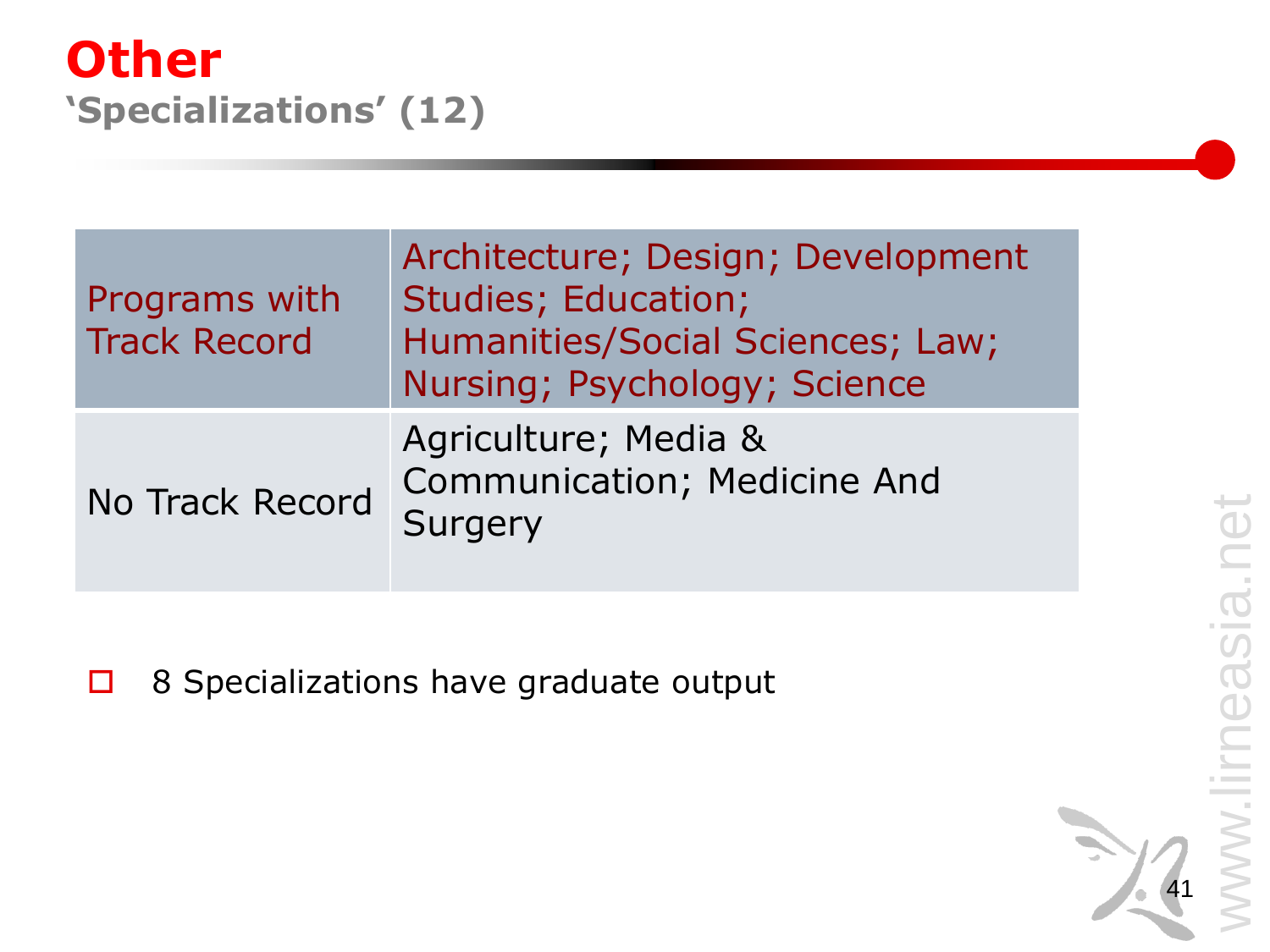#### **Output /Enrollments (2010/2011) number of institutions, by size and type of institution**

| <b>Size</b><br><b>(graduate</b><br>output) | <b>Public-</b><br><b>UGC</b> | <b>Public-</b><br><b>Non-UGC</b> | <b>Private</b> |
|--------------------------------------------|------------------------------|----------------------------------|----------------|
| 500 Or more                                | 8                            | 2                                |                |
| 100-499                                    |                              | 1                                | 13             |
| $21 - 99$                                  | $\mathcal{P}$                | 6                                | 18             |
| 20 or less                                 |                              |                                  | 12             |
| <b>New</b>                                 |                              |                                  |                |

Graduate outputs of more than 500 are found in only one private institution. Most private institutions have outputs of 20 or less, 21-99 or 100-499 per year.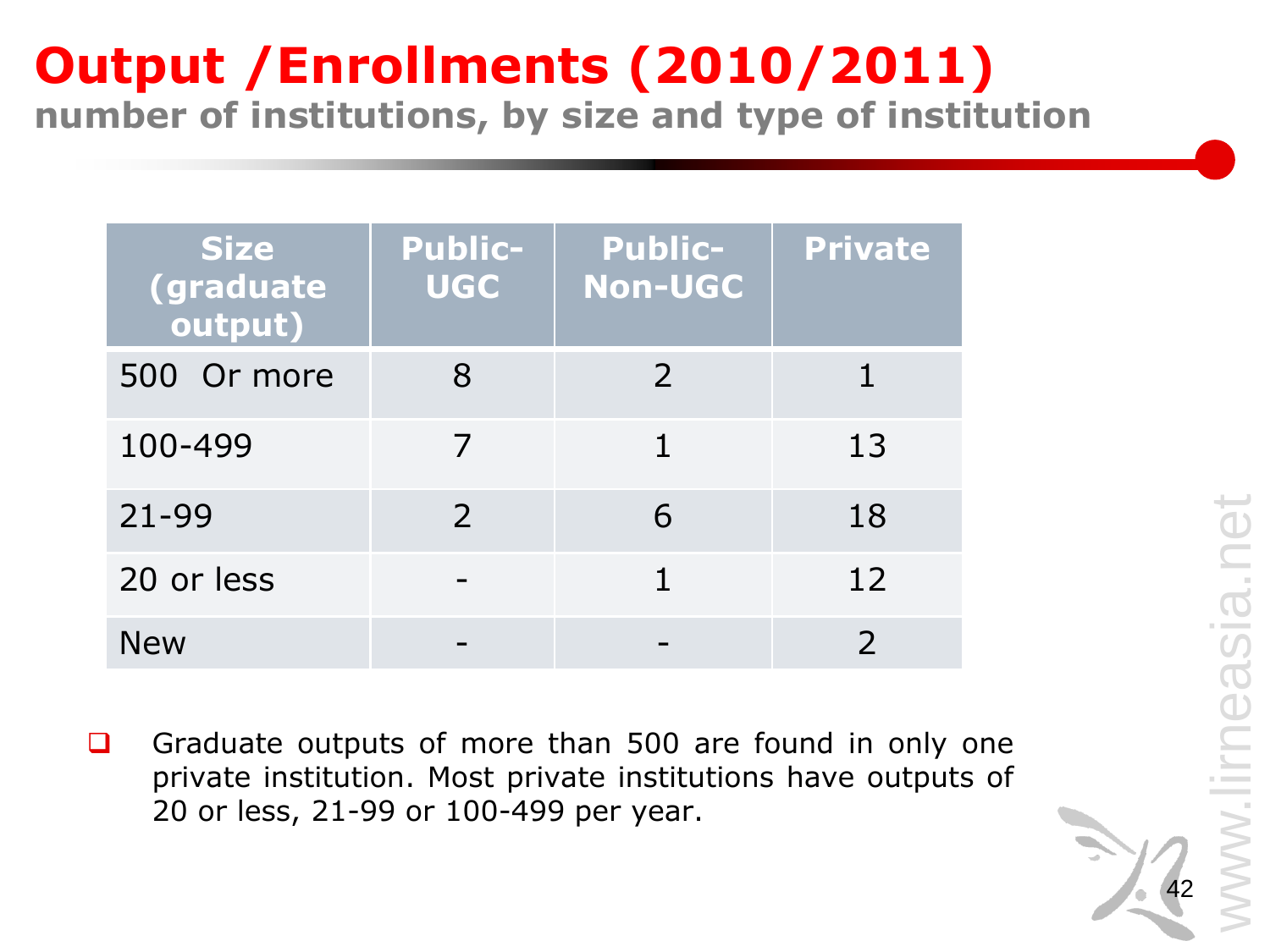#### **Output/Enrollments (2010/2011) public-UGC institutions**

| 1.  | University of Colombo                            | 2320 |
|-----|--------------------------------------------------|------|
| 2.  | University of Peradeniya                         | 1963 |
| 3.  | University of Sri Jayewardenepura                | 1770 |
| 4.  | University of Kelaniya                           | 1442 |
| 5.  | University of Ruhuna                             | 1228 |
| 6.  | University of Moratuwa                           | 899  |
| 7.  | Swamy Vipulananda Institute of Aesthetic Studies | 700  |
| 8.  | Sabaragamuwa University of Sri Lanka             | 585  |
| 9.  | University of the Visual & Performing Arts       | 452  |
|     | 10. University of Jaffna                         | 446  |
| 11. | Rajarata University of Sri Lanka                 | 346  |
| 12. | Wayamba University of Sri Lanka                  | 285  |
|     | 13. Uva Wellassa University                      | 148  |
|     | 14. Eastern University, Sri Lanka                | 124  |
|     | 15. Gampaha Wickramarachchi Ayurveda Institute   | 115  |
|     | 16. Institute of Indigenous Medicine             | 93   |
|     | 17. South Eastern University                     | 41   |
|     |                                                  |      |

□ Institutes in maroon have student enrollment only

www.lirneasia.net Sia.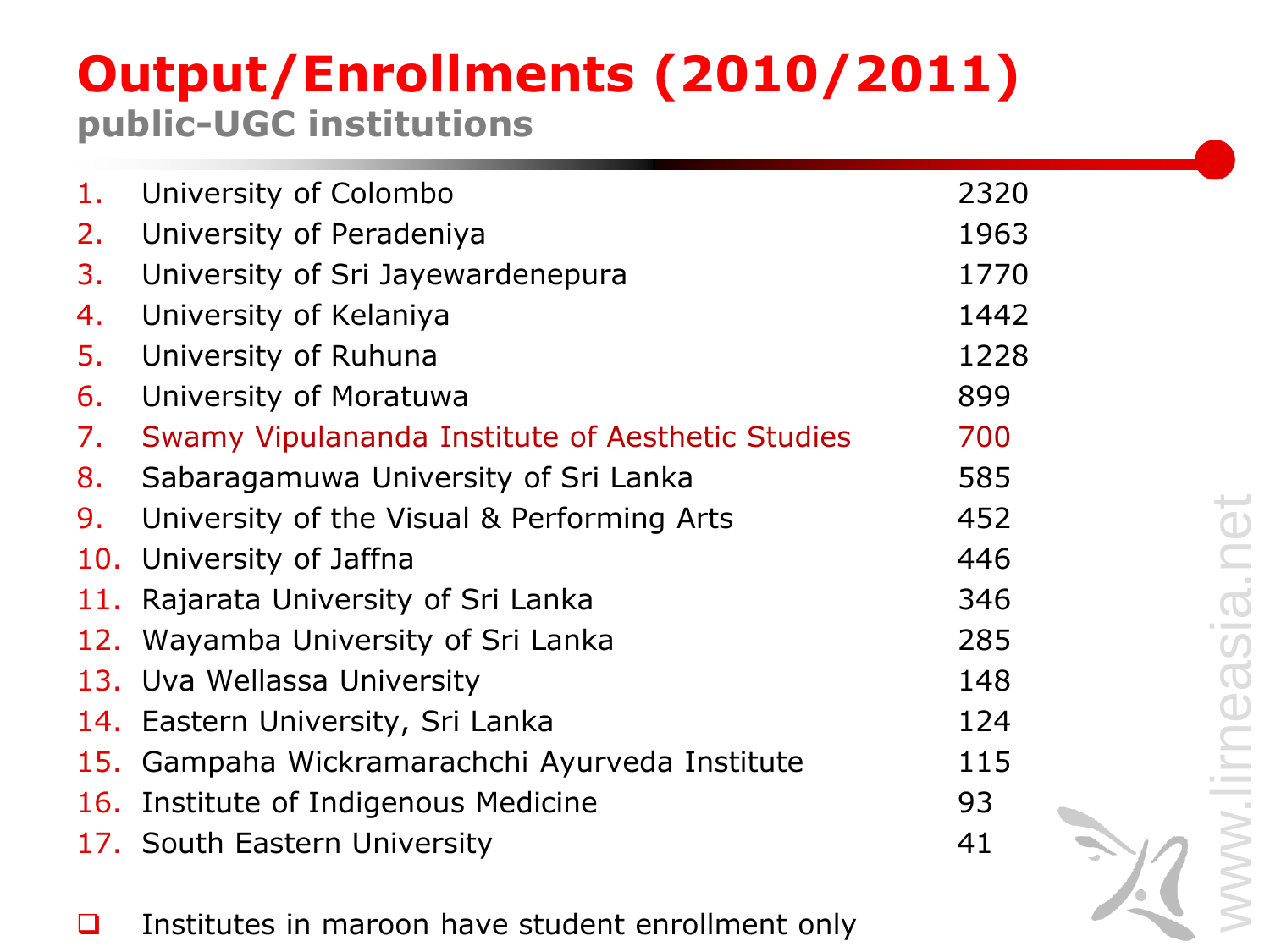#### **Output/Enrollments (2010/2011) public-non-UGC institutions**

| 1 <sub>1</sub> | National Institute of Education (NIE)*                | 3,000 |
|----------------|-------------------------------------------------------|-------|
| 2.             | The Open University of Sri Lanka                      | 698   |
| 3.             | National Institute of Business Management (NIBM)      | 232   |
| 4.             | Institute of Human Resource Advancement (IHRA)        | 88    |
| 5.             | Ocean University of Sri Lanka (Ocean U)               | 71    |
| 6.             | General Sir John Kotelawala Defence University (KDU)* | 66    |
| 7.             | Institute for Agro-Technology and Rural Sciences*     | 40    |
| 8.             | The National Institute of Social Development (NISD)   | 29    |
| 9.             | University of Vocational Technology*                  | 27    |
|                | 10. Institute of Surveying and Mapping*               | 18    |

 $\Box$  \*Public institutions for which admissions are not mediated by the UGC, but enrollments are restricted to special categories such as army personnel, teachers, surveyors and those holding National vocational Qualifications (NVQ)

 $\Box$  Institutes in maroon have student enrollment only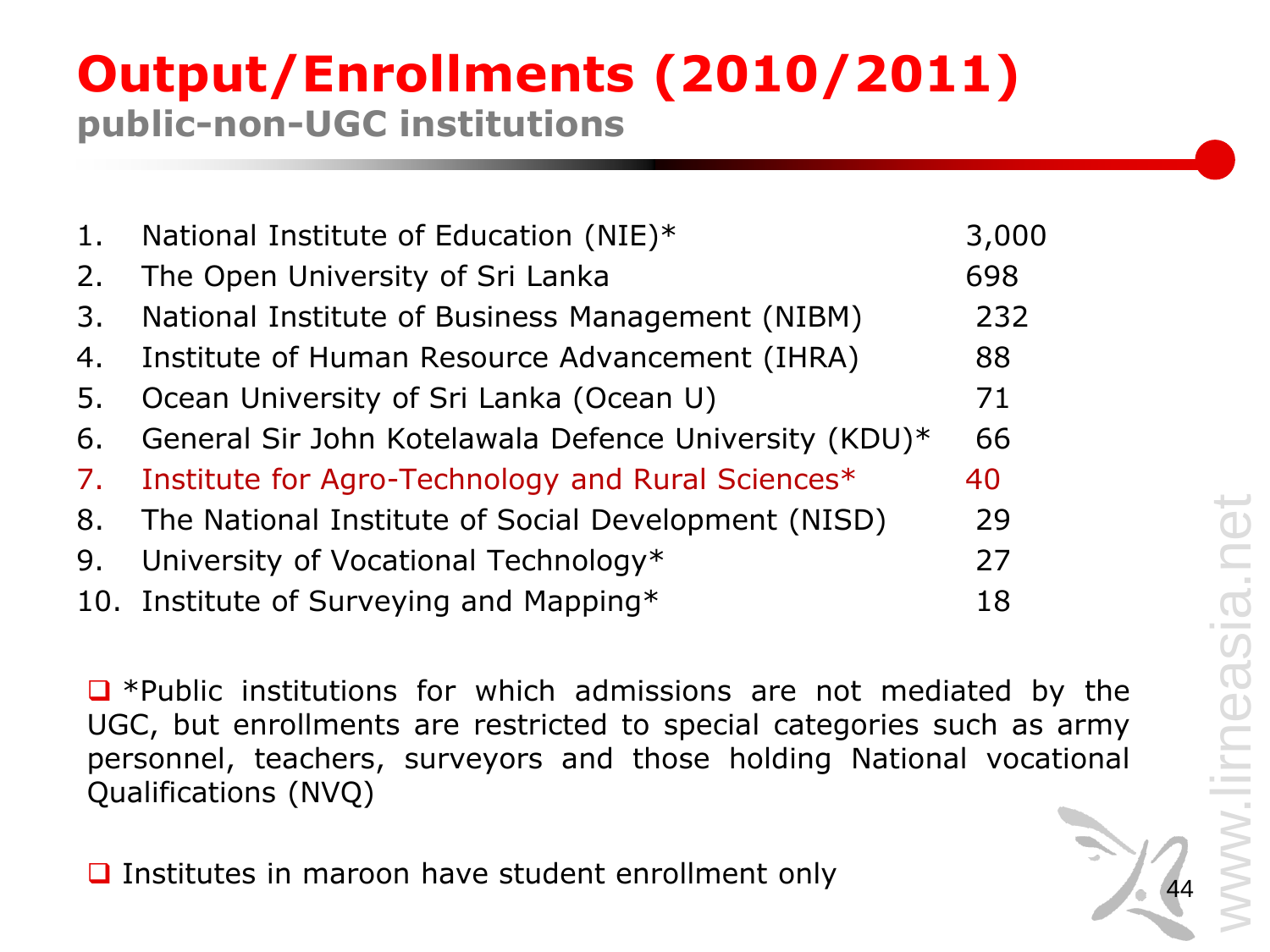#### **Output/Enrollments (2010/2011) private institutions, set 1**

| 1. Sri Lanka Institute of Information Technology (SLIIT)     | 719 |
|--------------------------------------------------------------|-----|
| 2. IDM Computer Studies (Pvt) Ltd                            | 415 |
| 3. South Asian Institute of Technology and Medicine (SAITM)  | 202 |
| 4. Regent International Institute for Higher Studies (RIIHS) | 200 |
| 5. Business Management School (BMS)                          | 200 |
| 6. Asia Pacific Institute of Information Technology (APIIT)  | 190 |
| 7. Auston Institute                                          | 144 |
| 8. Informatics Institute of Technology (IIT)                 | 140 |
| 9. ESOFT Computer Studies (Pvt) Ltd.                         | 140 |
| 10. Australian College of Business & Technology (ACBT)       | 132 |
| 11. CFPS Academy of Legal Studies                            | 126 |
| 12. Colombo Institute of Research and Psychology             | 120 |
| 13. Matrix Institute of Information Technology               | 105 |
| 14. Royal Institute of Colombo*                              | 100 |
|                                                              |     |

- Only a few are located outside of Colombo: BCLS-Wattala; IIHS-Welisara; RIHS-Gampaha
- Institutes in maroon have student enrollment only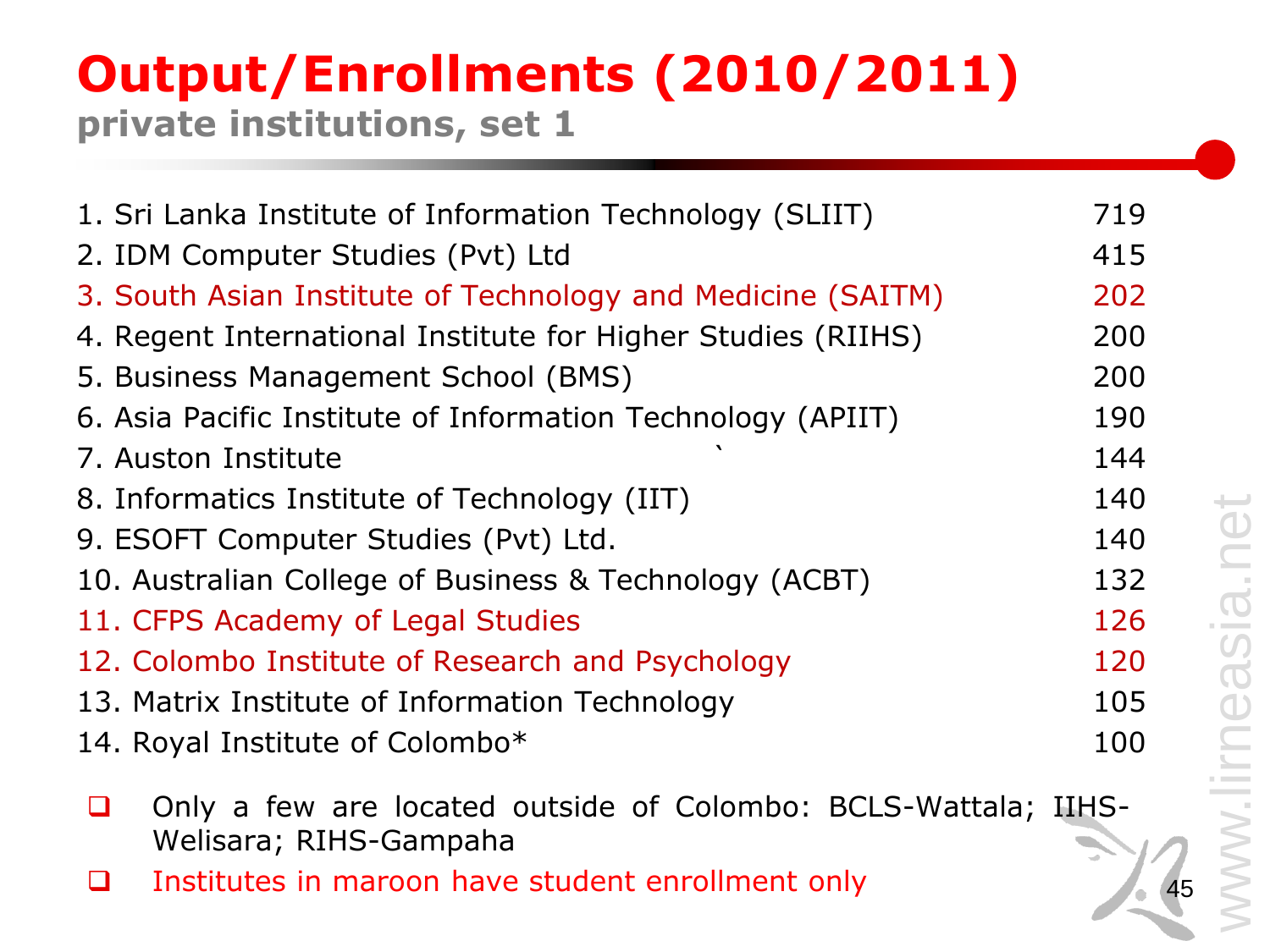#### **Output/Enrollments (2010/2011) private institutions, set 2**

| 15. Colombo International Nautical & Engineering College (CINEC) | 80              |
|------------------------------------------------------------------|-----------------|
| 16. International College of Business & Technology (ICBT)*       | 75              |
| 17. Singapore Informatics                                        | 73              |
| 18. Academy of Design (AOD)                                      | 71              |
| 19. College of Chemical Sciences (CCS)                           | 70              |
| 20. International Institute of Health Sciences (IIHS)            | 69              |
| 21. American National College / ANC Education                    | 56              |
| 22. Mercury Institute of Management                              | 45              |
| 23. Lanka Institute of Fashion Technology (LIFT)                 | 40              |
| 24. Imperial Institute of Higher Education                       | 31              |
| 25. Gateway Graduate School                                      | 30              |
| 26. University of Ballarat Sri Lanka Study Centre                | 29              |
| 27. Cosmopolitan College of Business and Technology (CCBT)       | 28              |
| 28. American College of Higher Education                         | 27              |
| 29. Brandix College of Clothing Technology                       | 25              |
| 30. City School of Architecture                                  | 22              |
| 31. Pioneer Institute of Business and Technology (PIBT)          | 20 <sub>1</sub> |
| 32. AIMS College of Business & IT                                | 20              |
| Institutes in maroon have student enrollment only                |                 |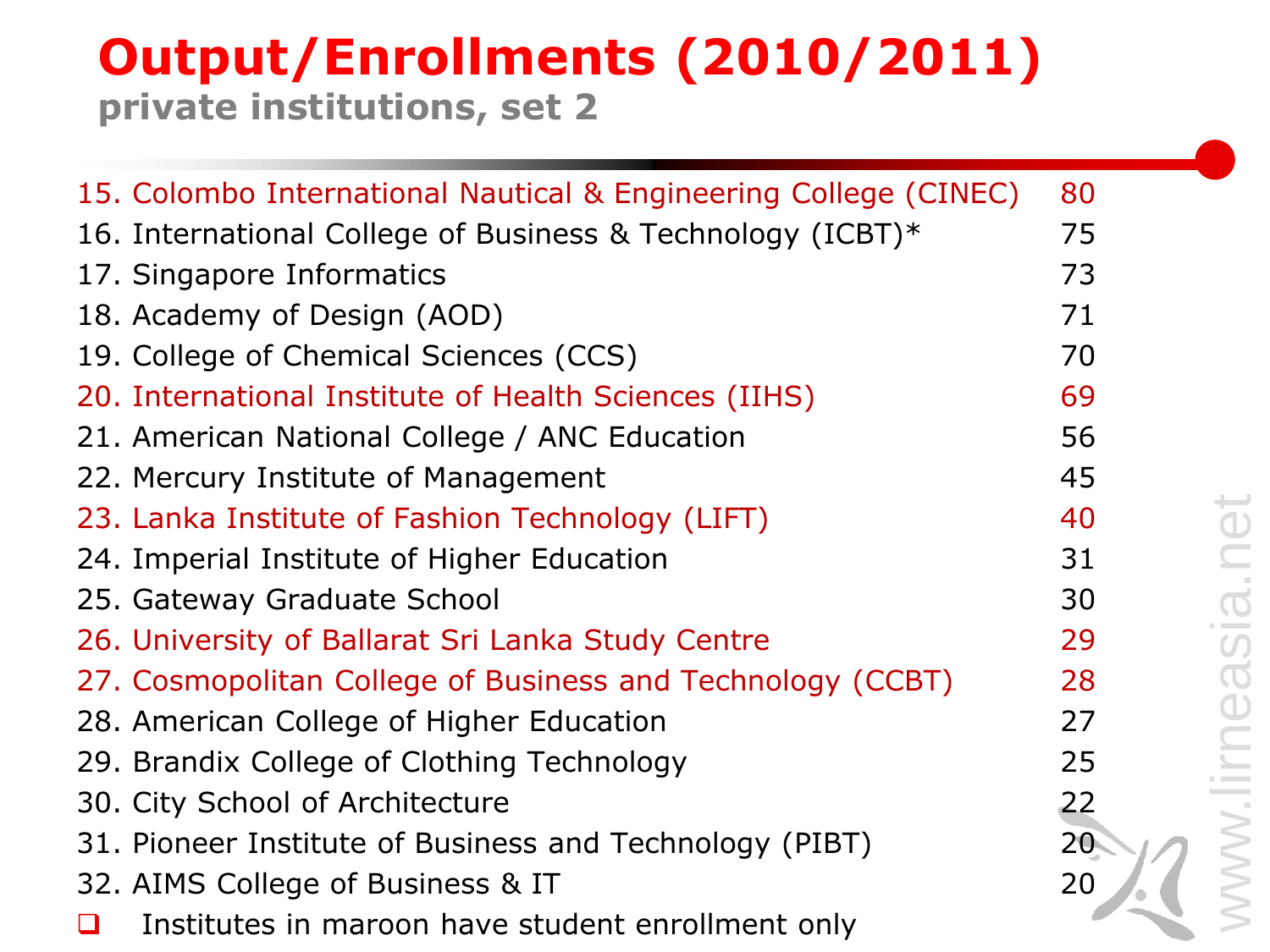#### **Output/Enrollments (2010/2011) private institutions, set 3**

| 33. GISM - Graduate Institute of Science & Management      | 17           |
|------------------------------------------------------------|--------------|
| 34. Londontec City Campus                                  | 16           |
| 35. OpenArc School of Business and Technology Ltd          | 16           |
| 36. Colombo School of Construction Technology              | 15           |
| 37. Spectrum Institute of Science and Technology (Pvt) Ltd | 12           |
| 38. Aquinas College of Higher Studies                      | 09           |
| 39. Asian Aviation Centre                                  | 08           |
| 40. Oxford College of Business                             | 07           |
| 41. British College of Legal Studies (BCLS)                | not provided |
| 42. Horizon Campus                                         | not provided |
| 43. London Business School (LBS)                           | not provided |
| 44. British School of Commerce                             | not provided |
| 45. Northshore College of Business and Technology          | new          |
| 46. Western College for Management & Technology            | new          |

□ Does not include: ICFAI Education Lanka Campus - Curtailing operations; PATHE Academy – presently not offering undergraduate programs; Thesaurus Computer Center - presently not offering undergraduate programs; Institute of Technological Studies (ITS) - Not in operation / closed  $\Box$  Institutes in maroon have student enrollment only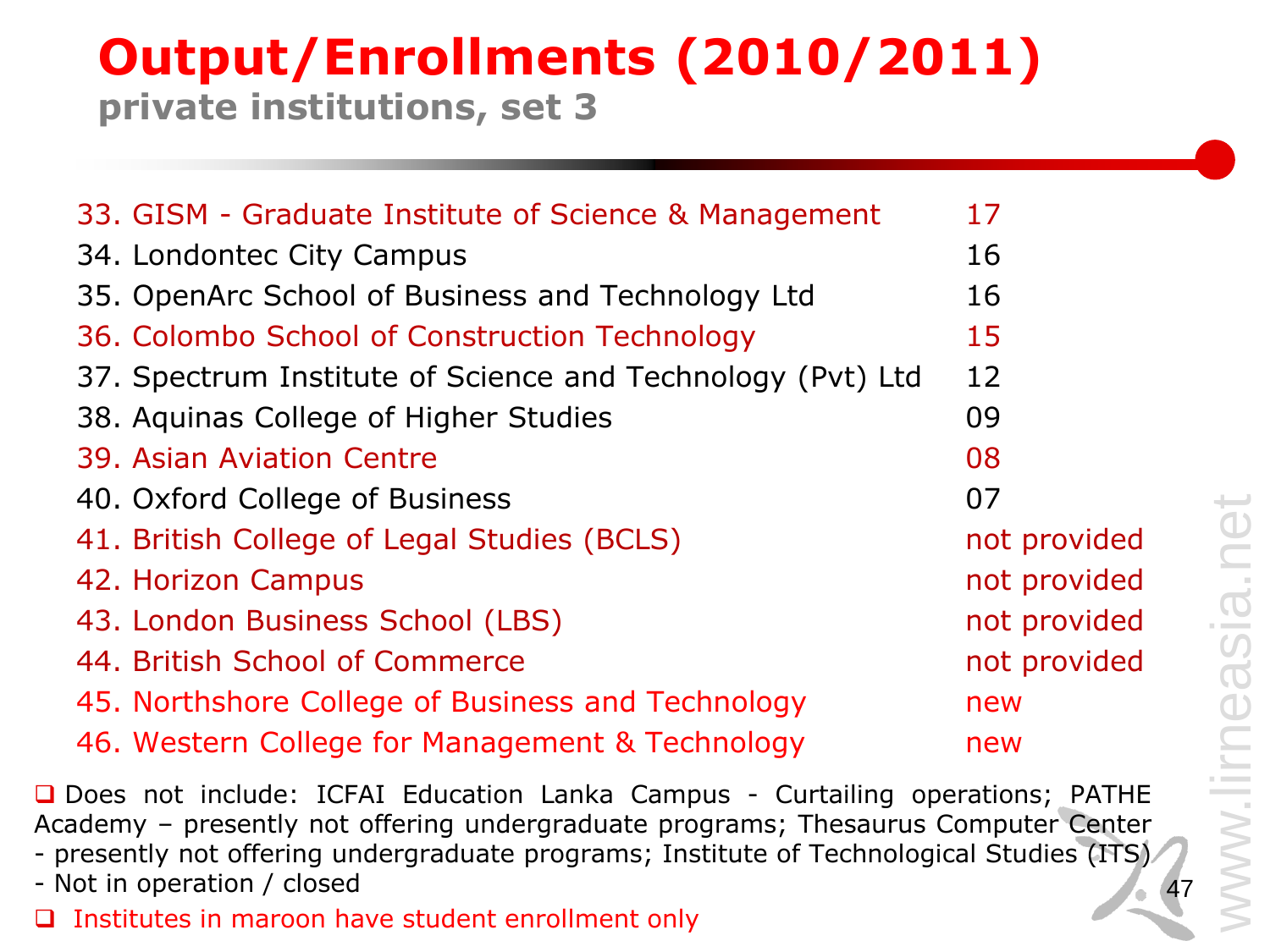#### **Duration number of degree programs by length of study**



- $\Box$  75% of programs are of 3-Year duration (189/253)
- □ 19% of programs have a study abroad component (49/253)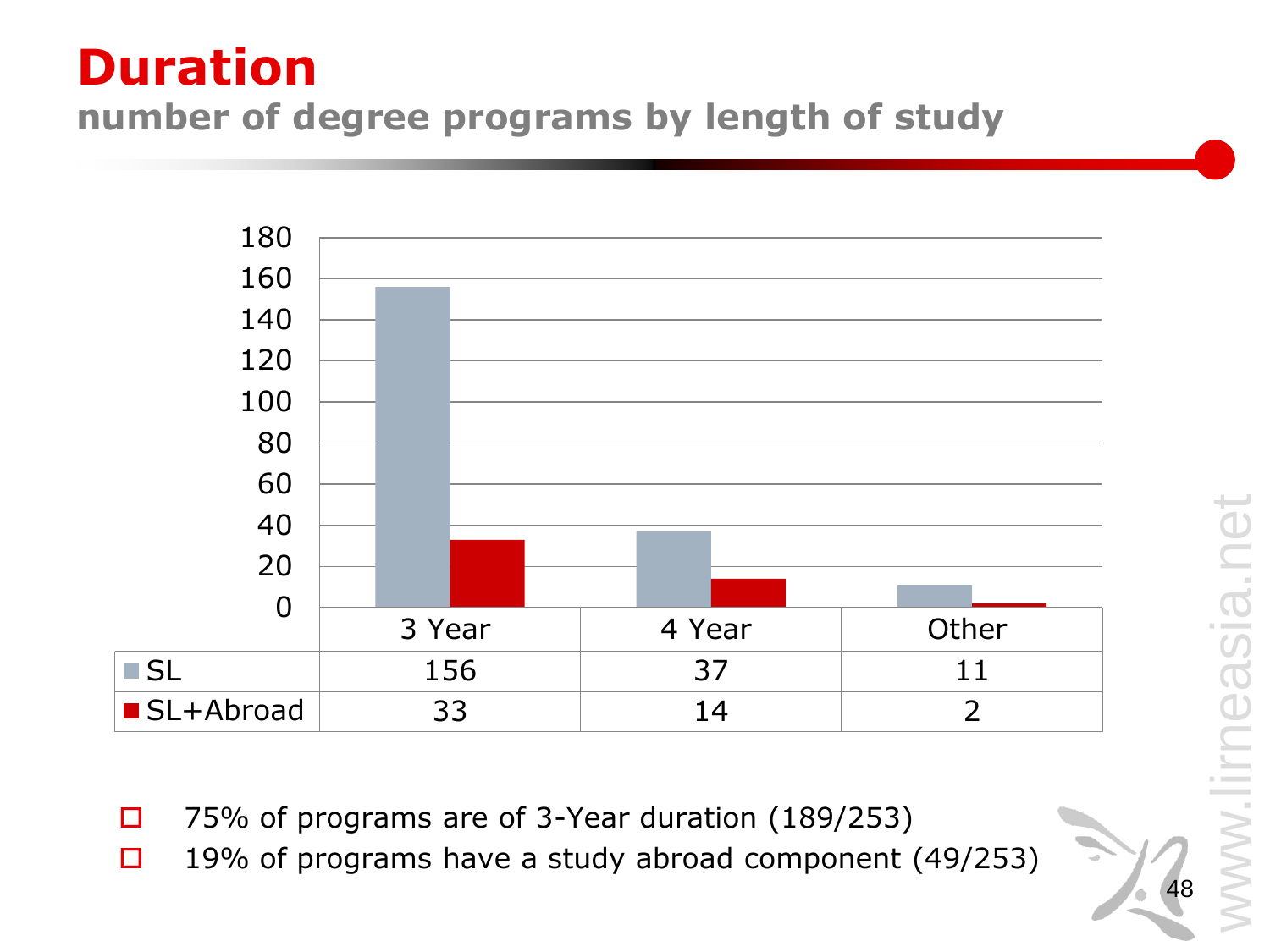# **Demand v. Cost**

**graduate output is used as a proxy indicator of demand**



- $\Box$  More programs are available at higher prices
- 49  $\Box$  Demand seem to have no relation to cost with programs costing more than Rs: 10 Lakhs have an output of 887 while programs costing Rs: 2-5 Lakhs have an output of 395. Also Programs costing Rs: 5-10 Lakhs have more output than programs costing Rs: 2-5 Lakhs.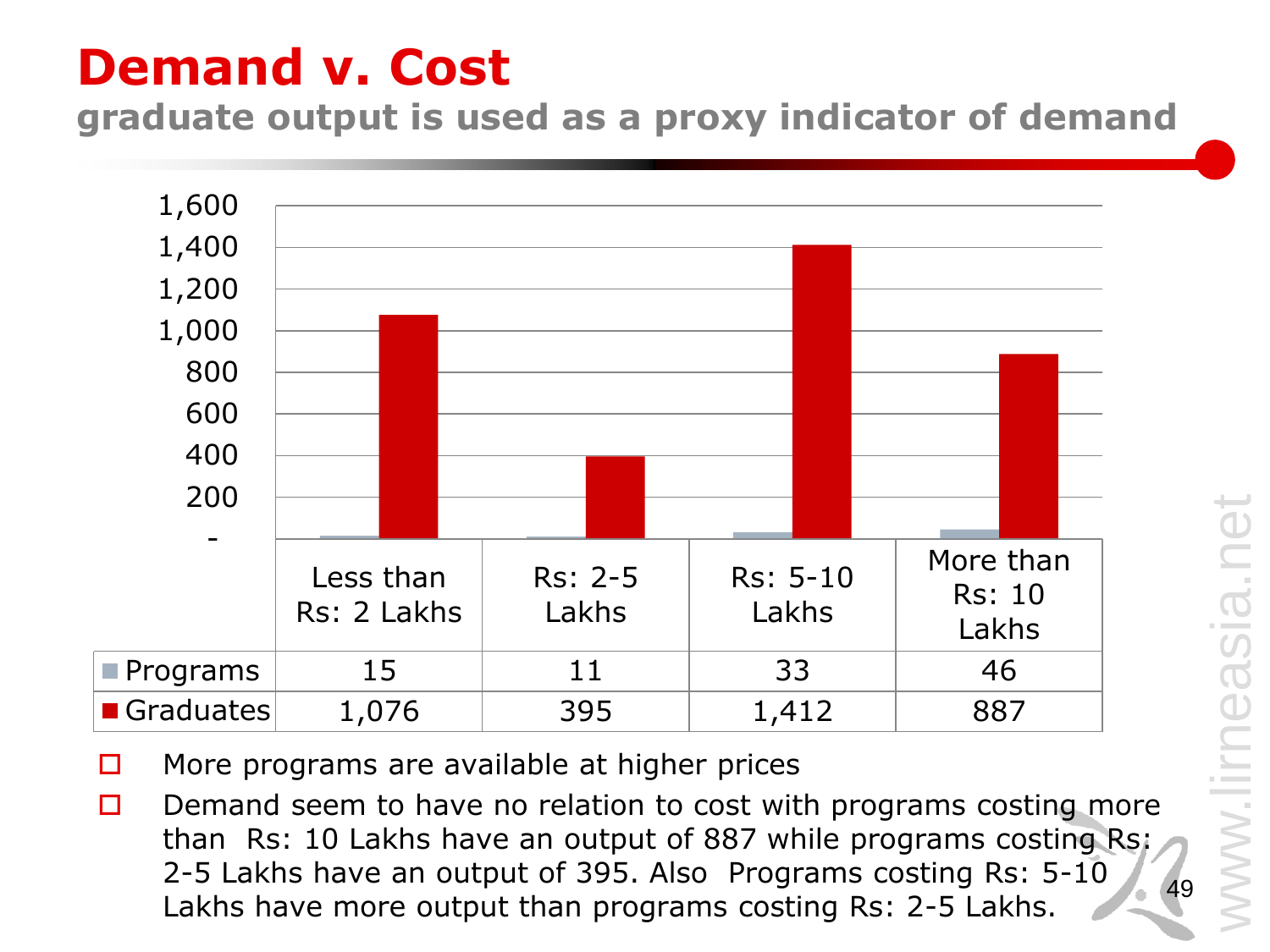# **Foreign Boards of Study (BoS)**

| <b>Country</b>  | <b>Number</b><br><b>BoS</b> | <b>Number of</b><br><b>Programs</b> | <b>Number of</b><br><b>Programs</b><br>with Track<br><b>Record</b> | <b>Graduate</b><br>Output of<br><b>Programs</b> |
|-----------------|-----------------------------|-------------------------------------|--------------------------------------------------------------------|-------------------------------------------------|
| <b>Britain</b>  | 24                          | 121                                 | 62                                                                 | 1333                                            |
| Australia       | $\overline{7}$              | 17                                  | 5                                                                  | 253                                             |
| <b>USA</b>      | 6                           | 15                                  | 10                                                                 | 103                                             |
| Malaysia        | $\overline{4}$              | $\overline{7}$                      | $\overline{\phantom{a}}$                                           | $\qquad \qquad -$                               |
| India           | $\overline{4}$              | 12                                  | 5                                                                  | 215                                             |
| New Zealand     | $\overline{2}$              | 26                                  |                                                                    |                                                 |
| <b>Thailand</b> | $\mathbf{1}$                | $\mathbf{1}$                        |                                                                    |                                                 |
| China           | 1                           | $\overline{1}$                      |                                                                    |                                                 |
| Ireland         | $\mathbf{1}$                | $\overline{2}$                      | $\overline{2}$                                                     | 232                                             |
| <b>ALL</b>      | 50                          | 202                                 | 89                                                                 | 2136                                            |

**Q** Programs under British BoS have greater share 60% (121/202); Graduate output from British programs also account for 62% (1333/2136)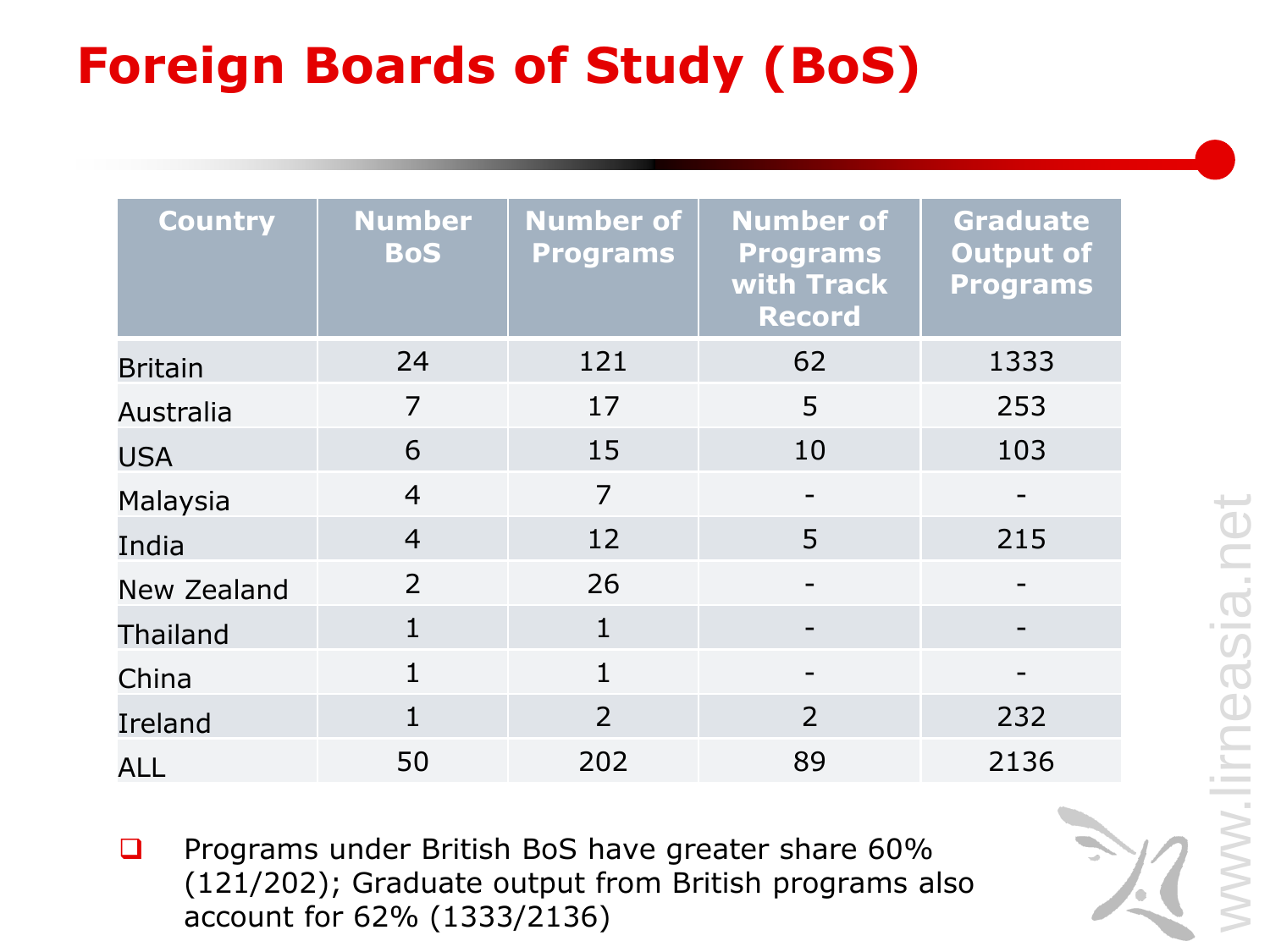# **LIRNEAsia deeply appreciates the support of the Ceylon Chamber of commerce In organizing this event**

**Thank you all for your participation Please continue to send us your feedback**



easia.net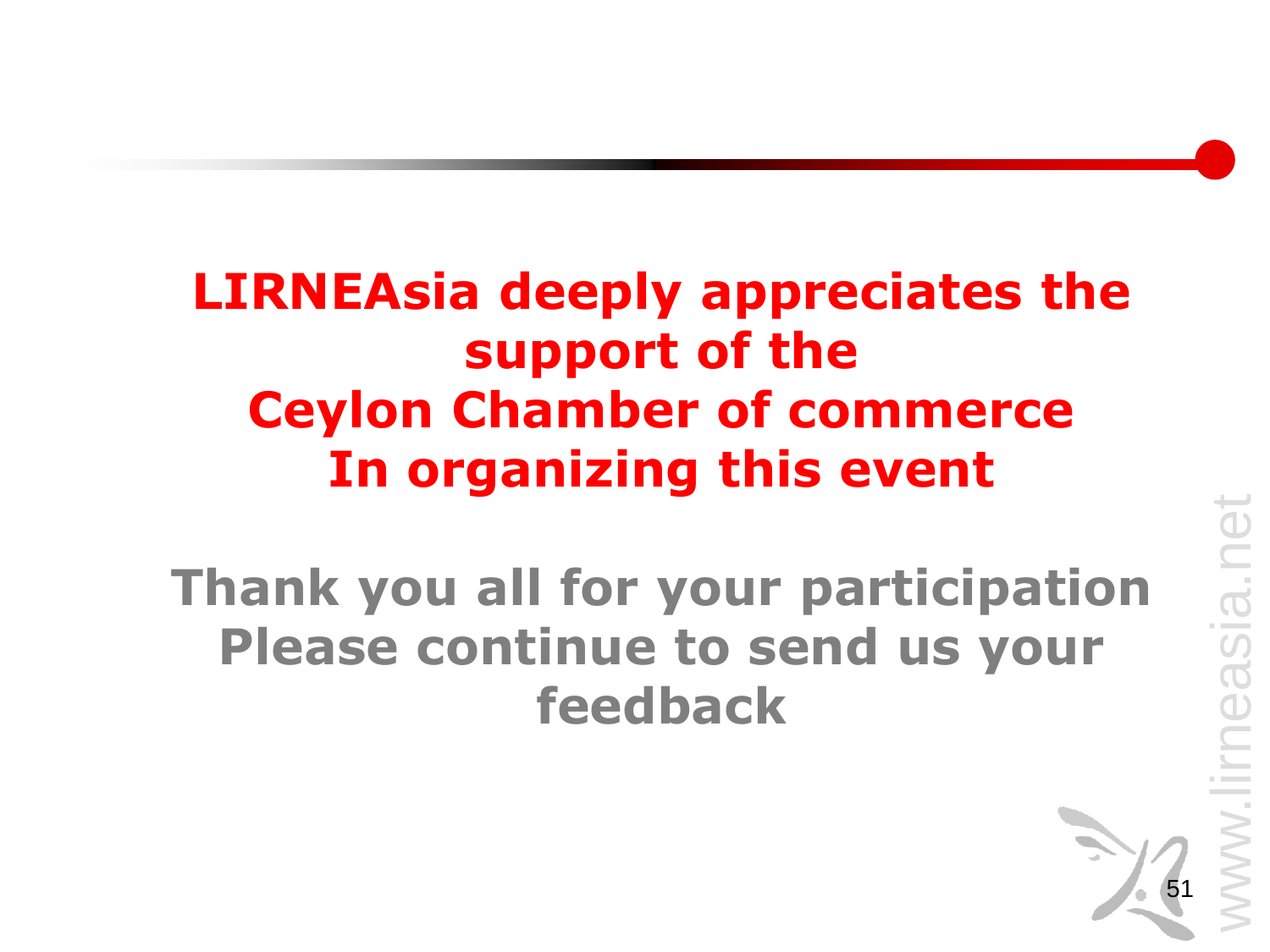### **Sri Lanka**

| Year of<br>A/L Exam GCE(A/L) | No. Sat | No. Satisfying No.<br>Min<br>Requirements |        | No.<br><b>Applied Selected</b> | Selectivity |
|------------------------------|---------|-------------------------------------------|--------|--------------------------------|-------------|
| 2006                         | 201,686 | 119,955                                   |        | 36,465 17,248                  | 47%         |
| 2007                         | 198,183 | 121,421                                   |        | 38,603 20,069                  | 52%         |
| 2008                         | 207,436 | 130,236                                   | 46,010 | 20,270                         | 44%         |
| 2009                         | 205,249 | 125,284                                   |        | 47,613 21,547                  | 45%         |
| 2010                         | 233,609 | 142,516                                   |        | 54,124 22,016                  | 41%         |

Source:

http://www.ugc.ac.lk/downloads/admissions/local\_students/Ad mission%20to%20Undergraduate%20Courses%20of%20the%2 0Universities%20in%20Sri%20Lanka%202011\_2012.pdf